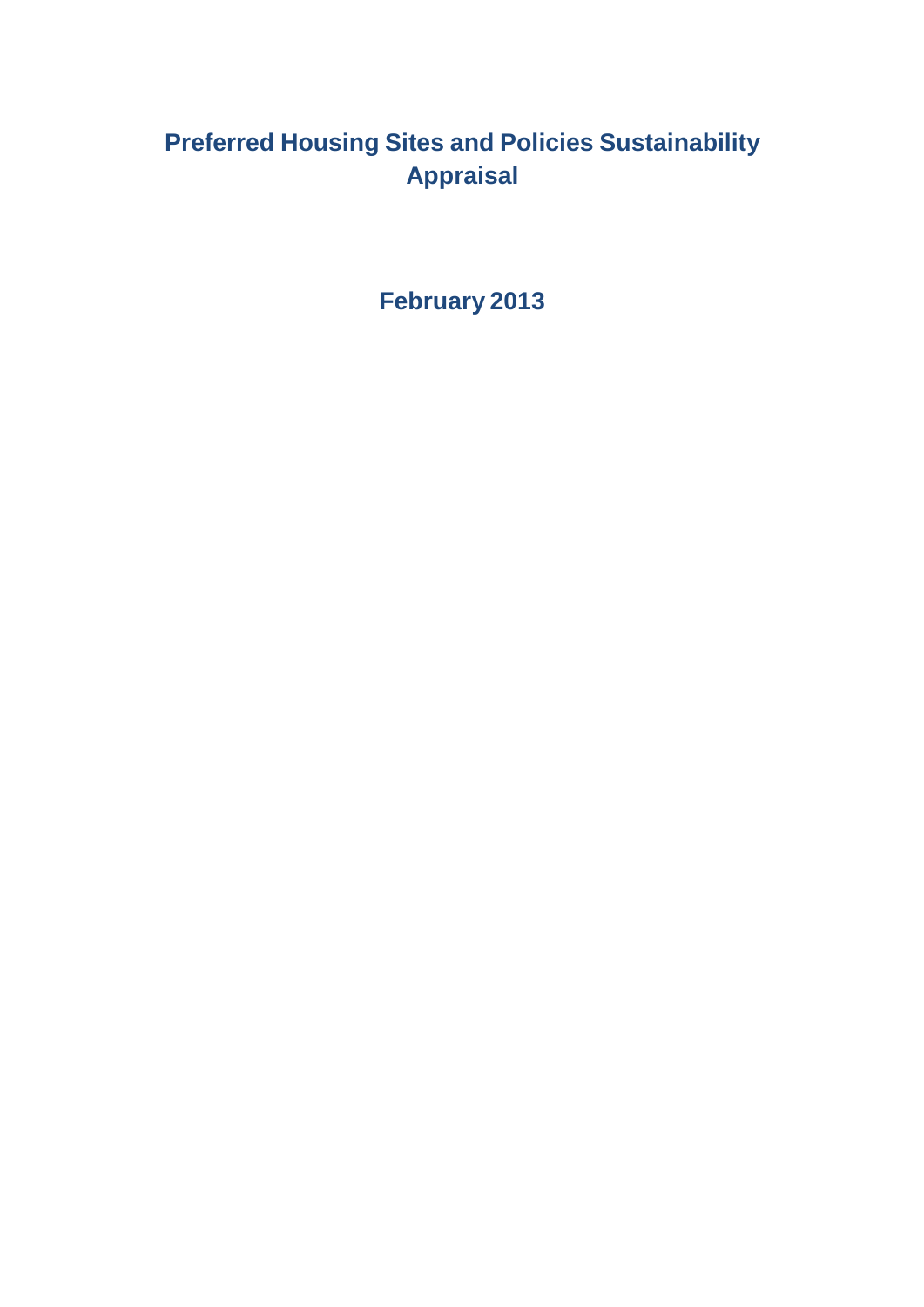Eden Preferred Housing Sites and Policies: Sustainability Appraisal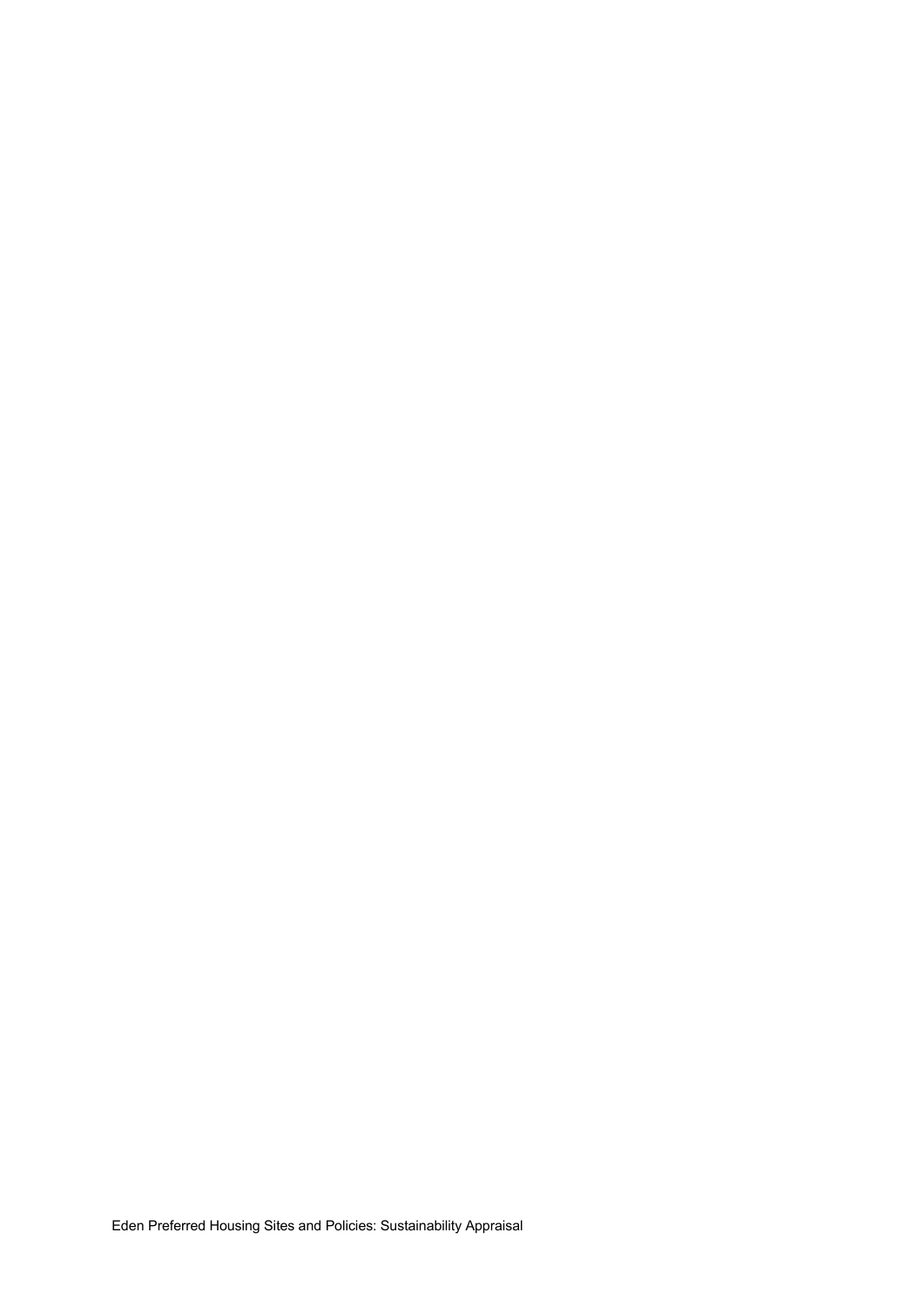# **Contents**

| 3. Review of relevant Plans, Policies, Programmes, Strategies and Initiatives 8 |  |
|---------------------------------------------------------------------------------|--|
|                                                                                 |  |
|                                                                                 |  |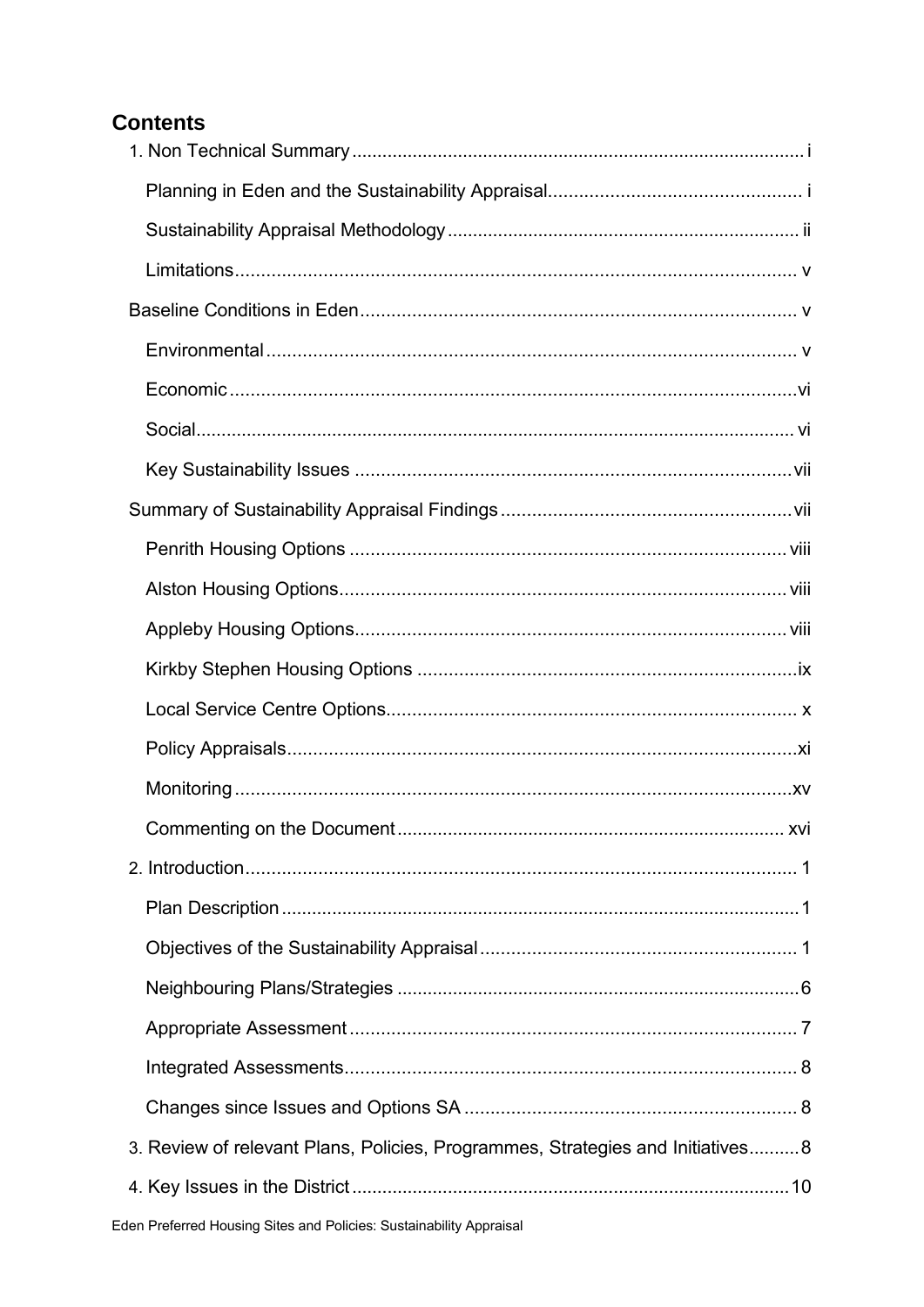| SA Process: Stage B (Developing and refining options and assessing effects) 19     |  |
|------------------------------------------------------------------------------------|--|
| SA Process: Stage C (Preparing the Sustainability Appraisal Report) 19             |  |
| SA Process: Stage D (Consulting on the preferred options of the document and       |  |
| SA Process: Stage E: (Monitoring the significant effects of implementing the plan) |  |
|                                                                                    |  |
|                                                                                    |  |
|                                                                                    |  |
|                                                                                    |  |
|                                                                                    |  |
|                                                                                    |  |
|                                                                                    |  |
|                                                                                    |  |
|                                                                                    |  |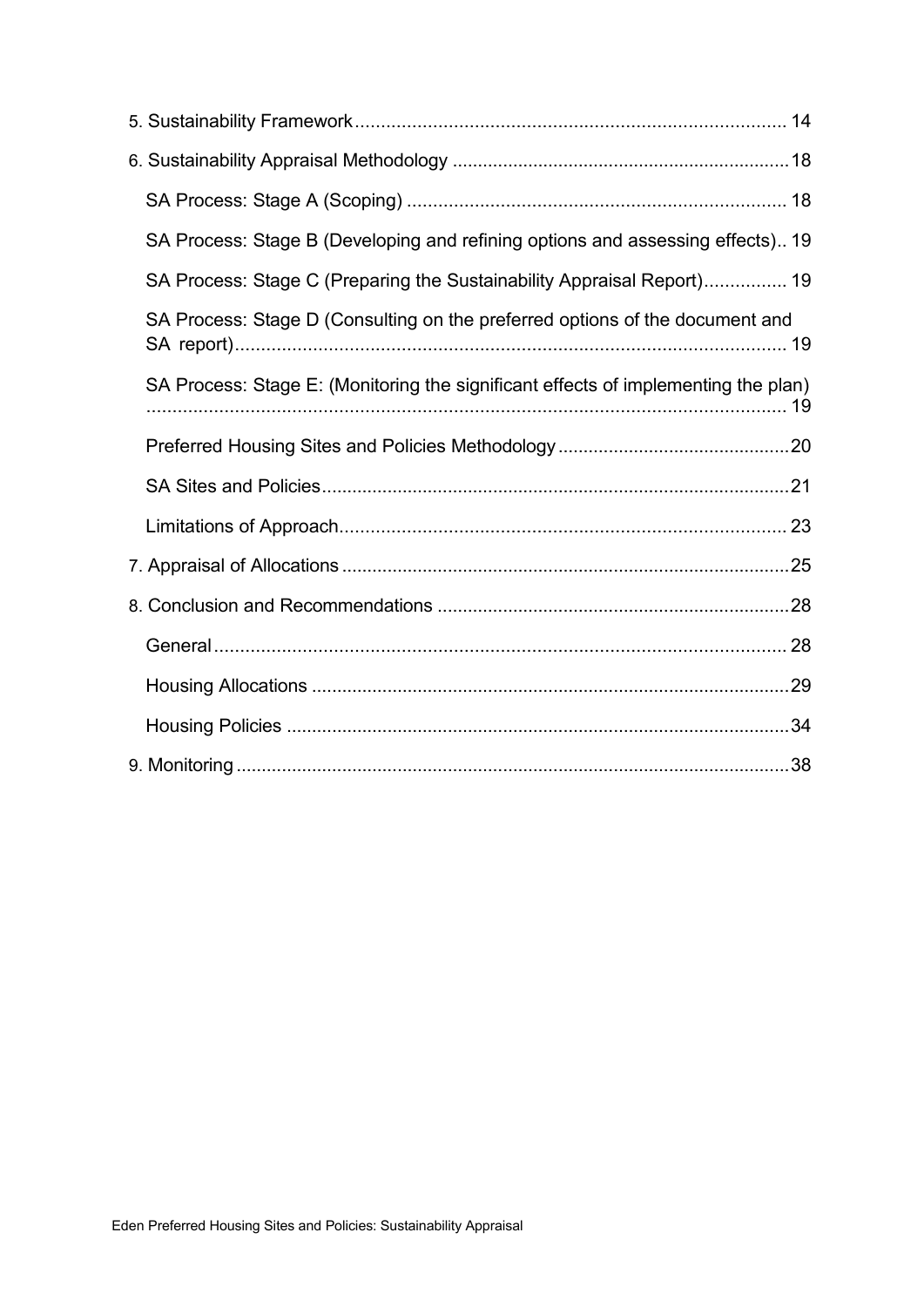# **1. Non Technical Summary**

In line with the Governments National Planning Policy framework (NPPF), Eden District Council are preparing new planning policy documents to help facilitate development within the district.

The Core Strategy remains the primary policy document in Eden, after it was adopted by the Council in March 2010. The Housing Sites and Policies builds upon the principles in the Core Strategy and will establish a set of policies and housing sites that will deliver new housing growth in the district.

In time, the Core Strategy will be combined with the allocations documents and other key policies to form the Eden Local Plan. This streamlined document will provide a comprehensive 'one stop' policy document for setting out Eden's vision for the next 12 years.

The Council first published its Housing Issues and Options Document in 2007, with potential options for housing. It presented an opportunity for members of the public to comment and suggest new sites for inclusion. As a follow up to this, the Housing Alternative Sites document was published in 2008, which collected the responses from the first consultation, and showed the locations of the sites submitted from the public.

The Preferred Options document represents the latest stage in finding developable housing land in the district. Drawing upon sites and information submitted in the past, the Preferred Options document uses a number of different criteria to choose the most suitable sites for development. This consultation will allow another opportunity for local views and knowledge to influence the plan.

# **Planning in Eden and the Sustainability Appraisal**

New planning documents that the Council develop are required to be underpinned by a sustainability appraisal. This is a document which assesses the impacts of the plan against social, economic and environmental indicators to understand how effectively the plan contributes towards sustainable development.

The Council have developed this document to appraise the various options and determine whether the route chosen may lead to the most sustainable outcomes. Importantly, this also provides an opportunity to recommend how the plan could be improved and offer alternative options if appropriate.

The non-technical summary provides a breakdown of the key issues and recommendations in the sustainability appraisal. The sustainability appraisal is being published for consultation alongside the Preferred Options Housing Document. The sustainability appraisal should be read alongside the plan, to understand how sustainability considerations have influenced the plan. The consultation also gives the opportunity for members of the public and statutory agencies to comment on the plan and the proposed methodology.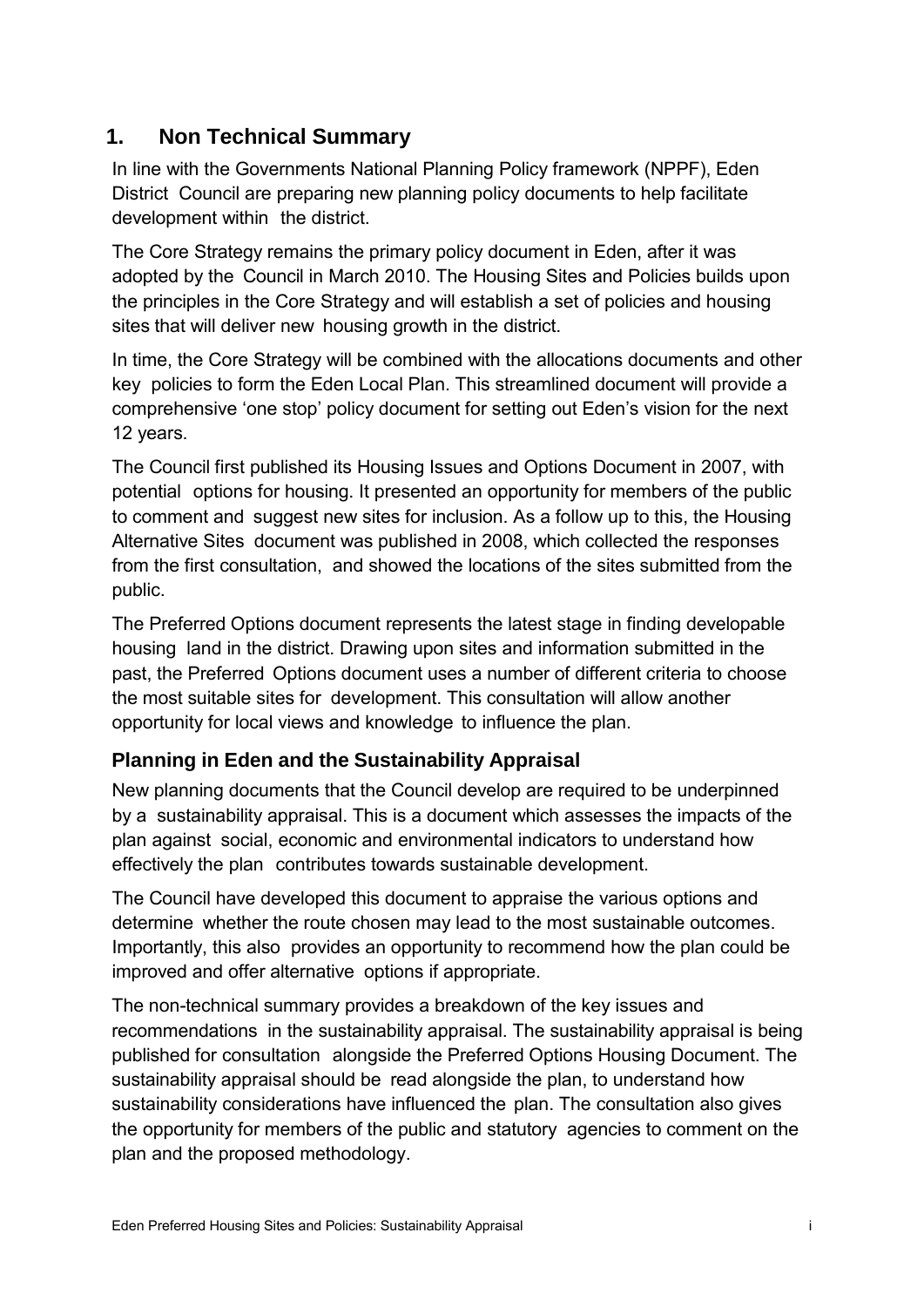# **Sustainability Appraisal Methodology**

In 2006 Eden District Council took part in stakeholder workshops to define a sustainability framework for the county. These workshops included representatives from districts in Cumbria and stakeholders from English Nature, the Environment Agency and English Heritage. An appraisal framework was agreed upon, which has since been adopted by the Council. This framework was used in the Sustainability Appraisal for the Core Strategy and has formed the template for appraisal tools in the Housing Sites and Policies document. This ensures a consistent approach, both within the Council and offers a comparative tool against other Authorities in Cumbria.

#### **Table 1: Eden Sustainability Framework**

| <b>Eden District Council Sustainability Framework</b>                                                      |
|------------------------------------------------------------------------------------------------------------|
| SP1: To increase the level of participation in democratic processes                                        |
| SP2: To improve access to services, facilities, the countryside and open                                   |
| SP3: To provide everyone with a decent home                                                                |
| SP4: To improve the level of skills, education and training                                                |
| SP5: To improve the health and sense of well-being of people                                               |
| SP6: To create vibrant, active, inclusive and open-minded communities<br>with a strong sense local history |
| EN1: To protect and enhance biodiversity                                                                   |
| EN2: To preserve, enhance and manage landscape quality and character for<br>future generations             |
| EN3: To improve the quality of the built environment                                                       |
| NR1: To improve local air quality and respond to the effects of climate                                    |
| NR2: To improve water quality and water resources                                                          |
| NR3: To restore and protect land and soil                                                                  |
| NR4: To manage natural resources sustainably and minimise waste                                            |
| EC1: To retain existing jobs and create new employment opportunities                                       |
|                                                                                                            |

EC2: To improve access to jobs

EC3: To diversify and strengthen the local economy

The sustainability framework was developed to reflect the requirements of the European Strategic Environmental Assessment and national regulations on Strategic Environmental Assessment, which is required for all significant planning documents produced by the Council. These are principally concerned with the impact of emerging plans on the environment.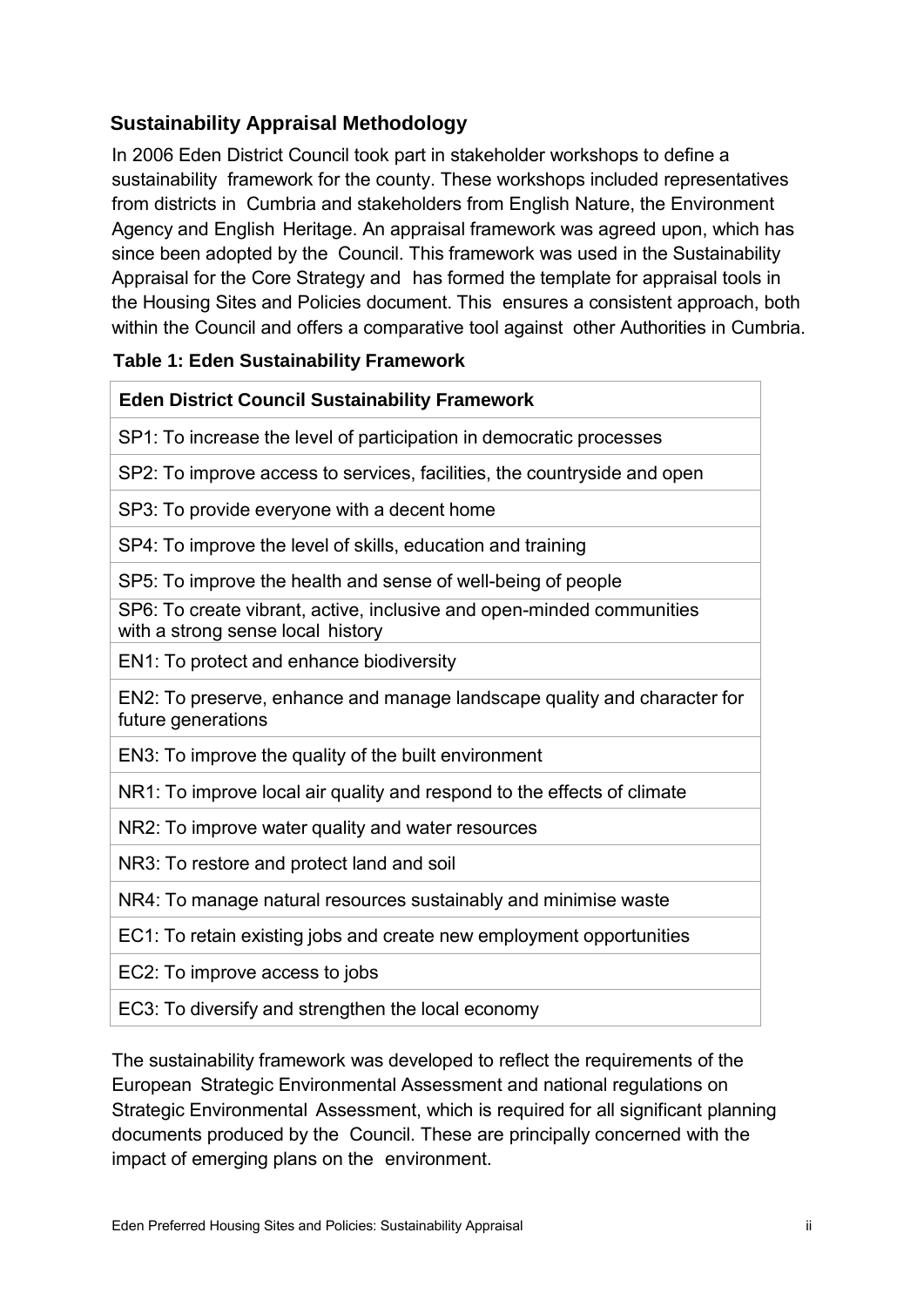Through undertaking a sustainability appraisal, Eden District Council can ensure that the legal requirements of Directive are met, but also that wider sustainability considerations are taken into account. To be compliant with the legislation, the Council must takes steps to ensure that various stages are complied with. These are outlined as follows:

| from SA Guidance, ODPM 2005) |  |  | Table 2: Stages of SA process and integration into Local Plan production (adapted |  |
|------------------------------|--|--|-----------------------------------------------------------------------------------|--|
|                              |  |  |                                                                                   |  |
|                              |  |  |                                                                                   |  |

| <b>Local Plan</b><br><b>Stage</b>                                                                                                                                                                                                                                                                                                                                                                                                                                                                                                                                                                     | <b>SA Stages</b>                                                                                         | <b>SA Process</b>                                                                                                             |  |  |
|-------------------------------------------------------------------------------------------------------------------------------------------------------------------------------------------------------------------------------------------------------------------------------------------------------------------------------------------------------------------------------------------------------------------------------------------------------------------------------------------------------------------------------------------------------------------------------------------------------|----------------------------------------------------------------------------------------------------------|-------------------------------------------------------------------------------------------------------------------------------|--|--|
| LP Stage 1:<br>Pre-<br>$production -$<br>Evidence<br>Gathering                                                                                                                                                                                                                                                                                                                                                                                                                                                                                                                                        | Stage A: Setting the context and objectives, establishing the baseline<br>and deciding on the scope      |                                                                                                                               |  |  |
|                                                                                                                                                                                                                                                                                                                                                                                                                                                                                                                                                                                                       | • A1: Identifying other<br>relevant policies, plans<br>and programmes, and<br>sustainability objectives. | Brings together a range of information to<br>address potential constraints and influence<br>options.                          |  |  |
|                                                                                                                                                                                                                                                                                                                                                                                                                                                                                                                                                                                                       | • A2: Collecting baseline<br>information.                                                                | Helps identify sustainability problems by<br>creating indicators based on gathered<br>evidence.                               |  |  |
|                                                                                                                                                                                                                                                                                                                                                                                                                                                                                                                                                                                                       | • A3: Identifying<br>sustainability issues<br>and problems.                                              | Opportunity to define key issues for the LP and<br>bring forward any potential tensions or<br>inconsistencies that may arise. |  |  |
|                                                                                                                                                                                                                                                                                                                                                                                                                                                                                                                                                                                                       | • A4: Developing the SA<br>framework.                                                                    | The framework provides a way in which the<br>sustainability effects can be appraised.                                         |  |  |
|                                                                                                                                                                                                                                                                                                                                                                                                                                                                                                                                                                                                       | • A5: Consulting on the<br>scope of the SA.                                                              | Views sought from statutory bodies in 5 week<br>consultation.                                                                 |  |  |
| The first step of the sustainability appraisal process is to understand the baseline conditions for the district and<br>deciding upon the scope of the document. In 2007 Eden District Council produced a joint scoping report for Housing<br>and Development Management Policies. Key stakeholders were invited to comment on the proposed methodology,<br>which received comments from the County Council, Natural England, the Environment Agency and English Heritage.<br>The document has since been revised to reflect the input made from these organisations.                                 |                                                                                                          |                                                                                                                               |  |  |
| LP Stage 2:<br>Production                                                                                                                                                                                                                                                                                                                                                                                                                                                                                                                                                                             | Stage B: Developing and refining options and assessing effects                                           |                                                                                                                               |  |  |
|                                                                                                                                                                                                                                                                                                                                                                                                                                                                                                                                                                                                       | B1: Testing the LP<br>$\bullet$<br>objectives against the<br>SA framework.                               | Sustainability principles tested to ensure that<br>document is in line with objectives                                        |  |  |
|                                                                                                                                                                                                                                                                                                                                                                                                                                                                                                                                                                                                       | B2: Developing the<br>LP options.                                                                        | Reasonable options and alternatives<br>formulated, which are crucial to the appraisal<br>process.                             |  |  |
| Once the scope of the sustainability appraisal was accepted, the framework was applied to the Housing Issues and<br>Options DPD and Housing Alternative Sites DPD. These documents were consulted upon in 2007 and 2008<br>respectively, and represented the Council's initial call for sites. Two different appraisal tools were used in these<br>documents, which reflect the approaches needed for both sites and policies. The tools to assess housing sites relied<br>heavily upon Geographical Information Systems (GIS), to spatially analyse the sites to determine how suitable they<br>are. |                                                                                                          |                                                                                                                               |  |  |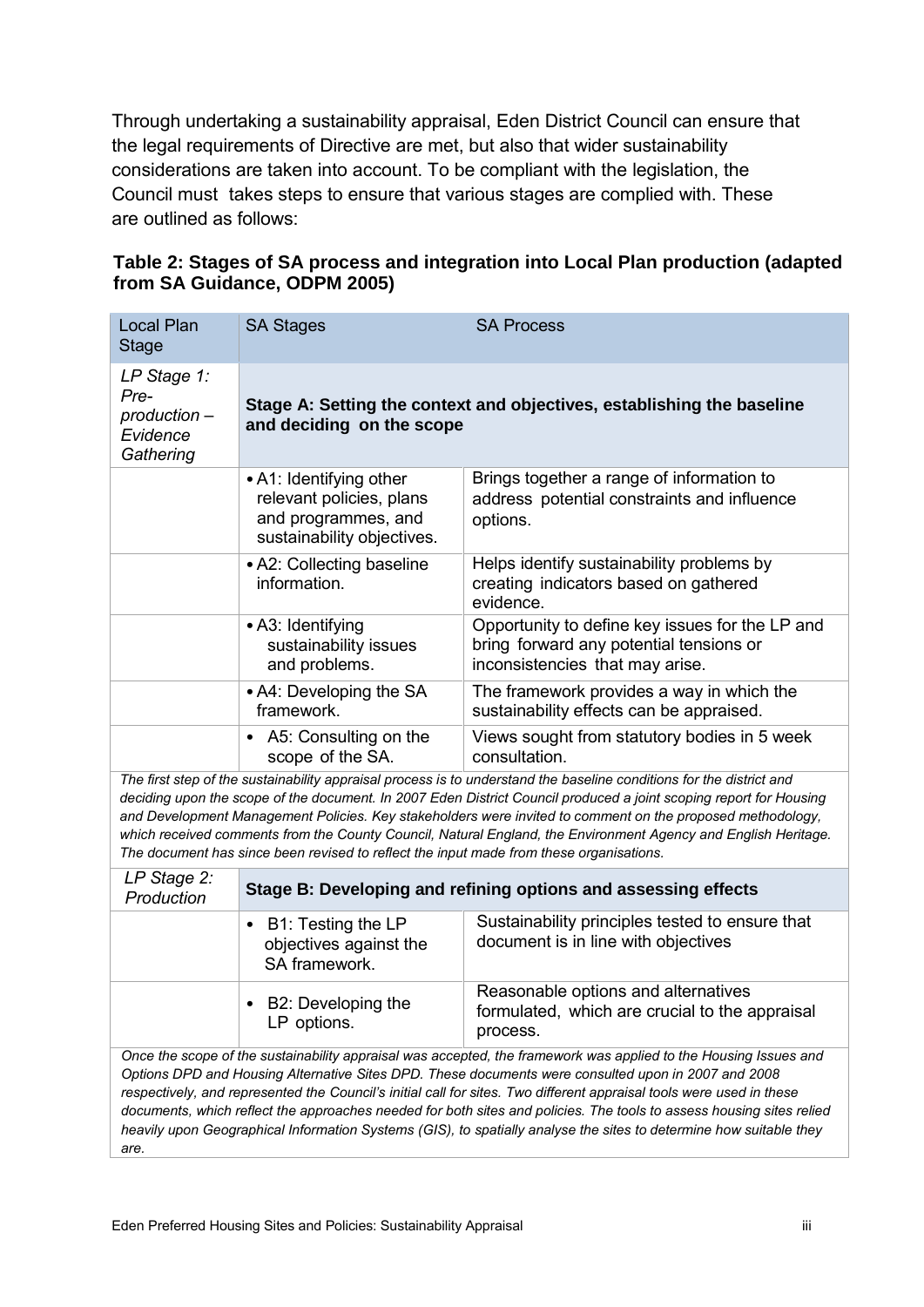| <b>Local Plan</b><br><b>Stage</b>         | <b>SA Stages</b>                                                                                              | <b>SA Process</b>                                                                                                                                                                                                                                                                                                                                                                                                                                                          |
|-------------------------------------------|---------------------------------------------------------------------------------------------------------------|----------------------------------------------------------------------------------------------------------------------------------------------------------------------------------------------------------------------------------------------------------------------------------------------------------------------------------------------------------------------------------------------------------------------------------------------------------------------------|
|                                           | B3: Predicting the<br>$\bullet$<br>effects the LP.                                                            | Transparent professional judgement based<br>upon evidence used to quantify effects.                                                                                                                                                                                                                                                                                                                                                                                        |
|                                           | • B4: Evaluating the<br>effects of the LP.                                                                    | Using predictions, evaluations made based<br>upon significance of effects.                                                                                                                                                                                                                                                                                                                                                                                                 |
|                                           | <b>B5: Considering ways</b><br>of mitigating adverse<br>effects and<br>maximising beneficial<br>effects.      | SA document should prevent, reduce or offset<br>adverse effects of DPD. Mitigation measures<br>should emerge through the process that seek<br>to modify policies and options in light of<br>appraisal.                                                                                                                                                                                                                                                                     |
|                                           | <b>B6: Proposing</b><br>$\bullet$<br>measures to monitor<br>the significant effects of<br>implementing the LP | Identify and document proposals for<br>monitoring significant effects.                                                                                                                                                                                                                                                                                                                                                                                                     |
|                                           |                                                                                                               | <b>Stage C: Preparing the Sustainability Appraisal Report</b>                                                                                                                                                                                                                                                                                                                                                                                                              |
|                                           | • C1: Preparing the SA<br>Report.                                                                             | Report produced addressing requirements of<br><b>SEA Directive.</b>                                                                                                                                                                                                                                                                                                                                                                                                        |
|                                           | options which may lead to more sustainable outcomes if adopted.                                               | This stage represents the current progress made by the Council. The method of site analysis used in Stage B has<br>been used in this document, however, indicators have been amended to reflect changes to best practice and<br>updated datasets. The framework has been used to determine which sites and policies perform well or poorly<br>against sustainability objectives. This document provides both an assessment of suitability but also offers alternative      |
|                                           |                                                                                                               | Stage D: Consulting on the preferred options of the plan and SA Report                                                                                                                                                                                                                                                                                                                                                                                                     |
|                                           | • D1: Public participation<br>on the preferred<br>options of the LP and<br>the SA Report.                     | Second stage of consultation for SA<br>process, comments invited from public and<br>statutory consultation bodies.                                                                                                                                                                                                                                                                                                                                                         |
| available for consultation.               |                                                                                                               | This document will be made available for consultation, alongside the Preferred Housing Sites and Policies document.<br>Any recommendations to the context, method or scoring will be considered and help evolve the content of the<br>plan. In an event in which there are significant changes to the plan or sustainability appraisal, we will move back<br>to Stage C, which involves reassessing our options against revised information and make the revised documents |
| LP Stage 3:<br>Examination                | D2: Appraising<br>$\bullet$<br>significant changes.                                                           | Significant amendments documented from<br>consultation responses or SA process.                                                                                                                                                                                                                                                                                                                                                                                            |
| LP Stage 4:<br>Adoption and<br>monitoring | D3: Making decisions<br>$\bullet$<br>and providing<br>information.                                            | Sustainability statement produced that outlines<br>how considerations have been integrated in the<br>document.                                                                                                                                                                                                                                                                                                                                                             |
|                                           |                                                                                                               | Stage E: Monitoring the significant effects of implementing the plan                                                                                                                                                                                                                                                                                                                                                                                                       |
|                                           | E1: Finalising aims<br>$\bullet$<br>and methods for<br>monitoring.                                            | Indicators that measure performance of LP<br>policies through Annual Monitoring Report.                                                                                                                                                                                                                                                                                                                                                                                    |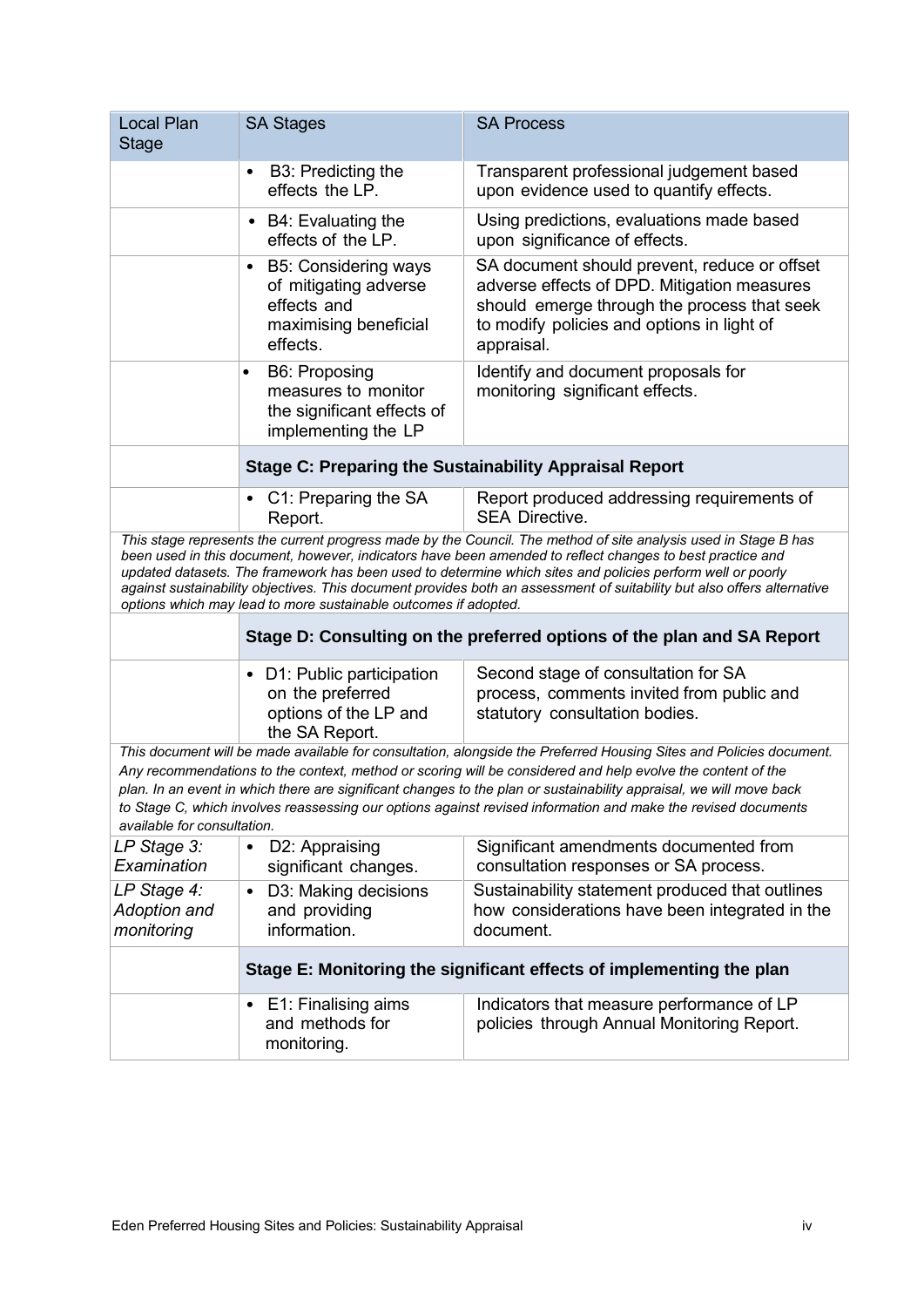| <b>Local Plan</b><br><b>Stage</b>                                                                                                                                                                                                                                                           | <b>SA Stages</b>                        | <b>SA Process</b>                                                                                                            |
|---------------------------------------------------------------------------------------------------------------------------------------------------------------------------------------------------------------------------------------------------------------------------------------------|-----------------------------------------|------------------------------------------------------------------------------------------------------------------------------|
| It is important to establish a monitoring framework to understand the impacts of the plan, and respond to change if<br>there are adverse affects. As the sustainability appraisal develops, we will create a number of indicators which will<br>effectively track the progress of the plan. |                                         |                                                                                                                              |
|                                                                                                                                                                                                                                                                                             | • E2: Responding to<br>adverse effects. | Adverse effects monitored to assess whether<br>they fall within acceptable limits or whether<br>remedial action is required. |

# **Limitations**

Many of the indicators used to assess the suitability of housing sites are based upon distance thresholds to sites or designations, using GIS computer systems. There are a number of sustainability indicators which cannot be measured in this way, however careful judgement will ensure the indicator set is consistent.

A number of policy scenarios and site options have been tested. Sites within Key Service Centres have been tested both independently and within options to understand cumulative impact. Sites in Local Service Centres have not been tested independently. After sieving sites for size, location and major constraints, there are 134 sites in Local Service Centres, in comparison to the housing target of 168 units for the Centres. Given the number of sites, it would have been impractical to undertake an assessment for each site. Alternatively, an assessment of the sustainability of each LSC has been undertaken, which has informed the selection of sites. In addition, the options for LSCs have also been appraised against the sustainability framework.

# **Baseline Conditions in Eden**

## **Environmental**

Eden District has the largest geographical area of all Cumbrian authorities. At 215,646 ha and with a population of 52,500 (mid 2010 estimate) it is the second largest and most sparsely populated District within England, with only 0.24 people per hectare compared with a national average of 3.9 persons per hectare.

Approximately one-fifth of the District lies within the Lake District National Park and one quarter within the North Pennines Area of Outstanding Natural Beauty (AONB). It has an exceptionally high quality of environment, both in terms of the natural environment and the built.

There are ninety one Sites of Special Scientific Interest (SSSIs) designated and accorded protection due to the national significance of their flora, fauna or particular geological value, and nine Special Areas of Conservation/ Special Protection Areas. The district also has many sites of regional and local importance.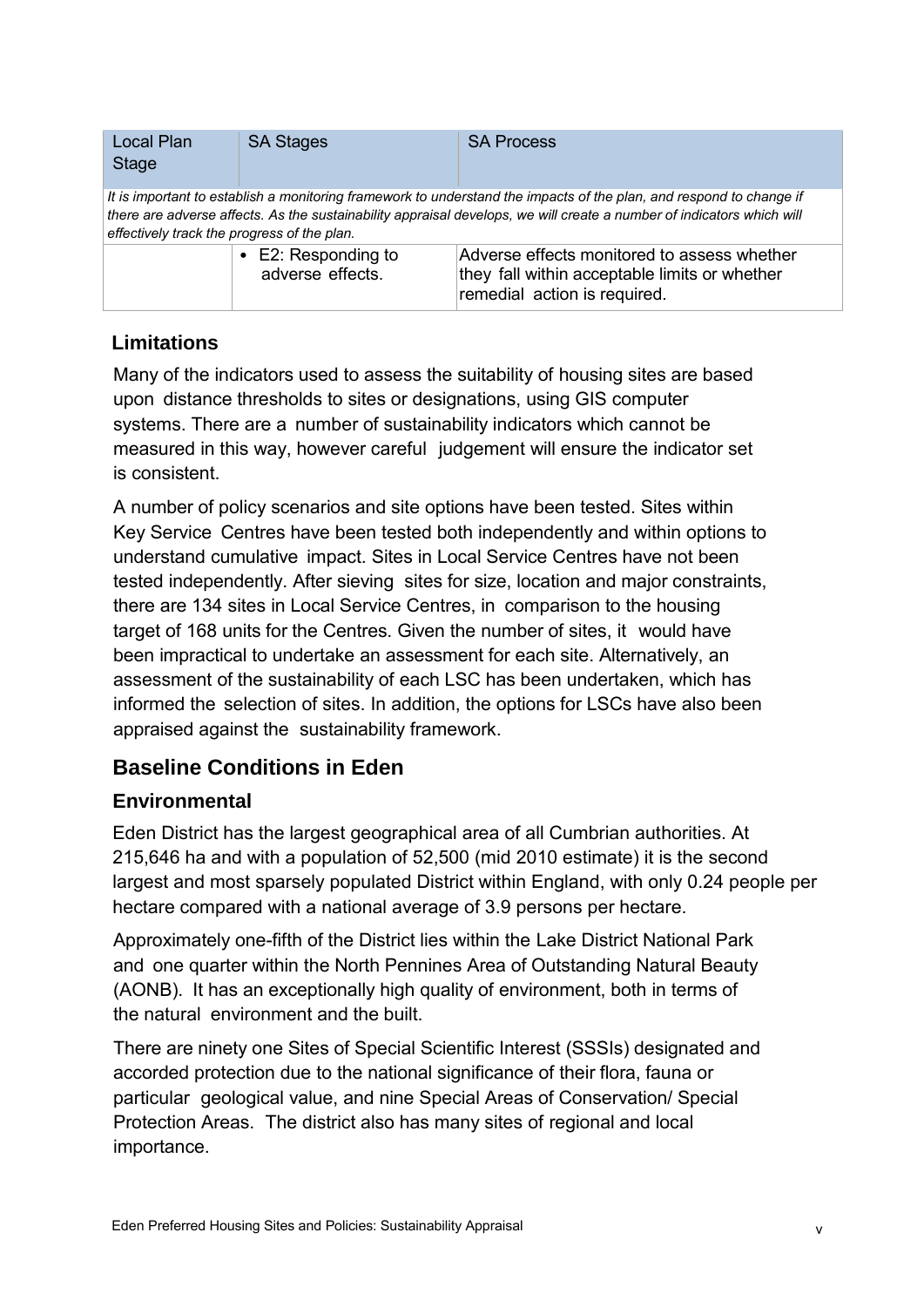Eden has a fine historic environment with over 1,600 Listed Buildings and twenty four designated Conservation Areas. In addition, several historic parks and gardens have been identified as of particular value while there are also many Scheduled Ancient Monuments and sites of recognised archaeological value.

# **Economic**

62.7% of Eden's population are of working age. The median average annual household income in Eden is £27,344, £1,340 above the county average. Eden is a relatively affluent district yet 12.3% of households still have an annual income of less than £10,000.

There are just over 23,900 people employed within the District. Tourism plays a key role in Eden's economy. Within the district the largest areas of employment are hotels and restaurants (17.9%), wholesale and retail (15.3%), manufacturing (9.4%) and business services (8.4%). Jobs in the financial sector are fewer in Eden, representing only 10% of employee jobs in contrast to about 21% nationally. Selfemployment accounts for almost 10% of the working population, higher than both the North West figure of 8% and the national figure of 9%.

The unemployment rate in Eden has risen from 0.7% in 2006 to 1.4% in 2012, but it still remain considerably lower than the national level of 7.7% (2012). Although the area has high levels of employment, this masks a dependency on low paid work and part time work with many people having more than one job.

There are 3,460 businesses registered for VAT in Eden. The District has a higher proportion of small businesses employing less than 10 people than nationally with a correspondingly lower proportion of larger businesses. Business survival rates are higher than nationally but formation rates are lower.

# **Social**

The population of 52,500 is scattered in small villages through a wide rural area. Penrith, Kirkby Stephen, Alston and Appleby are the four main towns with Penrith the largest having a population of 14,882 (mid 2006 estimate).

Eden's population is increasing faster than any other district in Cumbria, having grown by 3.8% since 2001. The districts population is also ageing, during the same time period there was a 21.5% increase in residents aged over 65 years. This is the largest increase in this age group for any district in Cumbria. 4.8% of Eden's population are from black and minority ethnic groups similar to the county average. Eden has the highest life expectancy in Cumbria at 81.3 years and a healthy life expectancy of 73 years.

The District's past and expected future growth has been greatly driven by inmigration due to the attractive lifestyle and environment of the District and also the influx of migrant workers. Factors such as the low levels of crime and the rich natural beauty make the district a very desirable place to live. The mean house price in the district is £220,400, significantly above the Cumbria average of £167,455.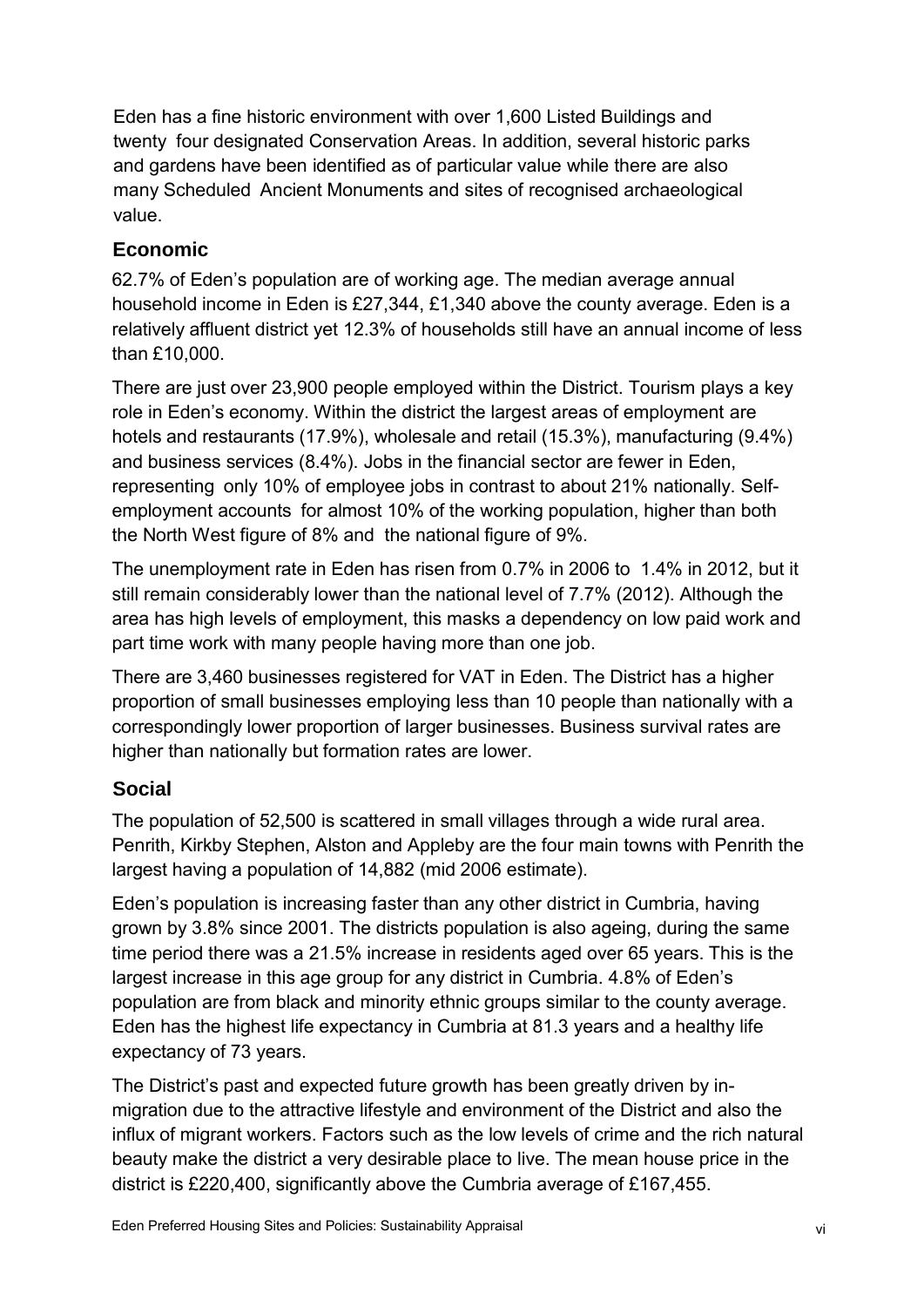Eden is characterised by small scattered settlements and effective transport links are vital to the local economy, residents and visitors. However, the small size of many of the settlements means they are unable to support a viable public transport system. Bus services are fairly infrequent apart from in the main centres of Penrith, Appleby, Kirkby Stephen and Alston. This creates a reliance on access to at least one private car, and increasingly often two, in order to access jobs, shops and services. Car ownership rates are high with 84% of households owning a car compared with the national average of 73%. Those who do not own a car become increasingly isolated and disadvantaged and even people who own a car can find running costs difficult in a low wage economy.

## **Key Sustainability Issues**

Part of understanding how our policies can enhance towns and villages is reliant upon understanding what the key issues are in Eden. The below list of sustainability issues has been created based on what we consider are the pressing issues facing Eden and its residents, each of which has been related to the sustainability framework.

- Shortage of affordable housing in suitable locations (Objectives SA2, SA3, SA5)
- Continued outward migration of working age population and a growing retired population (Objectives SA5, SA5, SA6, SA14)
- Lack of suitable employment opportunities to support a balanced economic growth (Objectives SA4, SA6, SA14, SA16)
- High levels of fuel poverty in the district (Objectives SA2, SA3, SA5, SA9)
- Anticipated effects of climate change and the impact on flooding and resilience of species and their habitats (Objectives SA7, SA8, SA10, SA13)
- Poor access for many settlements to key services and facilities (Objectives SA2, SA10, SA15)
- Decline in rural services (Objectives SA2, SA6, SA14)
- History of poor quality design of housing and impact upon settlement character (Objectives SA6, SA8, SA9, SA17)

# **Summary of Sustainability Appraisal Findings**

This section summaries the findings of the sustainability appraisal relating to the Council's preferred options for both housing sites and policies. Further testing has been undertaken to determine the suitability of the Council's other options for sites and policies, which have been summarised in the below sections. More information on the options testing process can be found in the main body of the sustainability appraisal.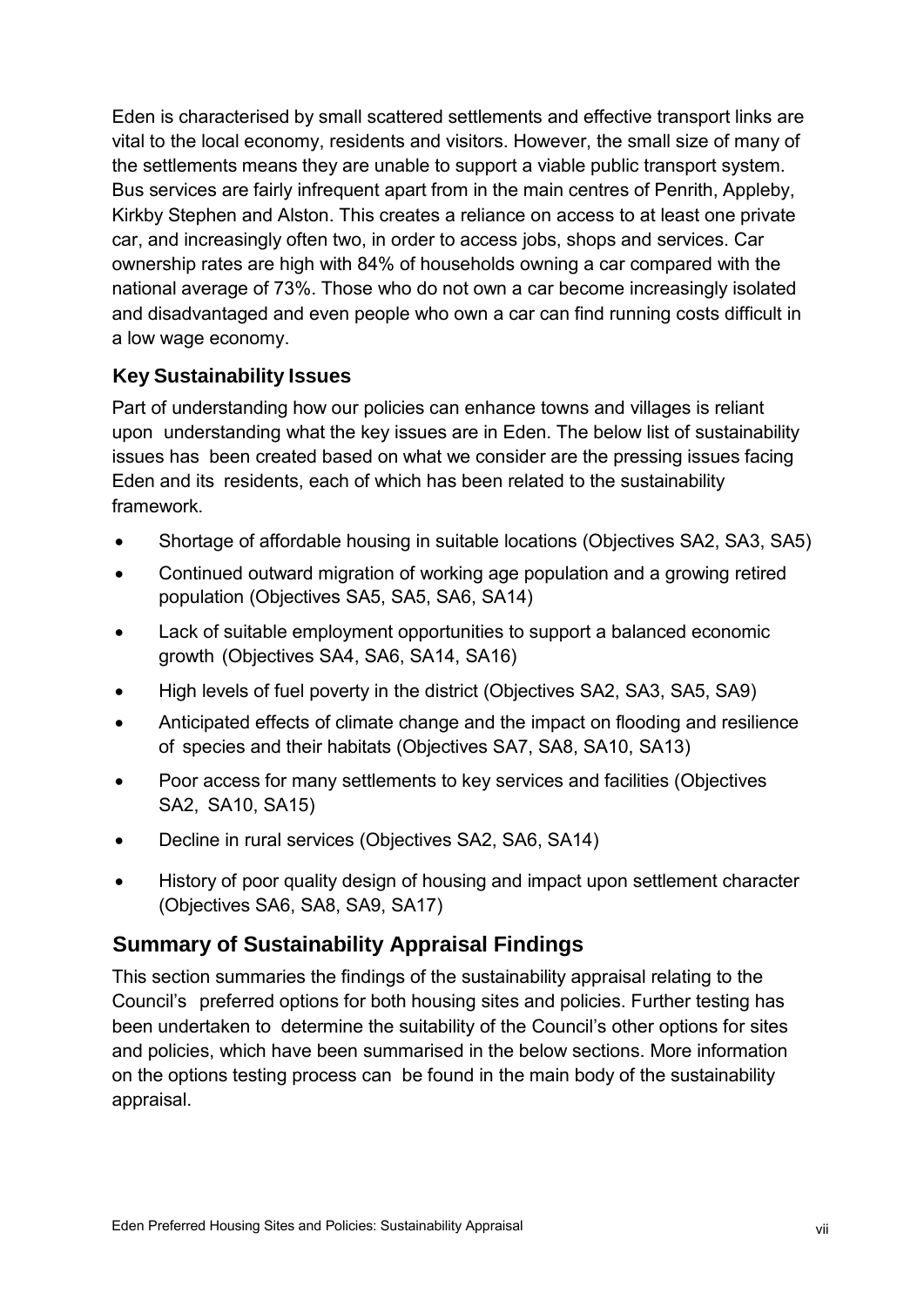# **Penrith Housing Options**

| <b>Best Performing Options</b>    | Option 1, Option 3, Option 5 |
|-----------------------------------|------------------------------|
| <b>Poorest Performing Option</b>  | Option 2, Option 4           |
| <b>Council's Preferred Option</b> | Option 1                     |
| Option 1, Option 3, Option 5      |                              |
|                                   |                              |
| Option 2, Option 4                |                              |
|                                   |                              |

#### **Table 3: Summary of Penrith Housing Options**

The sustainability appraisal is supportive of the option chosen for Penrith. Developed from the Penrith masterplan, this option is grounded in solid evidence. Options 3 and 5 also score well against the sustainability appraisal, however less work has been undertaken on the sites to establish their overall suitability and achievability.

#### **Alston Housing Options**

#### **Table 4: Summary of Alston Housing Options**

| <b>Best Performing Sites</b>      |                      | AL1, AL3, AL4, AL8, AL10, AL11           |
|-----------------------------------|----------------------|------------------------------------------|
|                                   |                      |                                          |
| <b>Poorest Performing Sites</b>   |                      | AL6, AL7, AL9                            |
| <b>Council's Preferred Option</b> |                      | AL1, AL3, AL4, AL7, AL8, AL9, AL10, AL11 |
|                                   | AL3, AL8             |                                          |
|                                   |                      |                                          |
|                                   | AL1, AL4, AL10, AL11 |                                          |
|                                   |                      |                                          |
|                                   | AL6, AL7, AL9        |                                          |
|                                   |                      |                                          |

Though there is not a great degree of flexibility, given the small number of sites, this option could be improved through not supporting sites AL7 and AL9. Though there is some development already in this area of Alston, it is unlikely to support any service provision and feels spatially inconsistent with the town.

## **Appleby Housing Options**

#### **Table 5: Summary of Appleby Housing Options**

| <b>Best Performing Sites</b>      | AP2, AP4, AP5, AP14, AP10, AP11, AP7,       |  |  |
|-----------------------------------|---------------------------------------------|--|--|
|                                   | AP8, AP9, AP13, AP18                        |  |  |
| <b>Poorest Performing Sites</b>   | AP17, AP12, AP16, AP6                       |  |  |
| <b>Council's Preferred Option</b> | AP11 (Part) AP5 (Consented permission)      |  |  |
| AP2, AP4, AP5                     |                                             |  |  |
|                                   |                                             |  |  |
|                                   | AP14, AP10, AP11, AP7, AP8, AP9, AP13, AP18 |  |  |
|                                   |                                             |  |  |
| AP17, AP12, AP16, AP6             |                                             |  |  |
|                                   |                                             |  |  |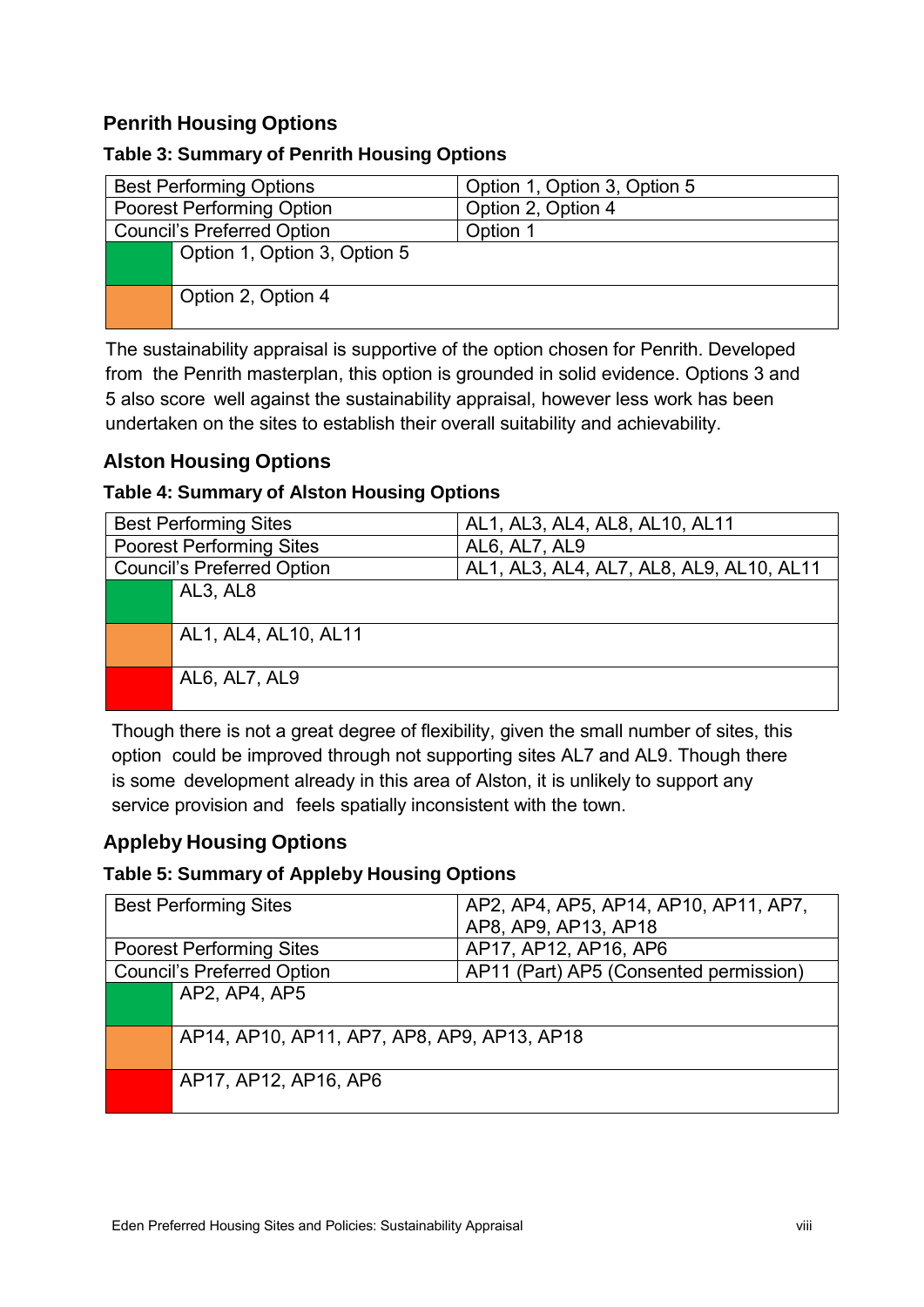The housing option chosen by the Council reflects one of the more sustainable sites appraised AP5, which has an approved planning consent. The sustainability appraisal identifies two further sites which may be more suitable than those proposed by the Council. It is understood that these sites have logistical difficulties, not recognised by the sustainability appraisal, which discounts them as suitable.

# **Kirkby Stephen Housing Options**

#### **Table 6: Summary of Kirkby Stephen Housing Options**

| Sites preferred                       | KS4, KS13, KS5, KS6, KS9, KS10, KS11, |  |
|---------------------------------------|---------------------------------------|--|
|                                       | KS15, KS17, KS19                      |  |
| Sites not preferred                   | KS2, KS3, KS7, KS20, KS22, KS18, KS21 |  |
| <b>Council's Preferred Option</b>     | KS2, KS4, KS5, KS7, KS9, KS15, KS17,  |  |
|                                       | <b>KS22</b>                           |  |
| KS4, KS13, KS5, KS6, KS9, KS10        |                                       |  |
|                                       |                                       |  |
| KS11, KS15, KS17, KS19                |                                       |  |
|                                       |                                       |  |
| KS2, KS3, KS7, KS20, KS22, KS18, KS21 |                                       |  |
|                                       |                                       |  |

The Council's preferred option and the sites identified as most sustainable are broadly similar. Though site KS2 was not considered appropriate in the appraisal, it has since been combined with KS5, which is likely to lead to more sustainable outcomes. There are a number of large sites in the town that are likely to need new green and grey infrastructure to support the development of the site, that will increase the sustainability of the sites. This will be investigated as the plan is developed further.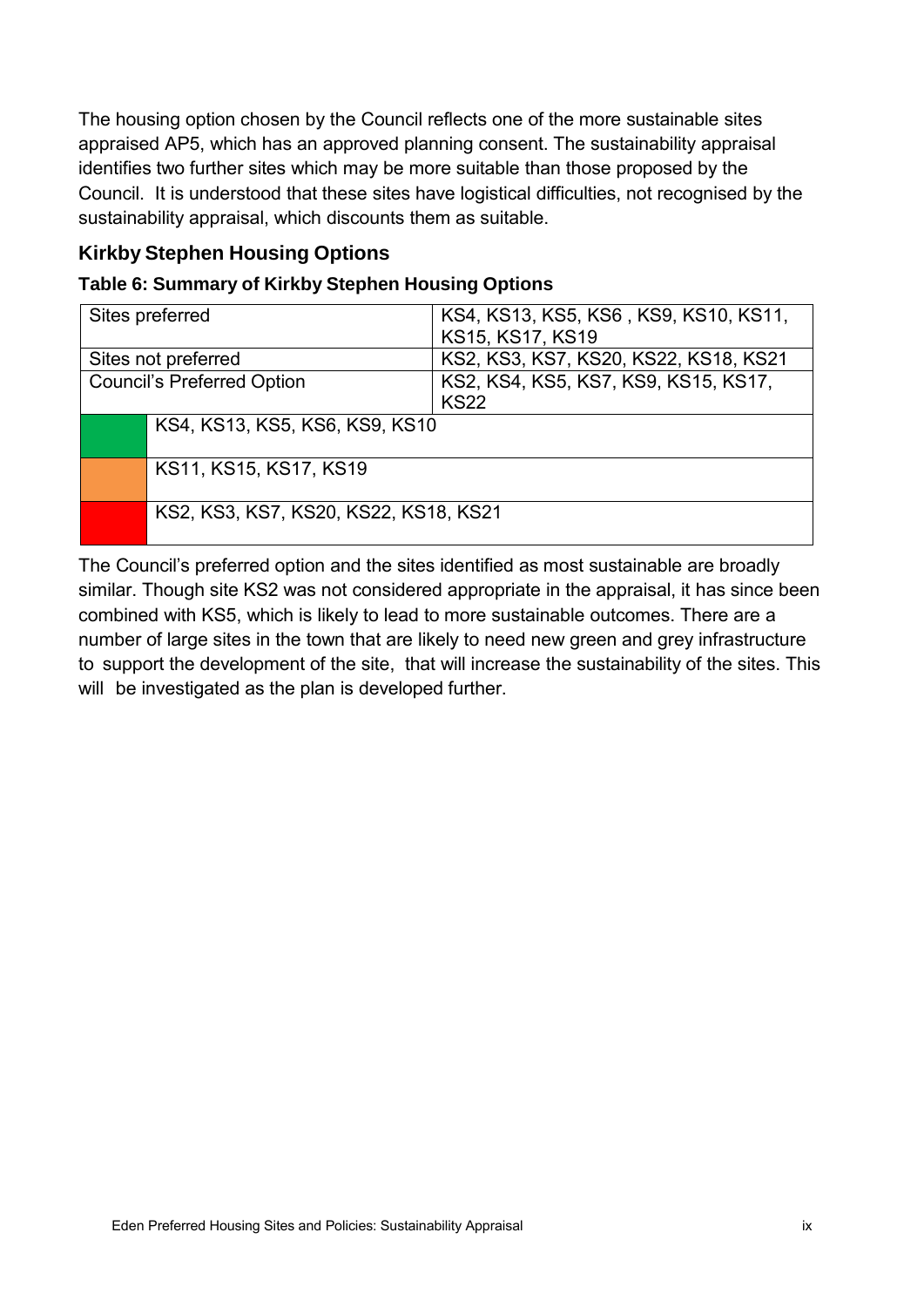# **Local Service Centre Options**

| <b>Locations Preferred</b>           |                                                                                                                                                                                                                                                 | Armathwaite, Brough, Clifton, Greystoke, Kirkby<br>Thore, Kirkoswald, Langwathby, Lazonby,<br>Nenthead, Orton, Plumpton, Shap, Sockbridge &<br>Tirril, Stainton, Tebay, Temple Sowerby,<br>Yanwath                                                       |  |
|--------------------------------------|-------------------------------------------------------------------------------------------------------------------------------------------------------------------------------------------------------------------------------------------------|----------------------------------------------------------------------------------------------------------------------------------------------------------------------------------------------------------------------------------------------------------|--|
| Locations not preferred              |                                                                                                                                                                                                                                                 | Bolton, Calthwaite, Croglin, Crosby Ravensworth<br>Culgaith, Gamblesby, Great Asby, Hackthorpe,<br>High Hesket, Ivegill, Kings Meaburn Long<br>Marton, Maulds Meaburn, Melmerby, Milburn,<br>Morland, Ousby, Ravenstonedale, Renwick,<br>Skelton, Warcop |  |
| <b>Council's Preferred Locations</b> |                                                                                                                                                                                                                                                 | Armathwaite, Bolton, Hackthorpe, Kings<br>Meaburn, Kirkby Thore, Kirkoswald, Langwathby<br>(2 Sites), Lazonby, Morland, Tebay, Temple<br>Sowerby, Warcop                                                                                                 |  |
|                                      | Brough, Langwathby, Lazonby, Plumpton, Shap, Stainton, Tebay                                                                                                                                                                                    |                                                                                                                                                                                                                                                          |  |
|                                      | Armathwaite, Clifton, Greystoke, Kirkby Thore, Kirkoswald, Nenthead, Orton,<br>Sockbridge & Tirril, Temple Sowerby, Yanwath                                                                                                                     |                                                                                                                                                                                                                                                          |  |
|                                      | Bolton, Calthwaite, Croglin, Crosby Ravensworth Culgaith, Gamblesby, Great Asby,<br>Hackthorpe, High Hesket, Ivegill, Kings Meaburn Long Marton, Maulds Meaburn,<br>Melmerby, Milburn, Morland, Ousby, Ravenstonedale, Renwick, Skelton, Warcop |                                                                                                                                                                                                                                                          |  |

#### **Table 7: Summary of Local Service Centre Housing Options**

A number of locations have been considered in the Council's preferred option which would be considered unsuitable in the sustainability appraisal. Part of the rationale behind this is that sites within the 5 year land supply have been included. The sites have not been chosen on sustainability credentials but reflect progress has already been made to develop these sites.

This hierarchy for development could be improved upon by focussing development to the most sustainable centres on this list. Though this would limit the amount of development that is directed to smaller centres, it would reduce the need to travel for smaller journeys and help sustain the services in these centres.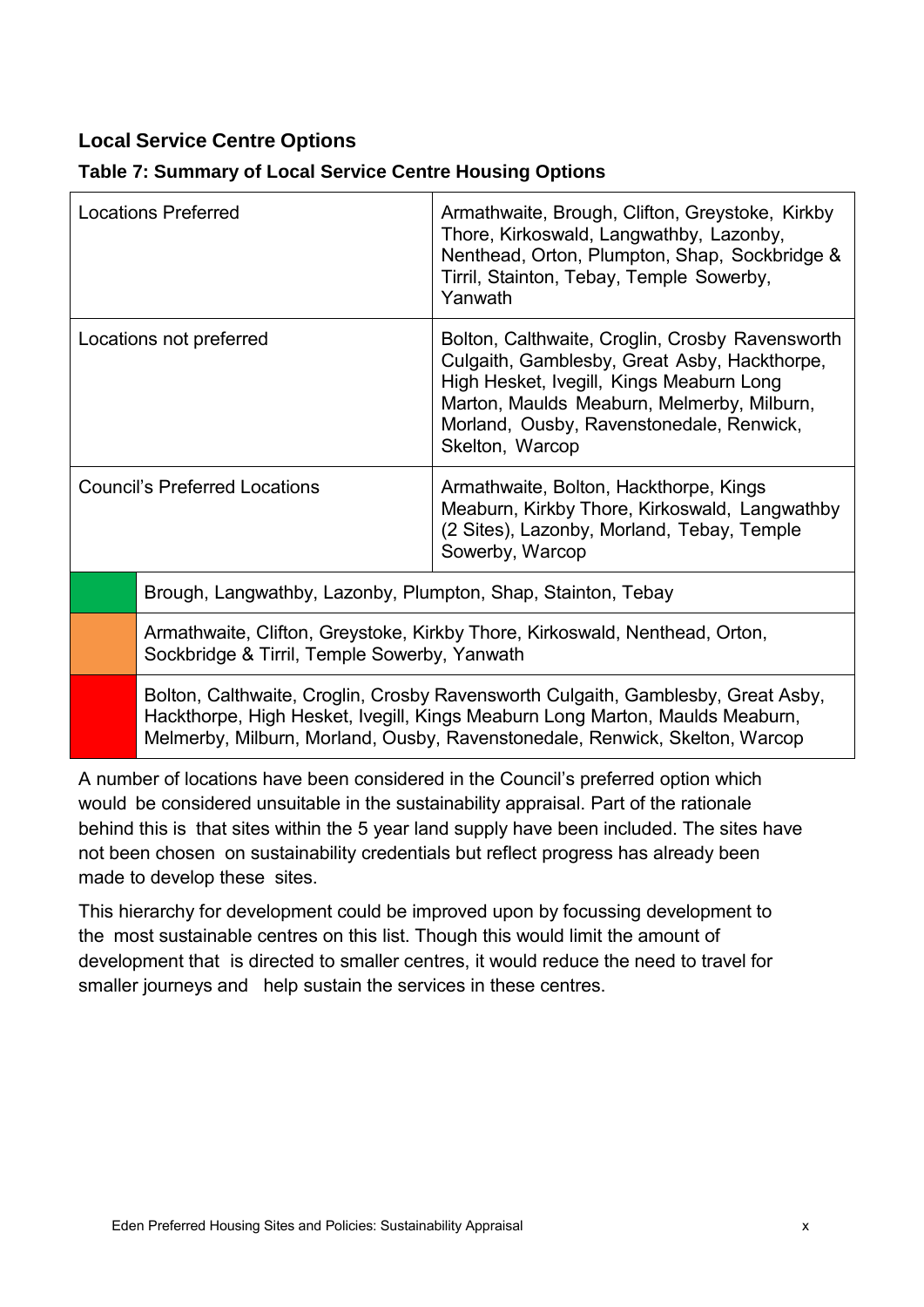# **Policy Appraisals**

# **Table 8: Summary of Policy Appraisals**

| <b>Policy</b>                                                     | <b>Scoring</b>                                                                                                                                                                                                                                                                                                                                                                                                       | <b>Mitigation/Enhancements</b>                                                                                                                                                                                                                                             | <b>More</b><br><b>Sustainable</b><br><b>Options?</b>                                                                                                                                                             |
|-------------------------------------------------------------------|----------------------------------------------------------------------------------------------------------------------------------------------------------------------------------------------------------------------------------------------------------------------------------------------------------------------------------------------------------------------------------------------------------------------|----------------------------------------------------------------------------------------------------------------------------------------------------------------------------------------------------------------------------------------------------------------------------|------------------------------------------------------------------------------------------------------------------------------------------------------------------------------------------------------------------|
| SD1:<br>Presumption<br>in Favour of<br>Sustainable<br>Development | The proposal scored positively<br>overall, with a strong positive<br>correlation with the environmental,<br>social and economic indicators.                                                                                                                                                                                                                                                                          | None required.                                                                                                                                                                                                                                                             | No. The policy<br>is recognised<br>as a positive<br>approach<br>nationally.                                                                                                                                      |
| HS1: Local<br>Service<br>Centres                                  | The proposal scored well against<br>the criteria, presenting a more<br>sustainable pattern of<br>development than in the 2010<br>Core Strategy.                                                                                                                                                                                                                                                                      | n/a                                                                                                                                                                                                                                                                        | The effects of<br>revising the<br>policy were<br>uncertain. If the<br>criterion for<br>option 2 was<br>access to daily<br>public<br>transport, the<br>sustainability of<br>this policy<br>could be<br>increased. |
| <b>HS2:</b><br>Housing<br><b>Allocations</b>                      | Assessed above in site based<br>assessments                                                                                                                                                                                                                                                                                                                                                                          | n/a                                                                                                                                                                                                                                                                        | n/a                                                                                                                                                                                                              |
| HS3: Master<br>plans                                              | The proposal scored positively<br>overall, with several significantly<br>positive scores against social<br>objectives, slight positive scores<br>against economic objectives and<br>mixed scores against environmental<br>objectives. If detailed proposals for<br>this policy included environmental<br>protection and enhancement<br>measures, there would be potential<br>for many of these scores to<br>improve. | <b>Biodiversity and</b><br>enhancements to the natural<br>environment should be<br>included along with all other<br>considerations.<br>Separating the northern<br>sites into 2 master plans<br>would also increase<br>democratic accountability<br>and public involvement. | No. Alternative<br>policy would<br>lead to<br>fragmented<br>approach<br>towards larger<br>urban<br>extension<br>sites.                                                                                           |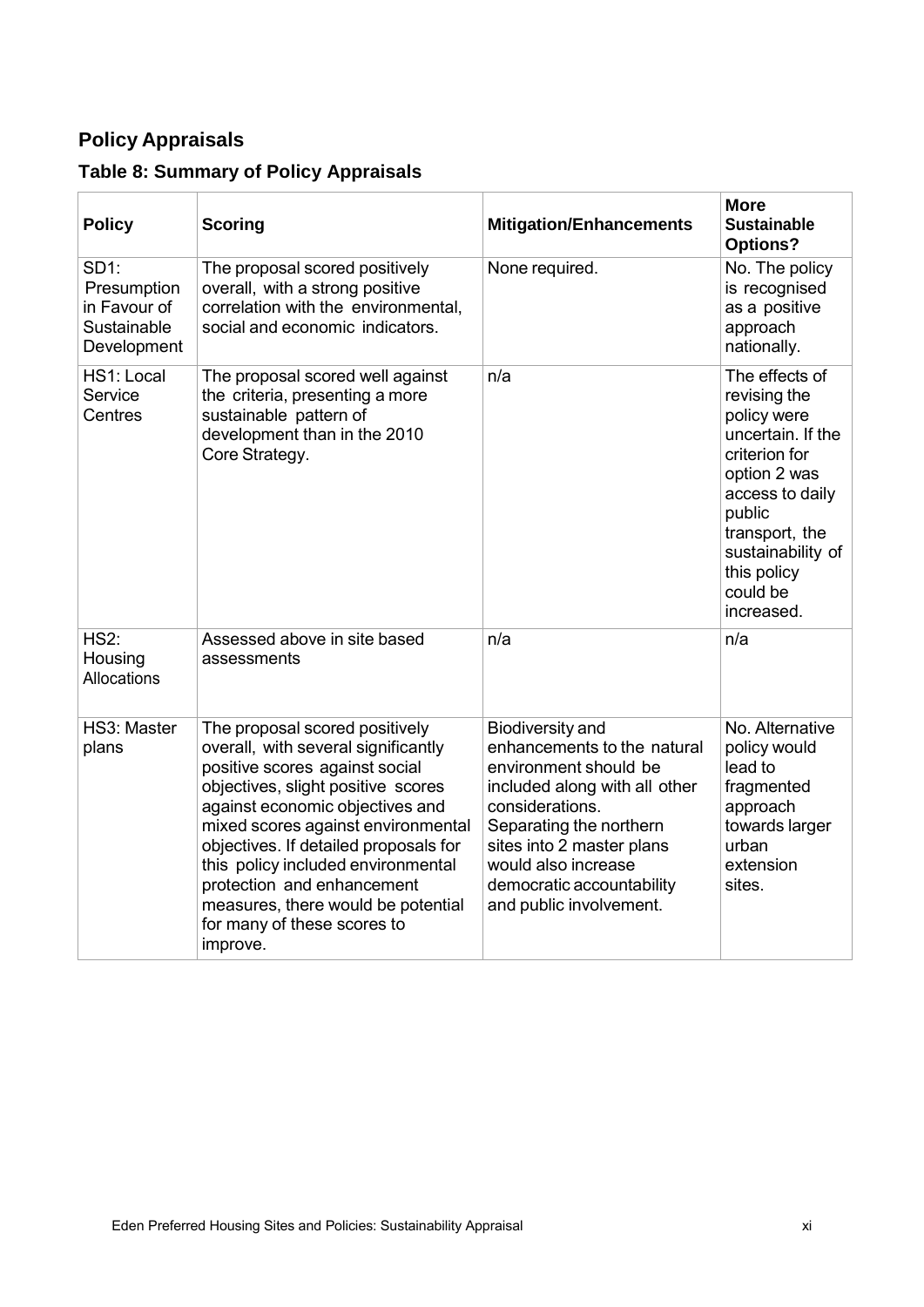| <b>Policy</b>                                                                                 | <b>Scoring</b>                                                                                                                                                                                                                                                                                                                                                                                                                                                                                                                                                                                                                                   | <b>Mitigation/Enhancements</b>                                                                                                                                                     | <b>More</b><br><b>Sustainable</b><br><b>Options?</b>                                                                                                                      |  |
|-----------------------------------------------------------------------------------------------|--------------------------------------------------------------------------------------------------------------------------------------------------------------------------------------------------------------------------------------------------------------------------------------------------------------------------------------------------------------------------------------------------------------------------------------------------------------------------------------------------------------------------------------------------------------------------------------------------------------------------------------------------|------------------------------------------------------------------------------------------------------------------------------------------------------------------------------------|---------------------------------------------------------------------------------------------------------------------------------------------------------------------------|--|
| $HS4$ :<br>Additional<br>Housing to<br><b>Meet Local</b><br>HS4:Need in<br><b>Rural Areas</b> | This scenario scored positively<br>overall, with several significantly<br>positive scores against social<br>objectives, positive scores against<br>economic objectives and mixed<br>scores against environmental<br>objectives.<br>Under this policy, local communities<br>would benefit from additional<br>housing that would help sustain<br>village growth and keep services<br>viable. It would also bring short<br>term benefits to the construction<br>industry, as these properties are<br>built. It does however promote a<br>pattern of development in locations<br>which are not well connected to<br>larger centres and key services. | The scoring could be<br>improved by ensuring that<br>more development is<br>focussed to areas which<br>have better access to public<br>transport and other services.               | No. This policy<br>is most suitable<br>from the<br>options<br>presented,<br>however could<br>be improved<br>with suggested<br>mitigation<br>measures.                     |  |
| <b>HS5:</b><br><b>Housing Mix</b>                                                             | The proposal scored positively<br>overall, with several significantly<br>positive scores against social and<br>economic objectives and little<br>correlation with environmental<br>objectives. It would provide much<br>needed housing to meet the needs<br>of the local population, and without<br>prescribing specific percentages it<br>gives developers the flexibility to<br>take account of the most up to date<br>demographic evidence.                                                                                                                                                                                                   | It would not be appropriate to<br>include mitigation measures<br>to improve the environmental<br>score. Other policies will<br>mitigate against any<br>environmental implications. | No. this policy<br>is most<br>suitable from<br>the options<br>presented, as it<br>puts in place a<br>requirement for<br>a housing mix,<br>but allows<br>some flexibility. |  |
| HS6: Design                                                                                   | This proposal scored positively<br>overall, borrowing design criteria<br>from a nationally established<br>dataset. Whilst this policy may<br>include additional guidelines to<br>foster sustainable development, it is<br>a relatively unknown tool.                                                                                                                                                                                                                                                                                                                                                                                             | Following the previously used<br>national approach, BfL should<br>be advocated for<br>developments >10 units, but<br>given a degree of flexibility<br>for smaller developments.    | No.                                                                                                                                                                       |  |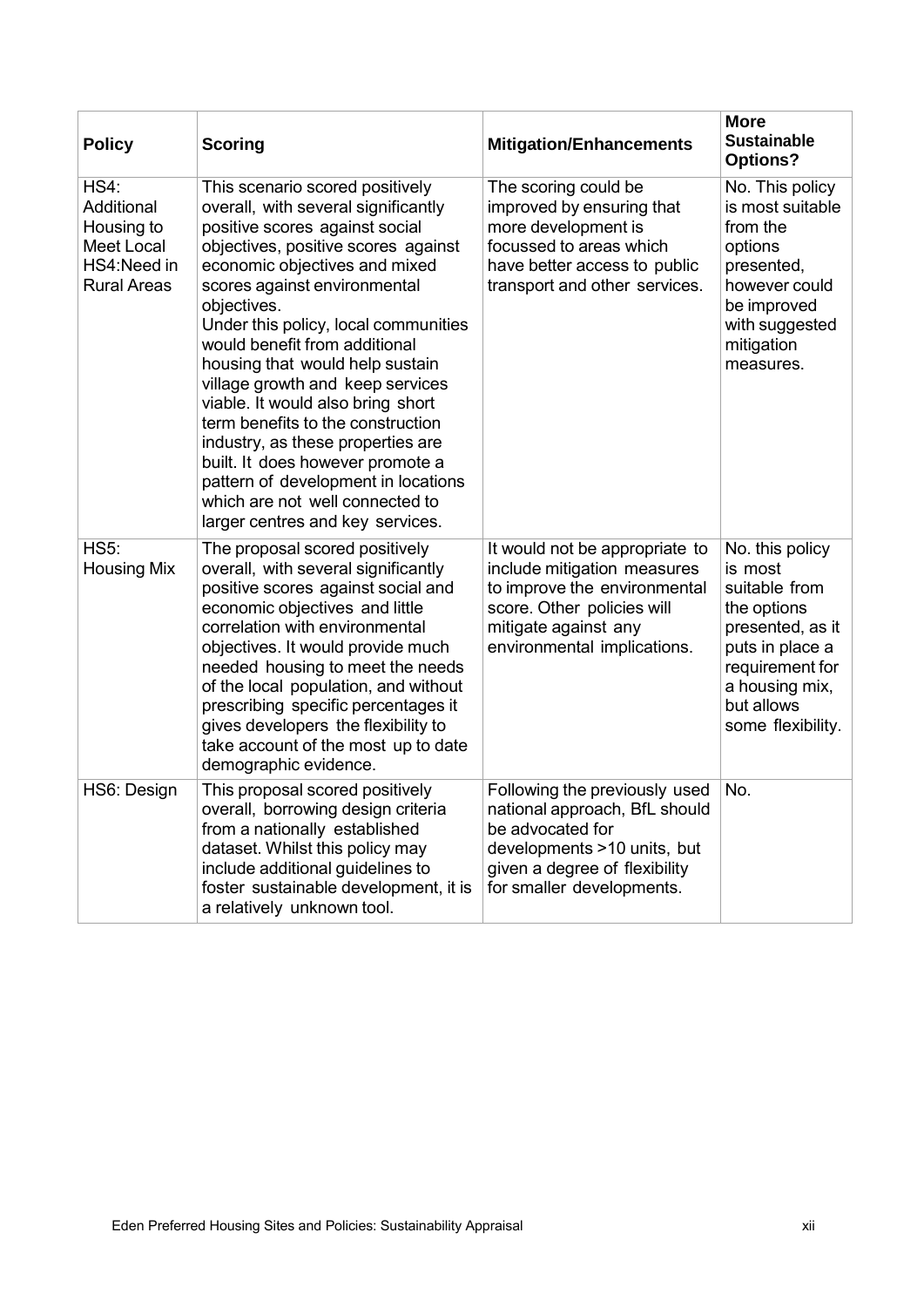| <b>Policy</b>                                                                         | <b>Scoring</b>                                                                                                                                                                                                                                                                                                                                                                                                                                                                                                                                                                                                                                                                                                                                 | <b>Mitigation/Enhancements</b>                                                                                                                                                                                                                                                                                                                                         | <b>More</b><br><b>Sustainable</b><br><b>Options?</b>                                                                                                                                                                           |
|---------------------------------------------------------------------------------------|------------------------------------------------------------------------------------------------------------------------------------------------------------------------------------------------------------------------------------------------------------------------------------------------------------------------------------------------------------------------------------------------------------------------------------------------------------------------------------------------------------------------------------------------------------------------------------------------------------------------------------------------------------------------------------------------------------------------------------------------|------------------------------------------------------------------------------------------------------------------------------------------------------------------------------------------------------------------------------------------------------------------------------------------------------------------------------------------------------------------------|--------------------------------------------------------------------------------------------------------------------------------------------------------------------------------------------------------------------------------|
| <b>HS7:</b><br>Housing for<br><b>Older People</b><br>& Those in<br>Need of<br>Support | The policy has a direct significant<br>positive correlation with the social<br>objectives as it provides housing for<br>those in need in the most<br>sustainable locations, whilst<br>providing care and support, and so<br>reducing the burden on health care.<br>The policy has very limited<br>correlation with the environmental<br>objectives. As well as the initial<br>benefits for the construction<br>industry, the policy has the potential<br>to have positive implications on the<br>economic objectives as providing<br>housing for older people will free up<br>existing (and new build) housing for<br>the working age population.                                                                                              | Ensure the cumulative<br>effects of older peoples<br>housing development meet<br>the local need, but do not<br>reduce the development of<br>housing for others in need- in<br>particular housing for people<br>of working age.                                                                                                                                         | No, this policy<br>is most<br>suitable from<br>the options<br>presented as<br>there is<br>evidence to<br>show it is a<br>viable<br>mechanism for<br>delivering<br>housing for<br>older people/<br>those in need<br>of support. |
| <b>HS8:</b><br>Essential<br>Dwellings for<br>Workers in the<br>Countryside            | The policy scores positively against<br>the economic objectives, in<br>particular at the rural scale and in<br>the long term. It is likely the policy<br>will sustain and strengthen rural<br>businesses. The policy scores<br>negatively against the social<br>objectives as the developments it is<br>permitting are likely to be located in<br>rural and sometimes remote areas<br>where the access to services and<br>facilities is poor, and there is less of<br>a sense of community. The policy<br>scores relatively neutrally against<br>the environmental objectives, with<br>the potential for some negative<br>effects, particularly in the long term,<br>if the policy isn't enforced<br>successfully to mitigate against<br>them. | Parts 4 and 5 of the policy<br>have been included to<br>mitigate against negative<br>environmental effects.<br>Individual applications<br>should be assessed in<br>order to ensure their<br>adherence to these.<br>Furthermore, the cumulative<br>impacts of such<br>developments should be<br>monitored and any negative<br>effects mitigated against as a<br>result. | No. This policy<br>is the most<br>suitable of<br>those<br>presented.                                                                                                                                                           |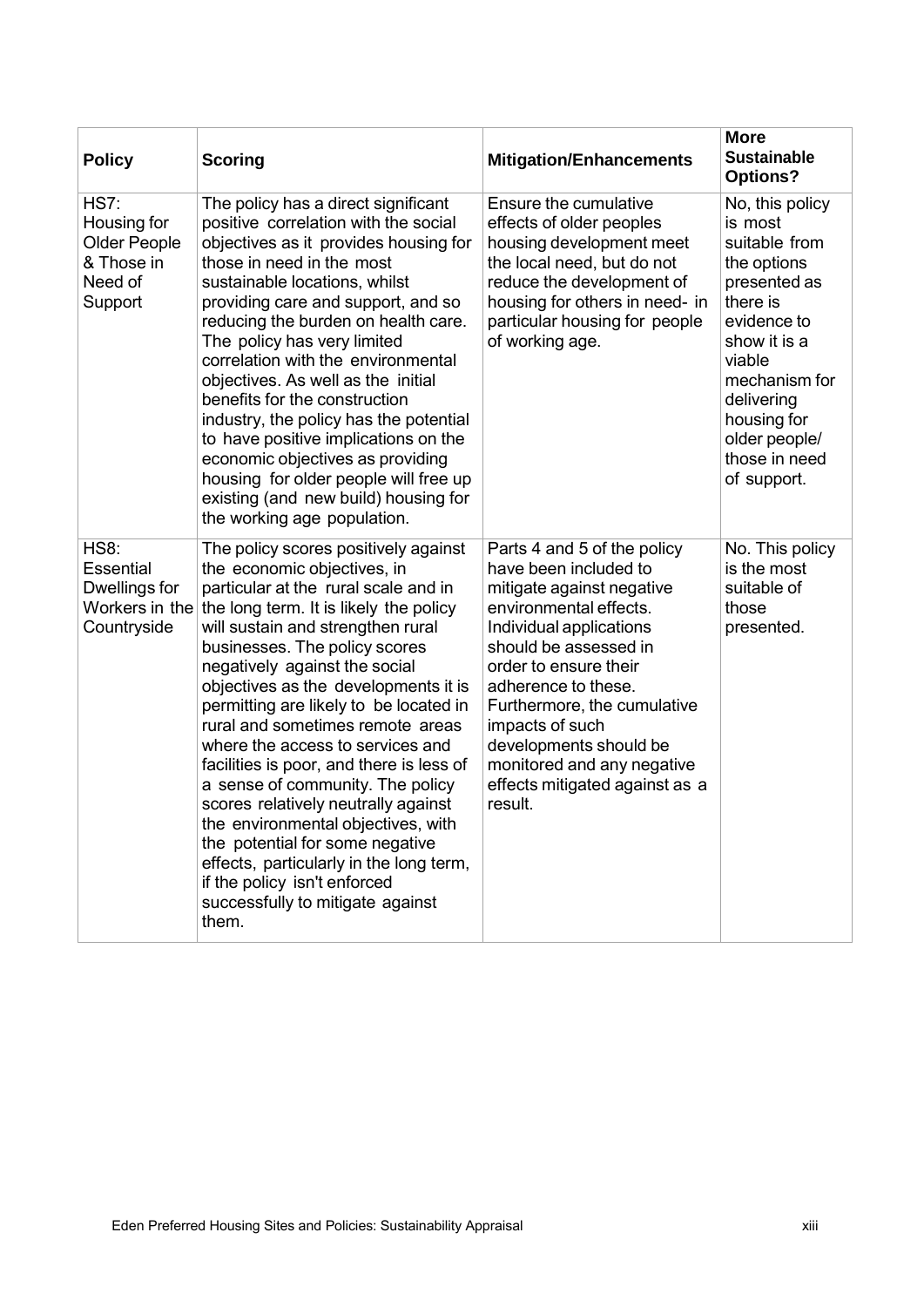| <b>Policy</b>                                                             | <b>Scoring</b>                                                                                                                                                                                                                                                                                                                                                                                                                                                                                                                                                                                                                                                                                                                   | <b>Mitigation/Enhancements</b>                                                                                                                                                                                                                                                                                     | <b>More</b><br><b>Sustainable</b><br><b>Options?</b>                  |
|---------------------------------------------------------------------------|----------------------------------------------------------------------------------------------------------------------------------------------------------------------------------------------------------------------------------------------------------------------------------------------------------------------------------------------------------------------------------------------------------------------------------------------------------------------------------------------------------------------------------------------------------------------------------------------------------------------------------------------------------------------------------------------------------------------------------|--------------------------------------------------------------------------------------------------------------------------------------------------------------------------------------------------------------------------------------------------------------------------------------------------------------------|-----------------------------------------------------------------------|
| HS9: Self<br><b>Build</b><br>Housing &<br>Community<br><b>Land Trusts</b> | Measuring the sustainability of the<br>policy is difficult until specific<br>schemes are brought forward, as it<br>relies heavily on the locations of<br>development. The policy scores<br>generally positively against the<br>social objectives as self build<br>schemes and CLTs will provide<br>houses required by local people<br>and potentially strengthen<br>communities. However, the<br>developments may not be in the<br>most sustainable locations which<br>may have social and environmental<br>implications. The policy scores<br>positively against the economic<br>objectives as it will potentially create<br>jobs in the construction industry and<br>sustain/ enhance local (in particular<br>rural) business. | Assess sustainability of<br>location when determining<br>planning applications to<br>ensure no negative social or<br>environmental implications.<br>The policy could be<br>enhanced by including urban<br>areas as well as rural, in<br>order to widen the influence<br>of the positive benefits of the<br>policy. | No. The option<br>to not include a<br>policy has<br>been<br>appraised |
| <b>HS10:</b><br>Conversion<br>of<br>Employment<br>Sites to<br>Housing     | This policy received a mix of<br>scores, though performed well<br>against this objective. The policy<br>scored well against meeting rural<br>affordable housing and improving<br>the built environment. As locations<br>are not listed, it is difficult to<br>ascertain what impact upon<br>ecology this will have, and what<br>locations will be affected.                                                                                                                                                                                                                                                                                                                                                                      | Policy could be enhanced by<br>including the wording<br>"Development will be<br>permitted unless there are<br>not strong economic or<br>environmental reasons why it<br>would be inappropriate".                                                                                                                   | <b>No</b>                                                             |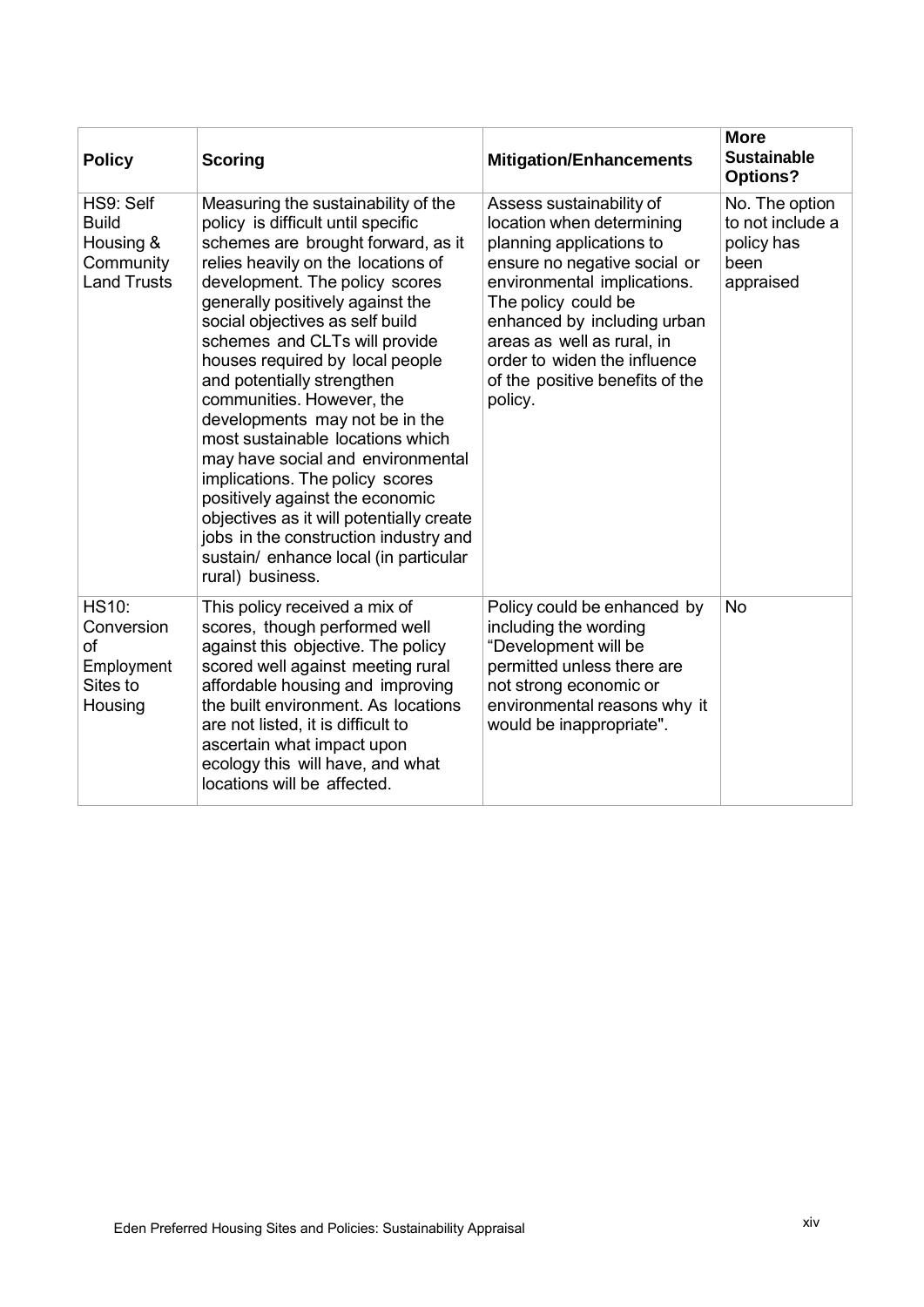| <b>Policy</b>                            | <b>Scoring</b>                                                                                                                                                                                                                                                                                                                                                                                                                                                                                                                                                                                                                                                                                                                         | <b>Mitigation/Enhancements</b>                                                                                                                                                                                                                                                                                                    | <b>More</b><br><b>Sustainable</b><br><b>Options?</b>                                                                                                                                                                     |
|------------------------------------------|----------------------------------------------------------------------------------------------------------------------------------------------------------------------------------------------------------------------------------------------------------------------------------------------------------------------------------------------------------------------------------------------------------------------------------------------------------------------------------------------------------------------------------------------------------------------------------------------------------------------------------------------------------------------------------------------------------------------------------------|-----------------------------------------------------------------------------------------------------------------------------------------------------------------------------------------------------------------------------------------------------------------------------------------------------------------------------------|--------------------------------------------------------------------------------------------------------------------------------------------------------------------------------------------------------------------------|
| <b>HS11:</b><br>Holiday<br>Accommodation | The policy scores positively against<br>indicators relating to economic<br>development as it will potentially<br>sustain and enhance local<br>businesses, diversify the local<br>economy, provide jobs in the<br>service sector and increase inward<br>investment to the area from<br>tourism. The policy received mixed<br>scores in relation to the social<br>objectives as it has the potential to<br>sustain/ enhance local services and<br>facilities but there are negative<br>implications associated with off-<br>peak seasons. In terms of<br>environmental effects, there is the<br>risk the policy will encourage<br>development in unsustainable<br>locations and increase the levels of<br>traffic, use of resources etc. | The policy includes<br>mitigation measures<br>including development being<br>subject to a legal agreement<br>limiting use to holiday<br>accommodation. This will<br>ensure housing is not<br>developed in unsustainable<br>locations.<br>Furthermore, development<br>will only be supported where<br>the location is appropriate. | No. Not<br>including a<br>policy was<br>considered,<br>however, the<br>council is<br>supportive of<br>such<br>development to<br>strengthen the<br>local economy<br>subject to the<br>mitigation<br>measures in<br>place. |
| <b>HS12:</b><br>Live/work<br>units       | The policy scored well against<br>indicators relating to economic<br>development. The policy received<br>mixed to poor scores in relation to<br>social and environmental<br>objectives, due to the support given<br>for development in potentially<br>isolated locations                                                                                                                                                                                                                                                                                                                                                                                                                                                               | Encouraging the reuse of<br>buildings will improve the<br>policy slightly, though<br>tightening the policy to<br>individual scale development<br>outside of KSCs/LSCs would<br>improve the score.                                                                                                                                 | No.                                                                                                                                                                                                                      |

# **Monitoring**

To understand whether these policies are being successfully applied, there is a duty to monitor policies and review them if necessary. The Council currently use the Annual Monitoring Report as a way of reflecting upon how well the planning policies are working. In addition to the current indicator set, there will be a need to monitor the policies detailed in this document. The arrangements for doing this can be found within the main body of the document.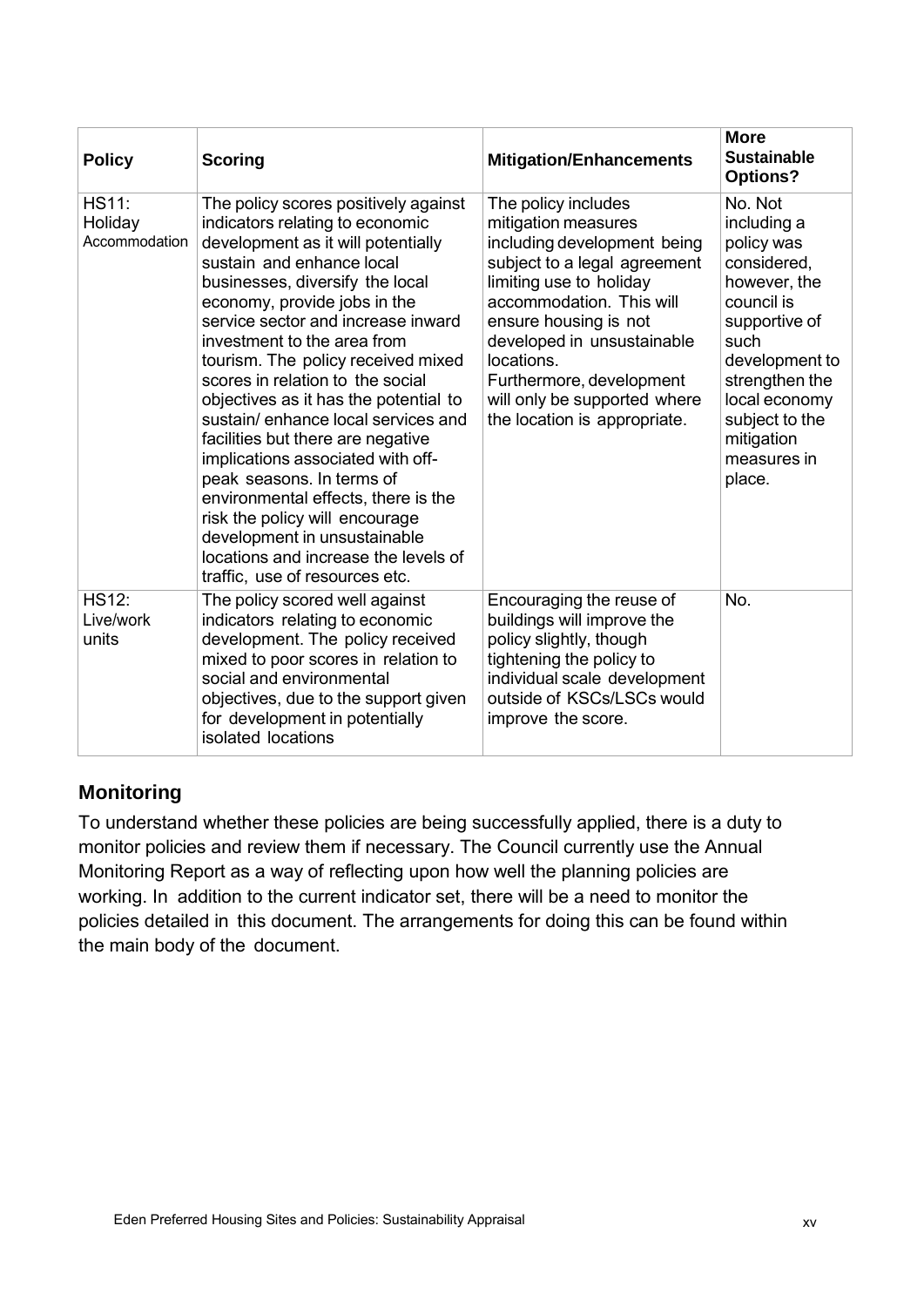### **Commenting on the Document**

The housing plan, along with sustainability appraisal is available to be downloaded from the Council's website. The document and supporting material are available to download at: [www.eden.gov.uk/preferredhousingallocations/](http://www.eden.gov.uk/preferredhousingallocations/)

Hard copies of the documents are available to view at the following locations:

- Alston Local Links Centre
- Appleby Library
- Kirkby Stephen Local Links Centre
- Lazonby Local Links Centre
- Mansion House, Penrith
- Penrith Library
- Penrith Town Hall
- Shap Library

Consultation on the document will take place from **22 February 2013 to 22 April 2013.**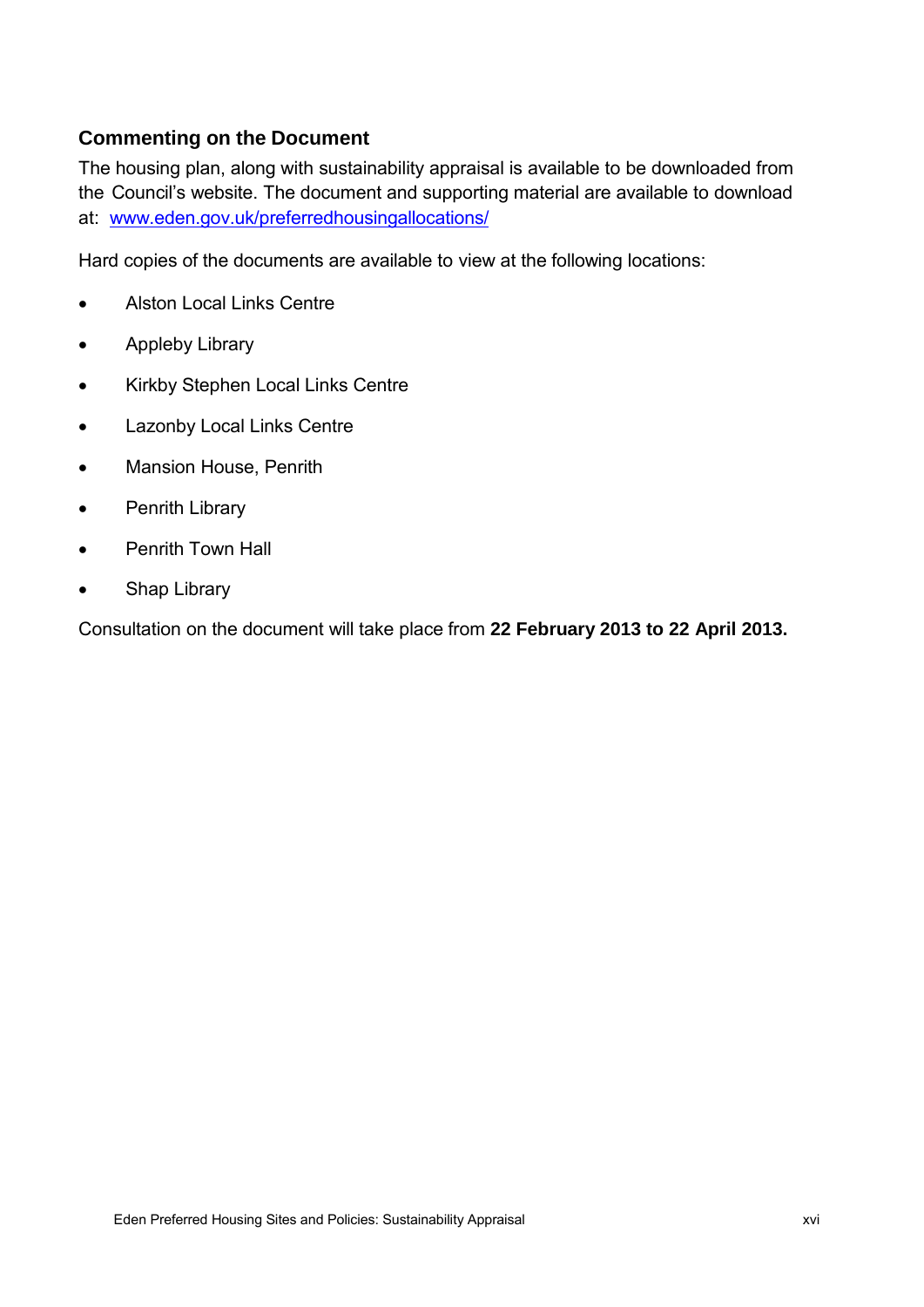# **2. Introduction**

# **Plan Description**

The emerging Eden Housing Sites and Policies document has been produced by the Council to identify suitable land for housing development. This document follows on from the Eden Core Strategy DPD, which sets out a development hierarchy for the district, identifying locations which promote patterns of sustainable growth.

Under the NPPF, the Government has moved towards the revocation of the Local Development Framework system, which over time will be replaced by a singular Local Plan. The Core Strategy DPD was adopted prior to the publication of the NPPF. It is the intention that Eden will adapt the Core Strategy, and other Local Development Documents into a singular Local Plan, however progressing the housing allocations is of principal importance, so that greater certainty can be given to the development sector to help Eden recover from the effects of the economic downturn.

Documents produced by the Council need to be in conformity with the NPPF. The guidance places a responsibility for Local Authorities to significantly increase both market and affordable housing within their administrative boundaries through the identification of key sites which are fundamental to the delivery of the strategy.

In line with the Core Strategy, the preferred housing sites and policies document sets out a plan to deliver new growth in identified locations for growth. The housing sites and policies document will be the principal document for allocating new growth to meet identified housing need, and push forward the strategic objectives for growth, as set in the Core Strategy.

## **Objectives of the Sustainability Appraisal**

The sustainability appraisal has been produced alongside the development of the housing sites and policies document, to allow sustainability considerations to be integrated into the development of the document.

The Government have placed a strong emphasis on sustainable development through the publication of the National Planning Policy Framework (NPPF). Whilst no formal definition is given within this document, there is a strong presumption for new growth as long as this does not worsen the living conditions for future generations as a result. The principles behind the Government's strategy towards sustainable development have been transposed from the UK Government Sustainability Strategy, published in 2005.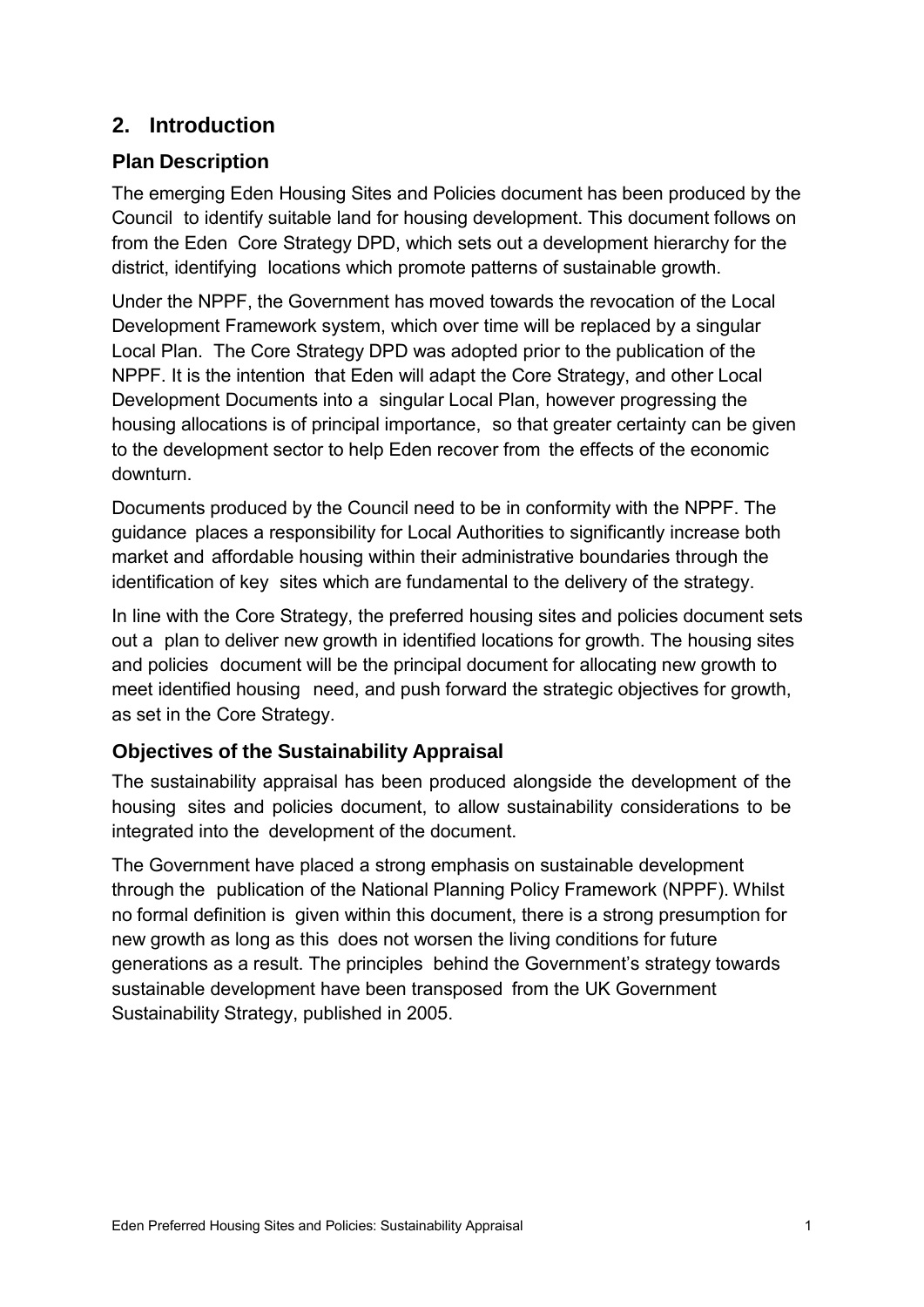#### **Table 9: Sustainable Development Principles**

#### **Living within Environmental Limits**

Respecting the limits of the planet's environment, resources and biodiversity – to improve our environment and ensure that the natural resources needed for life are unimpaired and remain so for future generations.

#### **Ensuring a Strong, Healthy and Just Society**

Meeting the diverse needs of all people in existing and future communities, promoting personal wellbeing, social cohesion and inclusion, and creating equal opportunity for all.

#### **Achieving a Sustainable Economy**

Building a strong, stable and sustainable economy which provides prosperity and opportunities for all, and in which environmental and social costs fall on those who impose them (polluter pays), and efficient resource use is incentivised.

#### **Promoting Good Governance**

Actively promoting effective, participative systems of governance in all levels of society – engaging people's creativity, energy, and diversity.

#### **Using Sound Science Responsibly**

Ensuring policy is developed and implemented on the basis of strong scientific evidence, whilst taking into account scientific uncertainty (through the precautionary principle) as well as public attitudes and values.

Definitions from both the NPPF and the sustainable development strategy will be used to define the concept of sustainable development for the purposes of this document.

The 2004 Planning and Compulsory Purchase Act places requires that Local Authorities undertake assessments of their plans, which appraise the social, economic and environmental sustainability of their proposed plan. The sustainability appraisal is written in a way that explores these sustainability considerations, but also meets the requirements of the SEA Directive. The European Strategic Environmental Assessment Directive (2001/42/EC) requires that plans and proposals developed by Local Authorities consider any environmental effects that may arise as a consequence of the plan. The requirements of the directed were transposed into UK law through the 2004 Environmental Assessment of Plans and Programmes Regulations.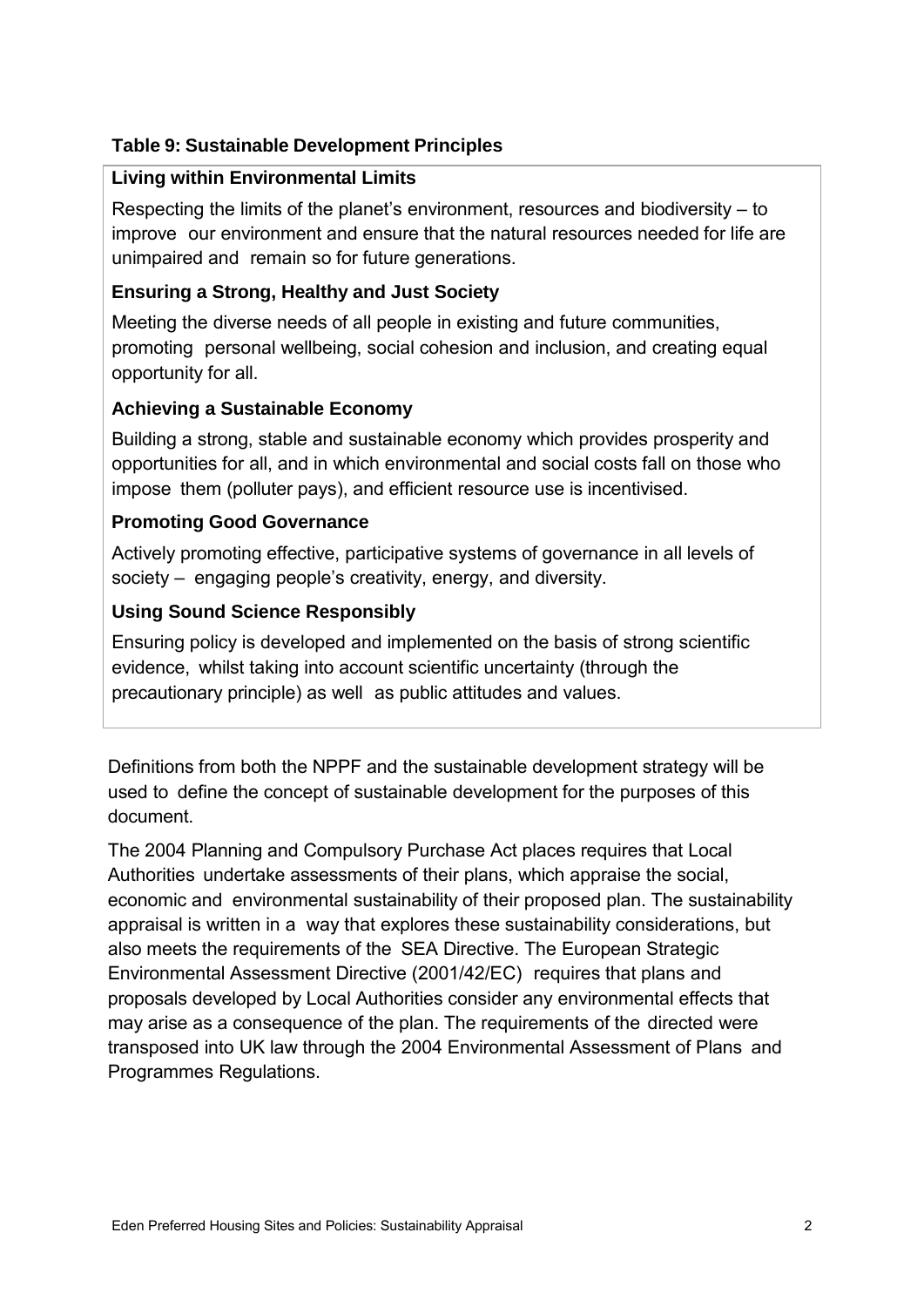The purpose of this report is to reflect social, environmental and economic concerns in a way that can compliment and shape the document, promoting sustainable development. In particular, the report will identify any potential effects resulting from the plan and determine the significance, synergistic and cumulative impacts of development.

The below Table describes the stages of the SA report, which will be followed for the Preferred Options stage of the DPD, and repeated for the Submission stage that accounts for stakeholder/public representation. The sustainability appraisal has been developed with these requirements in mind, to ensure that the requirements of the directive are met and that key sustainability considerations can be fed into the main document.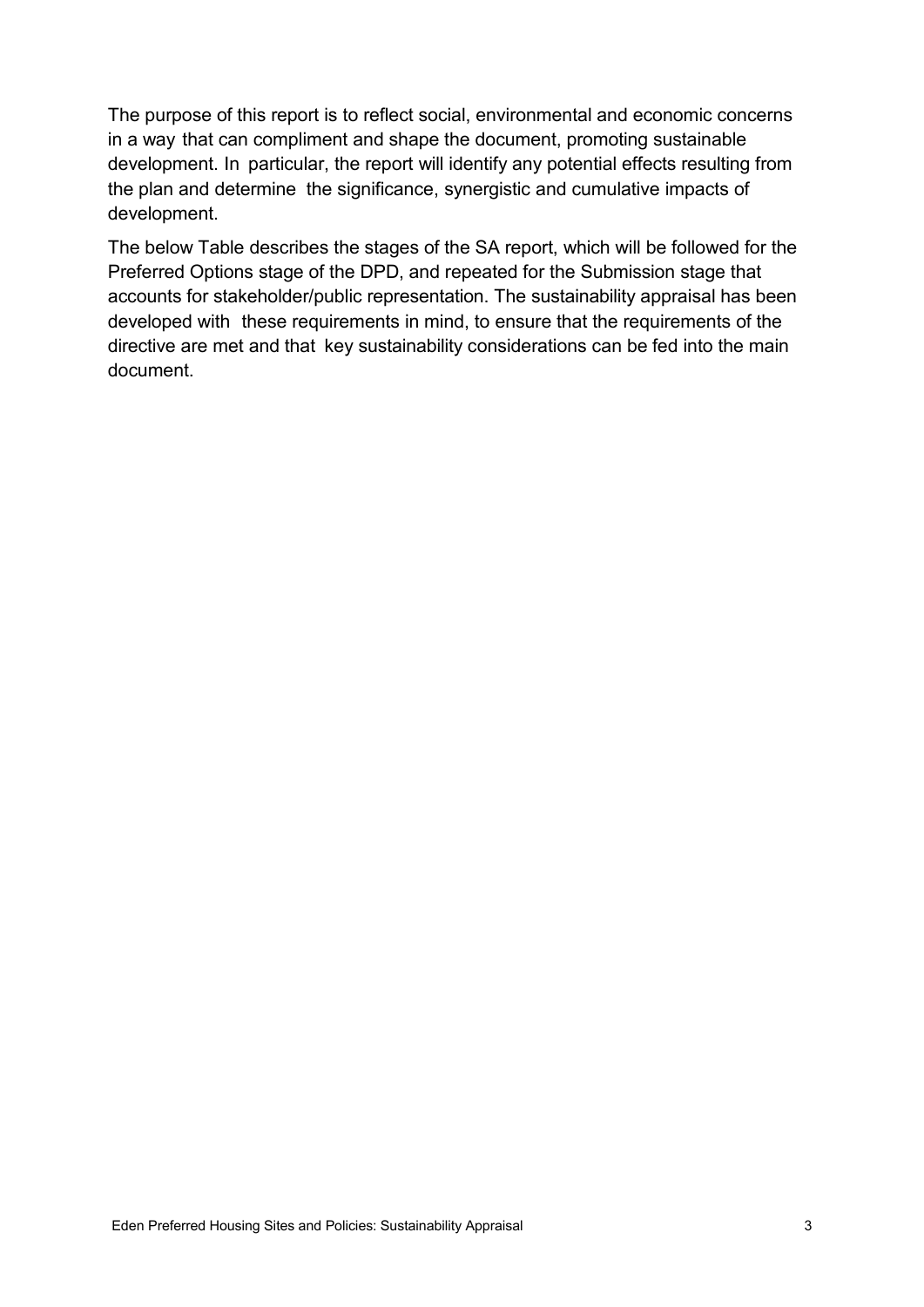# **Table 10: SEA Directive Requirements**

| <b>Requirements</b>                                                                                                                                                                                                                                                                                                                                                                                                                                                                                                    | <b>Where</b><br>covered in<br><b>SA Report</b>                    |
|------------------------------------------------------------------------------------------------------------------------------------------------------------------------------------------------------------------------------------------------------------------------------------------------------------------------------------------------------------------------------------------------------------------------------------------------------------------------------------------------------------------------|-------------------------------------------------------------------|
| Preparation of an environmental report in which the likely significant effects on the environment<br>of implementing the plan or programme and reasonable alternatives, taking into account the<br>objectives and geographical scope of the plan or programme, are identified, described and<br>evaluated. The information to be given is (Article 5 and Annex I);                                                                                                                                                     |                                                                   |
| a) An outline of the contents, main objectives of the plan or programme, and<br>relationship with other relevant plans and programmes;                                                                                                                                                                                                                                                                                                                                                                                 | Section 1,<br>Section 2,<br>Appendix 1                            |
| b) The relevant aspects of the current state of the environment and the likely<br>evolution thereof without implementation of the plan or programme;                                                                                                                                                                                                                                                                                                                                                                   | Section 4                                                         |
| c) The environmental characteristics of areas likely to be significantly affected;                                                                                                                                                                                                                                                                                                                                                                                                                                     | Section1<br>Section 7,<br>Section 8,<br>Appendix 2,<br>Appendix 3 |
| d) Any existing environmental problems which are relevant to the plan or<br>programme including, in particular, those relating to any areas of a particular<br>environmental importance, such as areas designated pursuant to Directives<br>79/409/EEC and 92/43/EEC.;                                                                                                                                                                                                                                                 | Section 3,<br>Appendix 1                                          |
| e) The environmental protection objectives, established at international,<br>community or national level, which are relevant to the plan or programme<br>and the way those objectives and any environmental, consideration have<br>been taken into account during its preparation;                                                                                                                                                                                                                                     | Section 3,<br>Appendix 1,<br><b>SA Scoping</b><br>Report          |
| f) The likely significant effects on the environment, including on issues such as<br>biodiversity, population, human health, fauna, flora, soil, water, air, climatic<br>factors, material assets, cultural heritage including architectural and<br>archaeological heritage, landscape, and the interrelationship between the<br>above factors. (Footnote: These effects should include secondary, cumulative,<br>synergistic, short, medium and long-term permanent and temporary, positive<br>and negative effects); | NTS, Section 7,<br>Appendix 1,<br>Appendix 2                      |
| g) The measures envisaged to prevent, reduce as fully as possible offset any<br>significant adverse effects on the environment of implementing the plan or<br>programme;                                                                                                                                                                                                                                                                                                                                               | Section 7.<br>Section 8                                           |
| h) An outline of the reasons for selecting the alternatives dealt with, and a<br>description of how the assessment was undertaken including any difficulties<br>(such as technical deficiencies or lack of know-how) encountered in compiling<br>the required information;                                                                                                                                                                                                                                             | Section 7,<br>Section 8                                           |
| i) A description of measures envisaged concerning monitoring in accordance with<br>Article 10;                                                                                                                                                                                                                                                                                                                                                                                                                         | Section 9                                                         |
| j) A non-technical summary of the information provided under the above<br>headings.                                                                                                                                                                                                                                                                                                                                                                                                                                    | Section 1                                                         |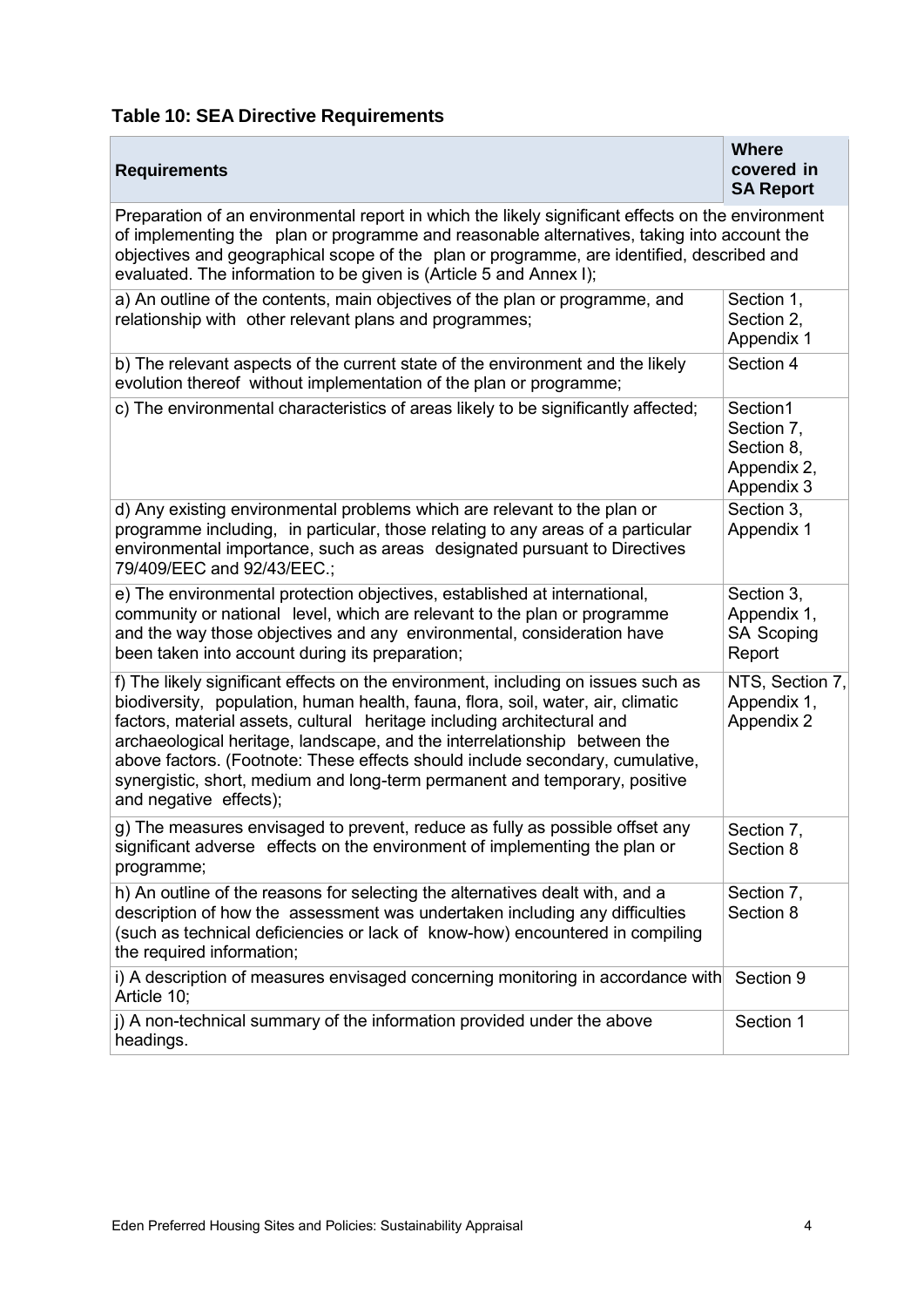| <b>Requirements</b>                                                                                                                                                                                                                                                                                                                                                                                                                                                             | <b>Where</b><br>covered in<br><b>SA Report</b> |
|---------------------------------------------------------------------------------------------------------------------------------------------------------------------------------------------------------------------------------------------------------------------------------------------------------------------------------------------------------------------------------------------------------------------------------------------------------------------------------|------------------------------------------------|
| The report must include the information that may reasonably be required, taking<br>into account current knowledge and methods of assessment, the contents and<br>level of detail in the plan or programme, its stage in the decision-making<br>process and the extent to which certain matters are more appropriately<br>assessed at different levels in that process to avoid duplication of the<br>assessment (Article 5.2).                                                  | Throughout<br>document                         |
| <b>Consultation:</b>                                                                                                                                                                                                                                                                                                                                                                                                                                                            | NTS, Section 6                                 |
| • Authorities with environmental responsibility, when deciding on the scope<br>and level of detail of the information that must be included in the<br>environmental report (Article 5.4).                                                                                                                                                                                                                                                                                       |                                                |
| • Authorities with environmental responsibility and the public shall be given an<br>early and effective opportunity within the appropriate time frames to express<br>their opinion on the draft plan or programme and the accompanying<br>environmental report before the adoption of the plan or programme (Article<br>$6.1, 6.2$ ).                                                                                                                                           | NTS, Section 6                                 |
| • Other EU Member States, where the implementation of the plan or<br>programme is likely to have significant effects on the environment of that<br>country (Article 7).                                                                                                                                                                                                                                                                                                         | N/A                                            |
| Taking the environmental report and the result of the consultations<br>into account in decision-making (Art. 8).                                                                                                                                                                                                                                                                                                                                                                |                                                |
| Provision of information on the decision:                                                                                                                                                                                                                                                                                                                                                                                                                                       | To be                                          |
| • when the plan or programme is adopted, the public and any countries<br>consulted under Article 7, must be informed and the following made available to<br>those so informed:                                                                                                                                                                                                                                                                                                  | provided on<br>adoption of<br>the DPD          |
| • the plan or programme as adopted.                                                                                                                                                                                                                                                                                                                                                                                                                                             | To be provided<br>on adoption of<br>the DPD    |
| • a statement summarising how environmental considerations have been<br>integrated into the plan or programme and how the environmental report of<br>Article 5, the opinions expressed pursuant to Article 6 and the results of<br>consultations entered into pursuant to Art. 7 have been taken into account in<br>accordance with Art. 8, and the reasons for choosing the plan or programme as<br>adopted, in the light of the other reasonable alternatives dealt with; and | To be provided<br>on adoption of<br>the DPD    |
| • the measures decided concerning monitoring (Article 9).                                                                                                                                                                                                                                                                                                                                                                                                                       | To be provided<br>on adoption of<br>the DPD    |
| Monitoring of the significant environmental effects of the plan or<br>programme's implementation (Article 10).                                                                                                                                                                                                                                                                                                                                                                  | To be<br>provided on<br>adoption of<br>the DPD |
| Quality Assurance: environmental reports should be of a sufficient<br>standard to meet the requirements of the SEA Directive.                                                                                                                                                                                                                                                                                                                                                   | Throughout                                     |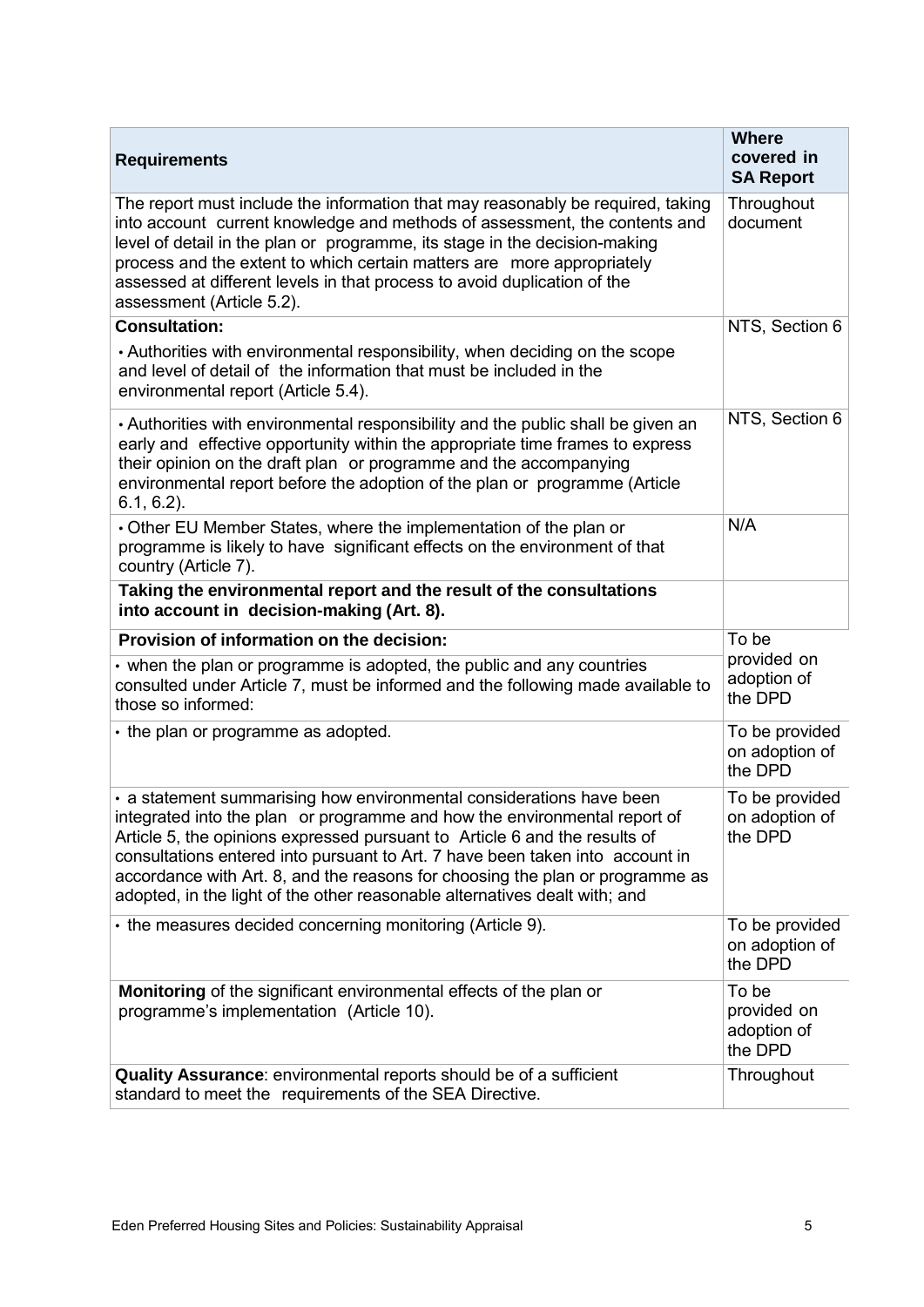# **Neighbouring Plans/Strategies**

# **Table 11: Neighbouring Plans or Programmes**

| <b>Planning Policy Document</b>                                                     | <b>Stage</b>                                              | <b>Notes</b>                                                                                                                                            |  |  |
|-------------------------------------------------------------------------------------|-----------------------------------------------------------|---------------------------------------------------------------------------------------------------------------------------------------------------------|--|--|
| <b>Cumbria County Council</b>                                                       |                                                           |                                                                                                                                                         |  |  |
| <b>Draft Minerals and Waste</b><br>Local Plan                                       | Consultation<br>(Ends April 2013)                         | In Eden, recycling facilities are<br>proposed for extension in Flusco<br>and new mineral extraction at<br>Stamphill gypsum site.                        |  |  |
| <b>Minerals and Waste</b><br>Development<br>Framework                               | Adopted 2009                                              | Includes Core Strategy and<br><b>Development Management</b><br>Policies relevant to across<br>Cumbria (exc National Parks).                             |  |  |
| <b>Cumbria and lake District</b><br>Joint Structure plan 2001-<br>2016              | Adopted 2001                                              | Only saved Policies still relevant.                                                                                                                     |  |  |
| North West Regional<br><b>Spatial Strategy</b>                                      | Adopted                                                   | Set to be abolished.                                                                                                                                    |  |  |
| <b>South Lakeland District Council</b>                                              |                                                           |                                                                                                                                                         |  |  |
| <b>South Lakeland District</b><br><b>Council Local Plan</b>                         | Adopted 1997                                              | Superseded by Local plan<br>Adopted Alterations.                                                                                                        |  |  |
| <b>South Lakeland District</b><br>Council Local Plan- Adopted<br><b>Alterations</b> | Adopted 2006                                              | Only saved policies still relevant.                                                                                                                     |  |  |
| Core Strategy 2010-25                                                               | Adopted 2010                                              |                                                                                                                                                         |  |  |
| <b>Land Allocations</b><br>Development Plan<br>Document                             | Submitted to SoS<br>for examination in<br>2012            | Includes land allocations for<br>Housing, Employment and<br>Recreation, Green Space and<br>Green Gaps.                                                  |  |  |
| <b>Lake District National Park Authority</b>                                        |                                                           |                                                                                                                                                         |  |  |
| Local Plan part 1- Core Strategy<br>2010-25                                         | Adopted 2010                                              |                                                                                                                                                         |  |  |
| Local Plan part 2- Allocations of<br>Land                                           | Currently under<br>consultation (ending<br>February 2013) | Includes land allocations for Housing,<br>Employment, Waste Management,<br>Local Green Space, and site specific<br>plans for Bowness Bay and The Glebe. |  |  |
| Local Plan part 3- Minerals<br>Safeguarding Areas                                   | Currently under<br>consultation (ending<br>February 2013) |                                                                                                                                                         |  |  |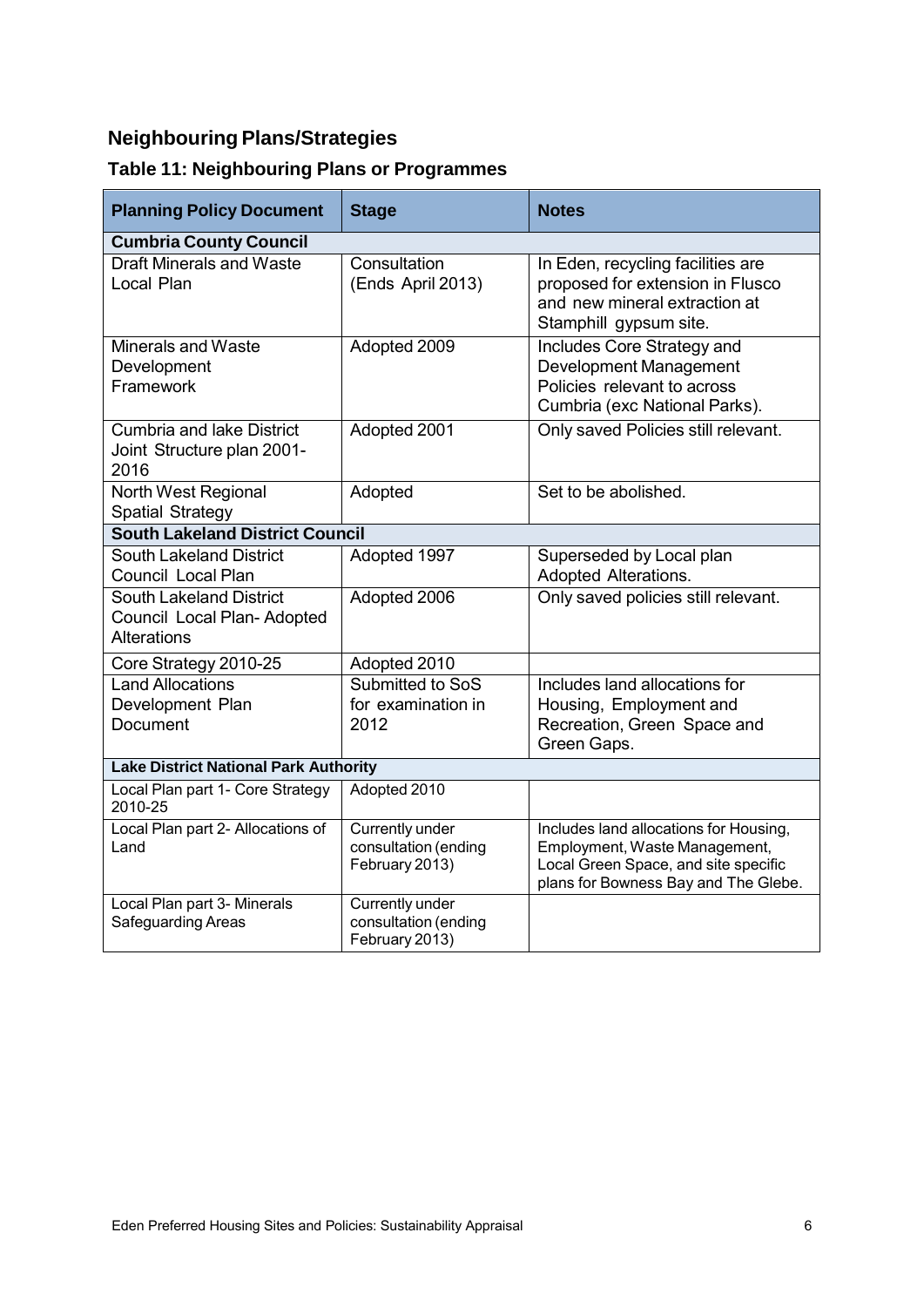| <b>Planning Policy Document</b>                                    | <b>Stage</b>                                                           | <b>Notes</b>                                                            |
|--------------------------------------------------------------------|------------------------------------------------------------------------|-------------------------------------------------------------------------|
| <b>Yorkshire Dales National Park Authority</b>                     |                                                                        |                                                                         |
| <b>Yorkshire Dales Local Plan</b>                                  | Adopted 2006                                                           | 81 policies saved and still relevant.                                   |
| <b>Housing Development Plan</b>                                    | Adopted 2012                                                           | 11 policies and housing site<br>land allocations.                       |
| Minerals and Waste Local<br>Plan                                   | Adopted 1998                                                           |                                                                         |
| Local Plan 2015-2030                                               | Currently<br>under<br>development                                      |                                                                         |
| <b>Carlisle City Council</b>                                       |                                                                        |                                                                         |
| <b>Carlisle City Council Local</b><br>Plan 2001-2016               | Amended and<br>adopted-2008                                            |                                                                         |
| Carlisle City Council local Plan                                   | Currently under<br>development                                         |                                                                         |
| <b>Allerdale Borough Council</b>                                   |                                                                        |                                                                         |
| Allerdale Borough Council<br>Local Plan 1996-2006                  | Adopted 1998                                                           | Only saved policies still relevant.                                     |
| Allerdale Borough Council<br>Local Plan 2013-2028                  | At Preferred Option<br>stage                                           | To include Core Strategy and<br>Development Management<br>Policies.     |
| <b>Northumberland County Council</b>                               |                                                                        |                                                                         |
| Northumberland<br>Consolidated planning<br><b>Policy Framework</b> | Adopted                                                                | Planning policies from the 7<br>previous Local planning<br>Authorities. |
| <b>Core Strategy</b>                                               | Currently under<br>consultation<br>(6 February 2013-<br>20 March 2013) | To form the first part of the new<br>Local Development Framework.       |

# **Appropriate Assessment**

In conformity with the 91/42/EEC Habitats Directive, an assessment of these internationally recognised sites needs to be undertaken to ensure that the plan or development does not have any effect on the conservation objectives of each site. Due to the range of sites in, and surrounding Eden, a separate Habitats Regulations Assessment will be produced alongside the appraisal.

It is anticipated that the AA screening report will be published for consultation alongside the preferred options stage of the DPD. This will allow for the implications of the report to inform the Preferred Options stage, and consequently the findings of the full report will inform the Submission stage of the document. These effects will then be tested against the site's conservation objectives which are compiled and updated by Natural England. Based upon this evaluation there are three actions that may be required to ensure that the integrity of the Natura sites are not undermined;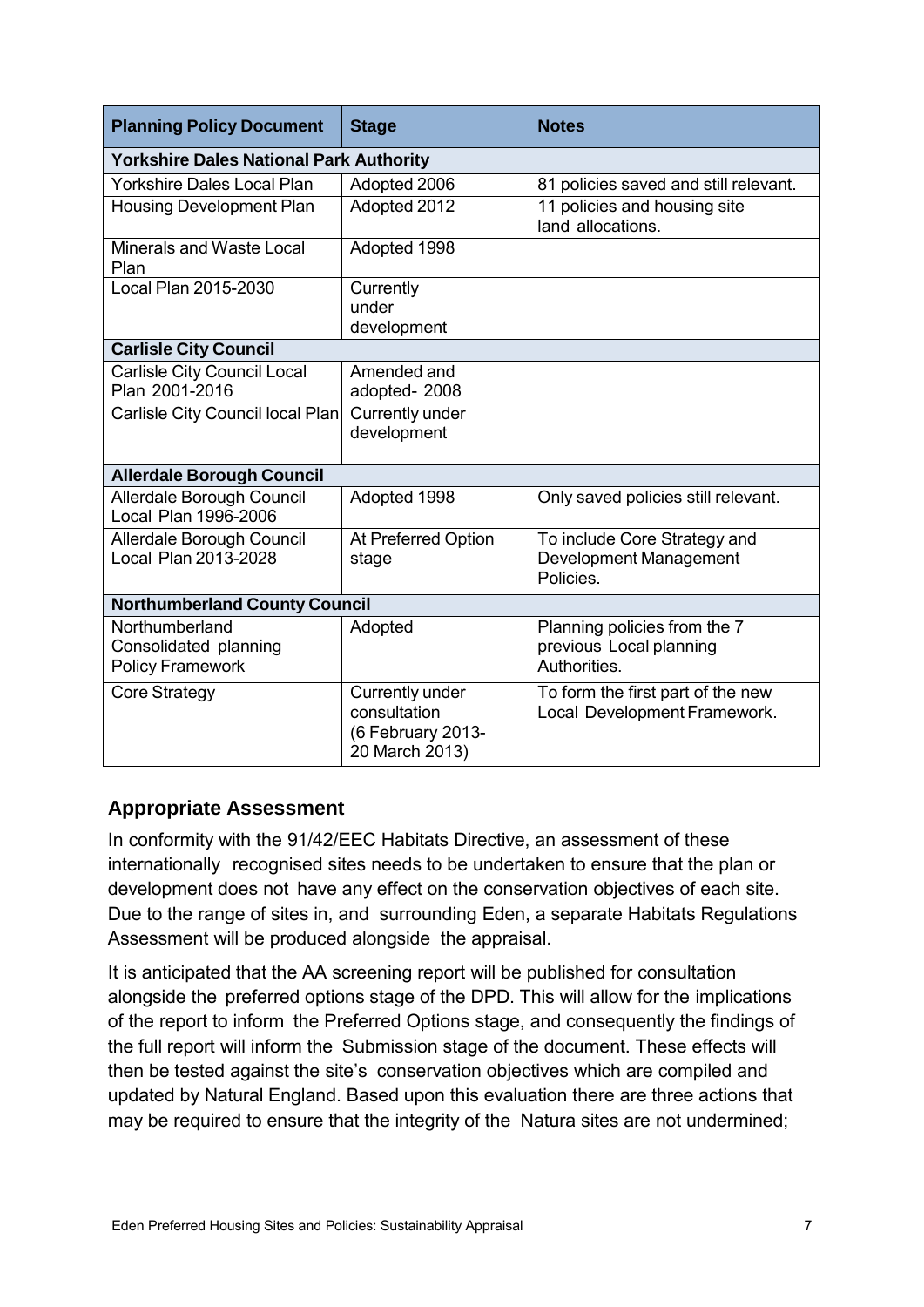- Finding alternative solutions
- Mitigating the effects of development

- Undertaking development due to reasons of overriding public interest. Note that this will only be considered in exceptional circumstances, to which compensatory measures will be implemented.

#### **Integrated Assessments**

As policies and sites in the document become firmer, it is the intention that both a Health Impact Assessment (HIA) and Equalities Impact Assessment (EqIA) are undertaken to appraise the impacts of the plan. This will be undertaken after the consultation of the preferred sites and policies to give an opportunity for the assessments to influence the scope of the SA.

#### **Changes since Issues and Options SA**

The combined Housing and Primary DC policies DPD scoping report produced in March 2007 outlined the baseline information used in the Issues and Options DPD. This report has since updated the evidence base, the SA framework and the Site Appraisal criteria. The framework and the Site appraisal criteria, derived from the SA framework, has been subjected to consultation in 2007 and reviewed internally to encompass emerging themes and a more robust set of appraisal tools. Changes to both sets of information can be found in appendix 1.

# **3. Review of relevant Plans, Policies, Programmes, Strategies and Initiatives**

A full list of PPPSIs is detailed in Appendix 1 but the key messages taken from the collection is listed below in Table 12. PPPSI analysis is important within Stage A of the process as it identifies any relevant information that may influence the content of the Local Plan.

The SEA Directive requires that environmental protection objectives founded at an International and European levels are included in the study. There are also a range of documents relating to National, regional and local sustainability that have been reviewed. The relevance of these documents can be seen as contextual, directly influential, or strategically useful to the point where they should inform the development of the document also.

This list has been constantly reviewed to reflect the most recent documents and emerging practice in policy and development. The documents have been appraised against relevance to the Local Plan and the Preferred Housing Sites and Policies in particular; any key considerations that have arisen have been noted.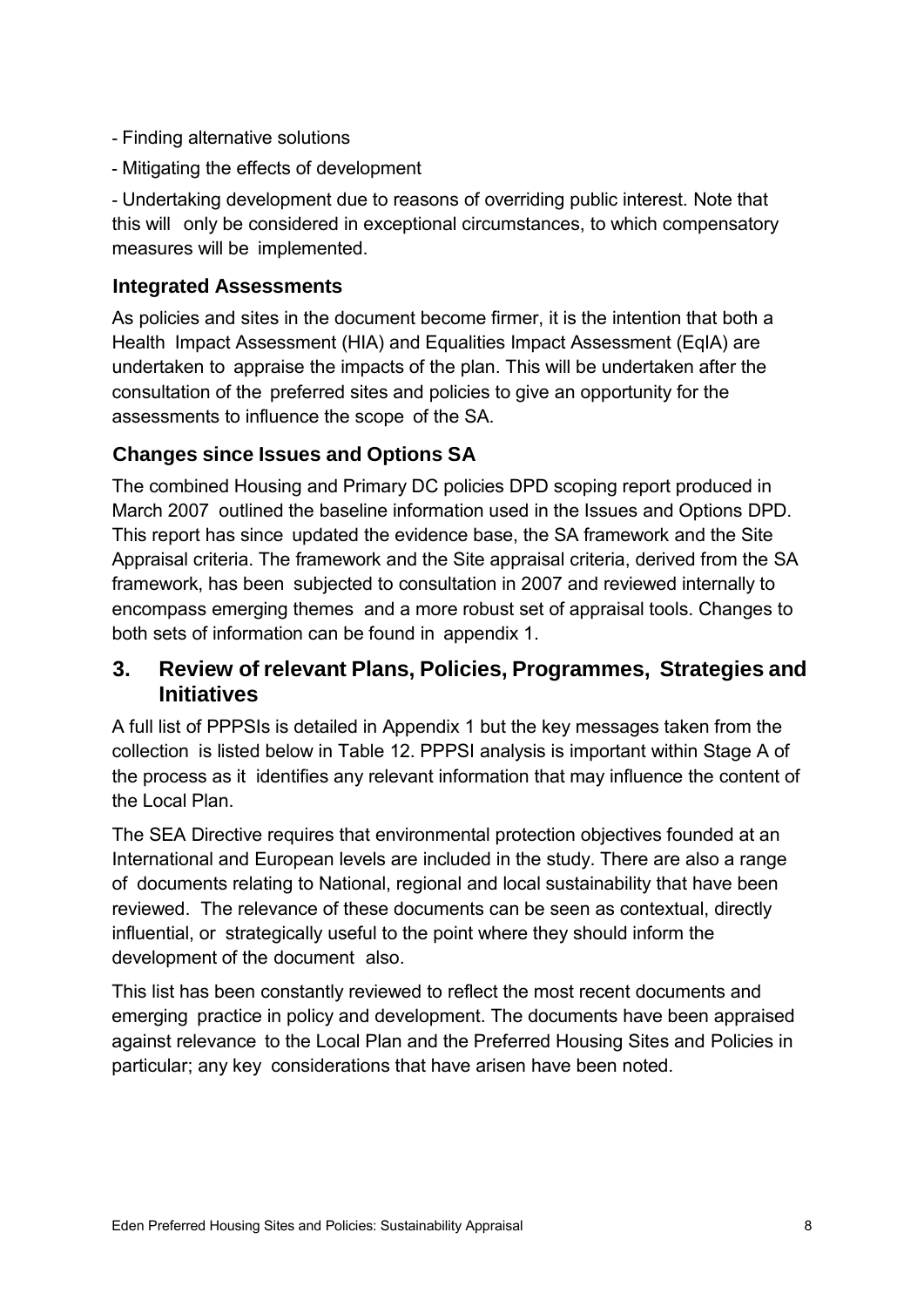# **Table 12: Considerations from PPPSIs**

| <b>Messages</b>                                                                                                                                                                                                                                                                                                                                                                                                                                                                                                                               | <b>Source</b>                                                                                            |
|-----------------------------------------------------------------------------------------------------------------------------------------------------------------------------------------------------------------------------------------------------------------------------------------------------------------------------------------------------------------------------------------------------------------------------------------------------------------------------------------------------------------------------------------------|----------------------------------------------------------------------------------------------------------|
| Document replaces PPS/PPG system of guidance and acts as the new<br>development plan to which all planning documents should adhere. The<br>requirement for SA is reiterated in the NPPF. The document Sets out<br>comprehensively the principles that should guide emerging plans and<br>proposals. Defines which aspects of sustainable development are<br>important to emerging plans.                                                                                                                                                      | <b>National Planning</b><br><b>Policy Framework</b><br>(NPPF)                                            |
| Commitment to building a humane, equitable and caring global society.<br>Commitments towards sustainable production and consumption,<br>including renewable energies, efficient water infrastructure and increase<br>water recycling.                                                                                                                                                                                                                                                                                                         | Johannesburg<br>Declaration on<br>Sustainable<br>Development                                             |
| Establishes a number of public rights; access to environmental<br>information held by pubic authorities, the right to public participation in<br>decision making & access to justice in environmental matters regarding<br>community institutions and bodies.                                                                                                                                                                                                                                                                                 | Aarhus Convention                                                                                        |
| The document recognises the need for the protection of European<br>Sites, however, the Habitats Regulations Assessment Screening will<br>cover these issues in more detail.                                                                                                                                                                                                                                                                                                                                                                   | <b>Amended Habitats</b><br>Regulations                                                                   |
| Greater support should be given to local authorities in achieving<br>appropriate levels of affordable housing, particularly through increased<br>interaction with housing corporations and registered social landlords.                                                                                                                                                                                                                                                                                                                       | Living Working<br>Countryside: The<br>Taylor Review of<br>Rural Economy and<br><b>Affordable Housing</b> |
| Initiatives include educating consumers on reducing energy need and<br>encouraging large corporations to follow a similar approach towards<br>energy efficiency that includes insulation, lighting and ventilation.<br>Support will also be offered to communities and individuals who want to<br>generate their own energy locally.                                                                                                                                                                                                          | Energy White paper                                                                                       |
| Ensures that biodiversity is embedded into as a consideration into future<br>developments. The preservation of which is crucial to creating a<br>sustainable future.                                                                                                                                                                                                                                                                                                                                                                          | Working with the<br>grain of nature: a<br>biodiversity strategy<br>for England                           |
| This document aims to support vital village services, particularly through<br>market town regeneration. Affordable homes, increased rural services<br>and a better connected transport infrastructure need to be considered<br>when creating a vibrant working countryside.                                                                                                                                                                                                                                                                   | A Fair Deal For<br><b>Rural England</b><br>(Rural White Paper)                                           |
| Regulations account for the 1995 Disability Discrimination Act (DDA), that<br>calls for reasonable provision within dwellings construction so that<br>anyone can use and gain access to them.                                                                                                                                                                                                                                                                                                                                                 | <b>Building Regulations</b><br>(part M)                                                                  |
| The vision of the document is use sustainable development as the<br>foundation to deliver an improved quality of life within the region. This<br>approach is guided by the visions underlying principles; Integrate<br>economic, environmental & social activities; encourage partnerships in<br>decision making; capitalise on scientific innovation; develop a productive<br>and prosperous economy; create and restore natural, cultural and<br>physical assets; value diversity, and promote equality and equal<br>opportunities for all. | Action for<br>Sustainability<br>Programme                                                                |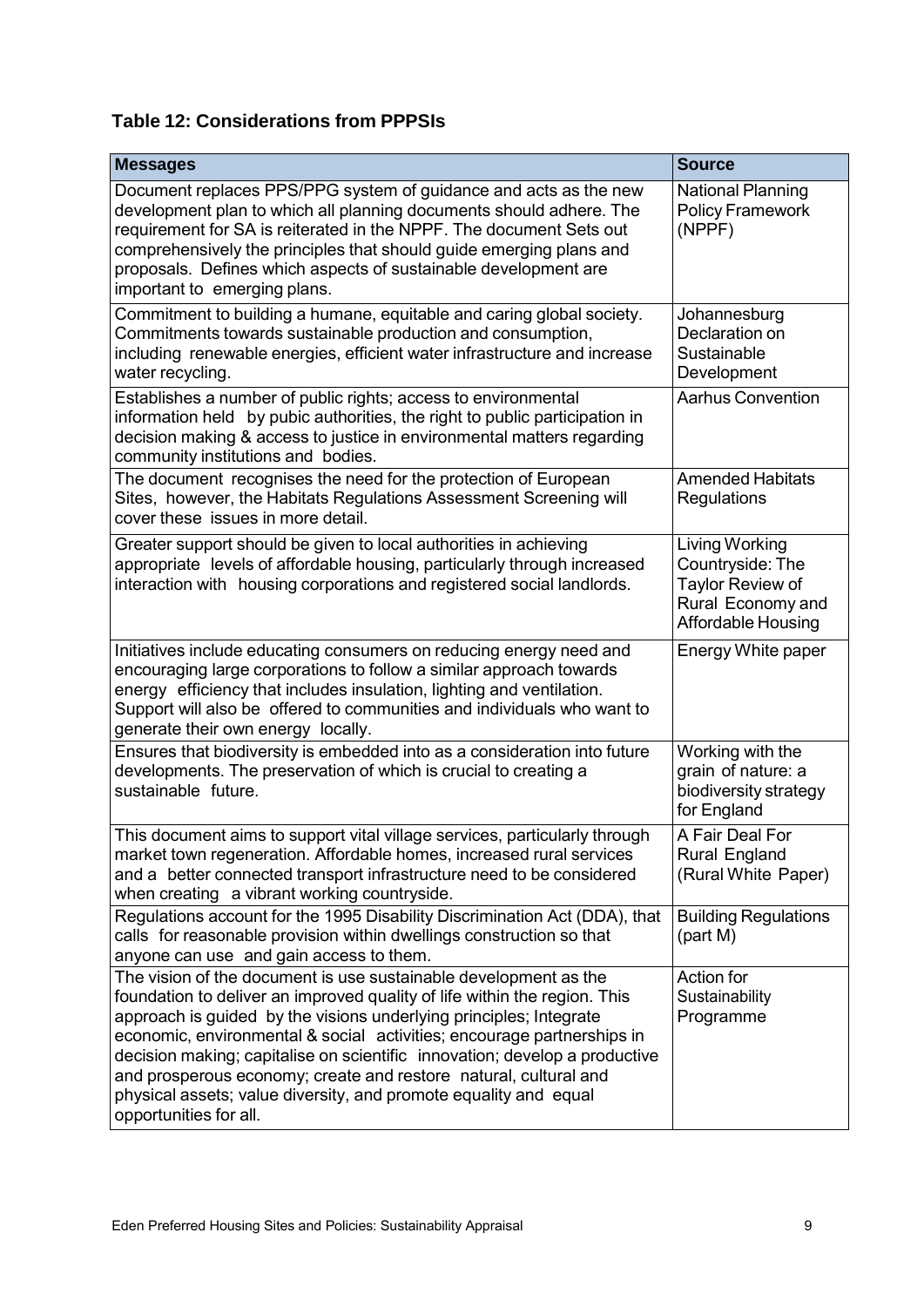| <b>Messages</b>                                                                                                                                                                                                                                                                                                                                                       | <b>Source</b>                                 |
|-----------------------------------------------------------------------------------------------------------------------------------------------------------------------------------------------------------------------------------------------------------------------------------------------------------------------------------------------------------------------|-----------------------------------------------|
| By developing and improving the transport network in Cumbria there will<br>in turn be an increased accessibility to jobs, and services. Position of<br>development in key centres will be guided to minimise the need to travel.<br>By implementing traffic calming measures and training young drivers the<br>plan hopes to create safer roads with fewer accidents. | LPT 2 2005/06 -<br>2011/12                    |
| The strategy aims to support decent affordable housing, underpinned by<br>an effective transport system and a strong economy. Aims from the<br>LSP are to enable people to take care of their own environment, ensure<br>equal access to services and in particular improve the amount and<br>availability of activities for young people.                            | Eden Sustainable<br><b>Community Strategy</b> |

# **4. Key Issues in the District**

Assessing the current state of the area is best achieved through consultation with local and statutory bodies but also through identifying trends and emerging issues. This is usually undertaken over time by monitoring indicators, which can unearth trends and patterns of inequalities. We can use these trends to assess the current and future state of policies, to which the sustainability appraisal can offer solutions or alternatives.

The characteristics of these key issues should be reflected with an indicator that accounts for the level of detail of the plan. Where an issue is not reinforced by an indicator, these gaps in knowledge will be noted and taken into account in the monitoring and implementation stages of the SA process.

Akin to the indicators and figures, the key issues have been developed and updated from the 2005 core strategy scoping report. Through partnerships and statutory representations the baseline information for the district can evolve and will be updated when relevant information is obtained.

The below text examines the list of key economic, social, environmental and resource based issues within the district. Each section has been coupled with relevant messages derived from the PPPSI's and the objectives that will be used to address whether the policies and allocations in the Housing sites and policies document.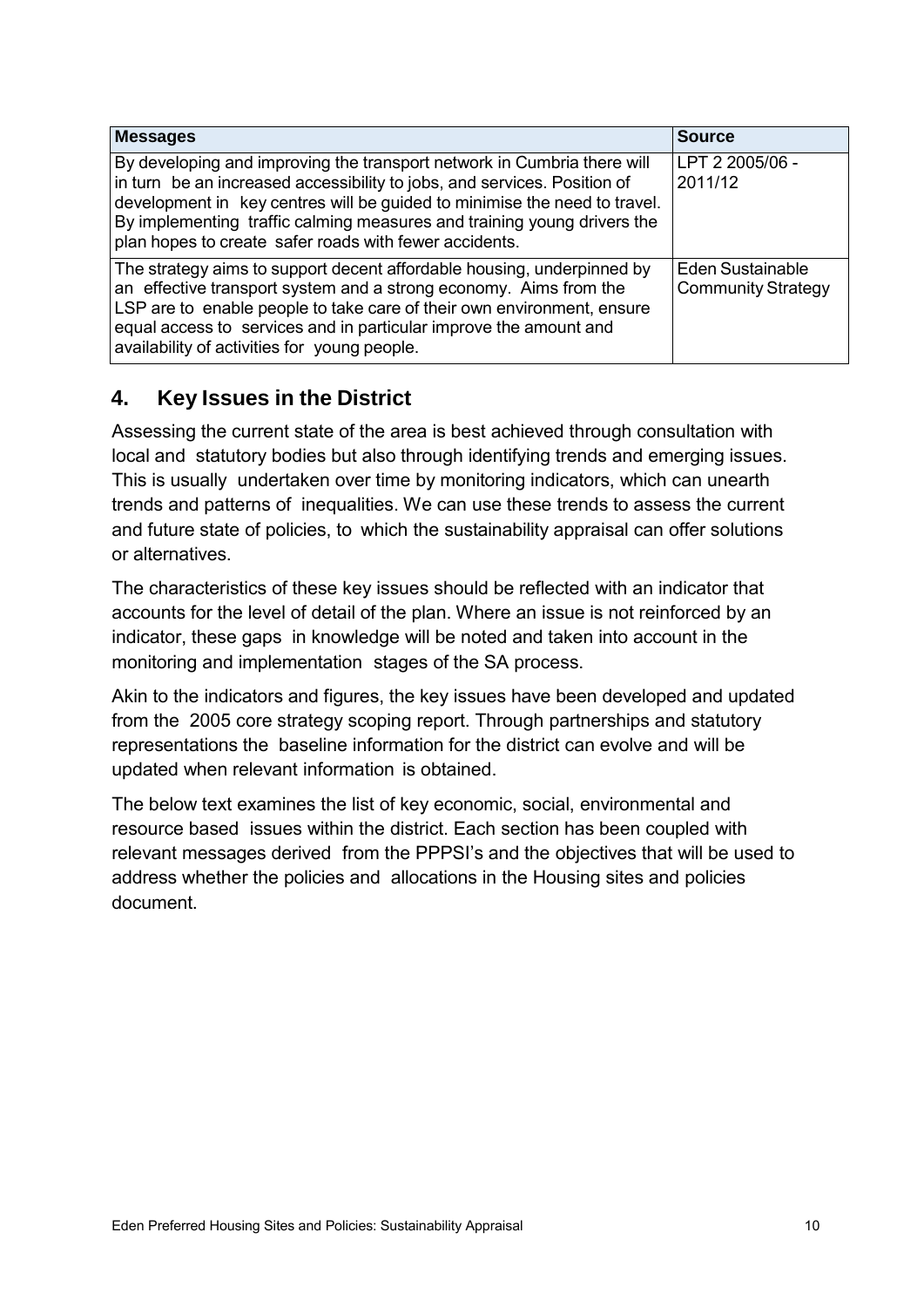| Table 13: Key issues for the district |  |  |  |  |  |  |  |
|---------------------------------------|--|--|--|--|--|--|--|
|---------------------------------------|--|--|--|--|--|--|--|

| <b>Issue</b>                                                                                                                                                                                                                                                                         | Likely future evolution without the plan                                                                                                                                                                                                                                                                                                                                                                                             |
|--------------------------------------------------------------------------------------------------------------------------------------------------------------------------------------------------------------------------------------------------------------------------------------|--------------------------------------------------------------------------------------------------------------------------------------------------------------------------------------------------------------------------------------------------------------------------------------------------------------------------------------------------------------------------------------------------------------------------------------|
| <b>Housing Provision</b>                                                                                                                                                                                                                                                             |                                                                                                                                                                                                                                                                                                                                                                                                                                      |
| A large number of residents are in housing<br>need i.e. unable to rent or buy on the open<br>market. The estimated need amounts to<br>the equivalent of 227 new dwellings per<br>year, and there are currently 1000 people<br>on the waiting list for affordable housing in<br>Eden. | Outflow of those in housing need, in<br>particular young people and families<br>with negative consequences for<br>settlement vibrancy, the skills base<br>and the wider economy.                                                                                                                                                                                                                                                     |
| Housing in the district is unaffordable to<br>many. House prices in 2011 for the lower<br>quartile were 8.57 times the lower quartile<br>income.                                                                                                                                     | Out-migration of residents in search of<br>more affordable housing with negative<br>consequences for settlement vibrancy,<br>the skills base and the wider economy.                                                                                                                                                                                                                                                                  |
| The population of the district is growing<br>and ageing, there is forecast to be an<br>additional 2,500 people in the district by<br>2025; an increase of 4,200 people over the<br>age of 65 and a loss of 1,700 people under<br>the age of 65.                                      | The growing population will exacerbate<br>the housing need issues already<br>evident. The older sector is typically<br>wealthier than younger generations and<br>the risk is that they price out the housing<br>market for the younger generations,<br>resulting in an outflow of the working<br>age population in search of more<br>affordable housing. This will have<br>negative effects on the wider economy<br>of the district. |
| The district council is not meeting its<br>housing targets.                                                                                                                                                                                                                          | Low levels of housing building will have<br>a direct effect on the construction<br>industry and wider economy of the<br>district; it will result in less revenue for<br>infrastructure and support services and<br>have negative implications on the<br>desirability to invest in the district.<br>Furthermore it will exacerbate the<br>housing need issues discussed above.                                                        |
| Skills, education and training                                                                                                                                                                                                                                                       |                                                                                                                                                                                                                                                                                                                                                                                                                                      |
| Young people are migrating out of the<br>district in search of housing, educational<br>and employment opportunities.                                                                                                                                                                 | The lack of affordable housing is a key<br>driver of out migration. Low levels of<br>inward investment and economic growth.                                                                                                                                                                                                                                                                                                          |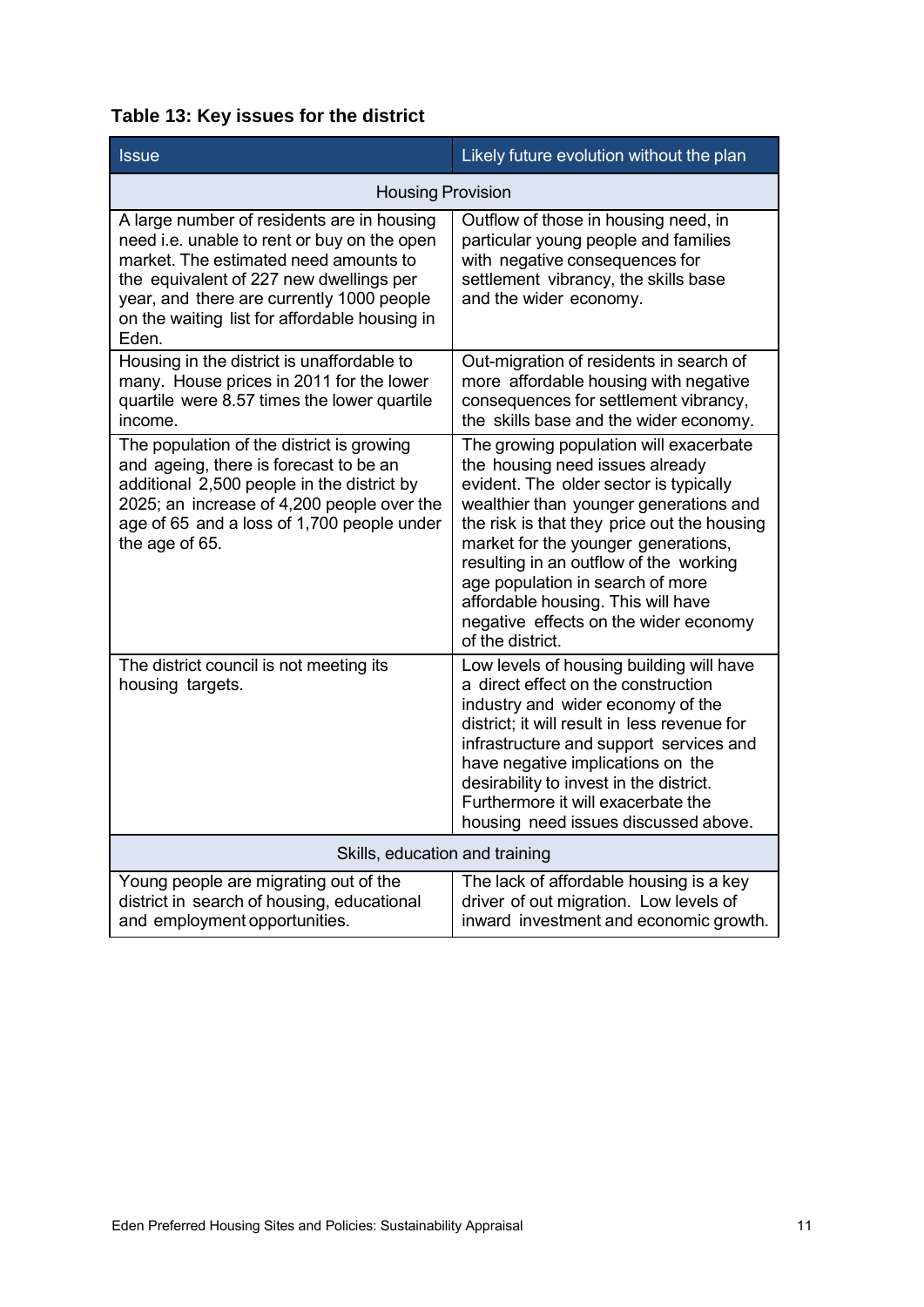| <b>Issue</b>                                                                                               | Likely future evolution without the plan                                                                                                                                                                                                                                                                                                                                                |  |  |  |  |
|------------------------------------------------------------------------------------------------------------|-----------------------------------------------------------------------------------------------------------------------------------------------------------------------------------------------------------------------------------------------------------------------------------------------------------------------------------------------------------------------------------------|--|--|--|--|
| Health and wellbeing                                                                                       |                                                                                                                                                                                                                                                                                                                                                                                         |  |  |  |  |
| A growing and ageing population is placing<br>an increasing burden on health and social;<br>care services. | The demographic change is forecast to<br>continue. Without policies regarding<br>master planning and housing for older<br>people and those in need of support,<br>health and social care services may be<br>less integrated within the planning<br>system in the district.                                                                                                              |  |  |  |  |
| Significant health inequalities exist<br>amongst the districts residents.                                  | Access to adequate housing has a direct<br>effect on the health and wellbeing of the<br>districts residents. Levels of poor<br>housing and homelessness will increase<br>if the supply and affordably do not<br>improve.                                                                                                                                                                |  |  |  |  |
| <b>Vibrant communities</b>                                                                                 |                                                                                                                                                                                                                                                                                                                                                                                         |  |  |  |  |
| Fear of crime in rural areas.                                                                              | A lack of housing accessible to the<br>young/ more mobile sector of the<br>population may create areas easily<br>targeted by crime and/ or a fear of this.                                                                                                                                                                                                                              |  |  |  |  |
| The provision of services/ facilities in the<br>rural areas across the district is dwindling.              | The outflow of residents in search of<br>affordable and accessible housing will<br>directly affect the viability of rural<br>services.<br>The loss of services will have negative<br>implications to the sustainability and<br>vibrancy of communities, to the wider<br>economy, the resident's quality of life<br>and the environment; as a result of the<br>increased need to travel. |  |  |  |  |
| <b>Biodiversity</b>                                                                                        |                                                                                                                                                                                                                                                                                                                                                                                         |  |  |  |  |
| Ongoing degradation of biodiversity assets.                                                                | Continued threat to biodiversity assets<br>with no cumulative impacts of large<br>scale housing development across the<br>districts/settlements known prior to<br>development.                                                                                                                                                                                                          |  |  |  |  |
| Landscape                                                                                                  |                                                                                                                                                                                                                                                                                                                                                                                         |  |  |  |  |
| Potential for negative landscape change<br>as a result of climate change.                                  | It is considered impacts will be more<br>severe without evidence-based policy<br>guidance.                                                                                                                                                                                                                                                                                              |  |  |  |  |
| Excessive lighting and increased noise<br>from development.                                                | Cumulative impacts of housing<br>development and their impact on the<br>landscape not assessed prior to<br>development.                                                                                                                                                                                                                                                                 |  |  |  |  |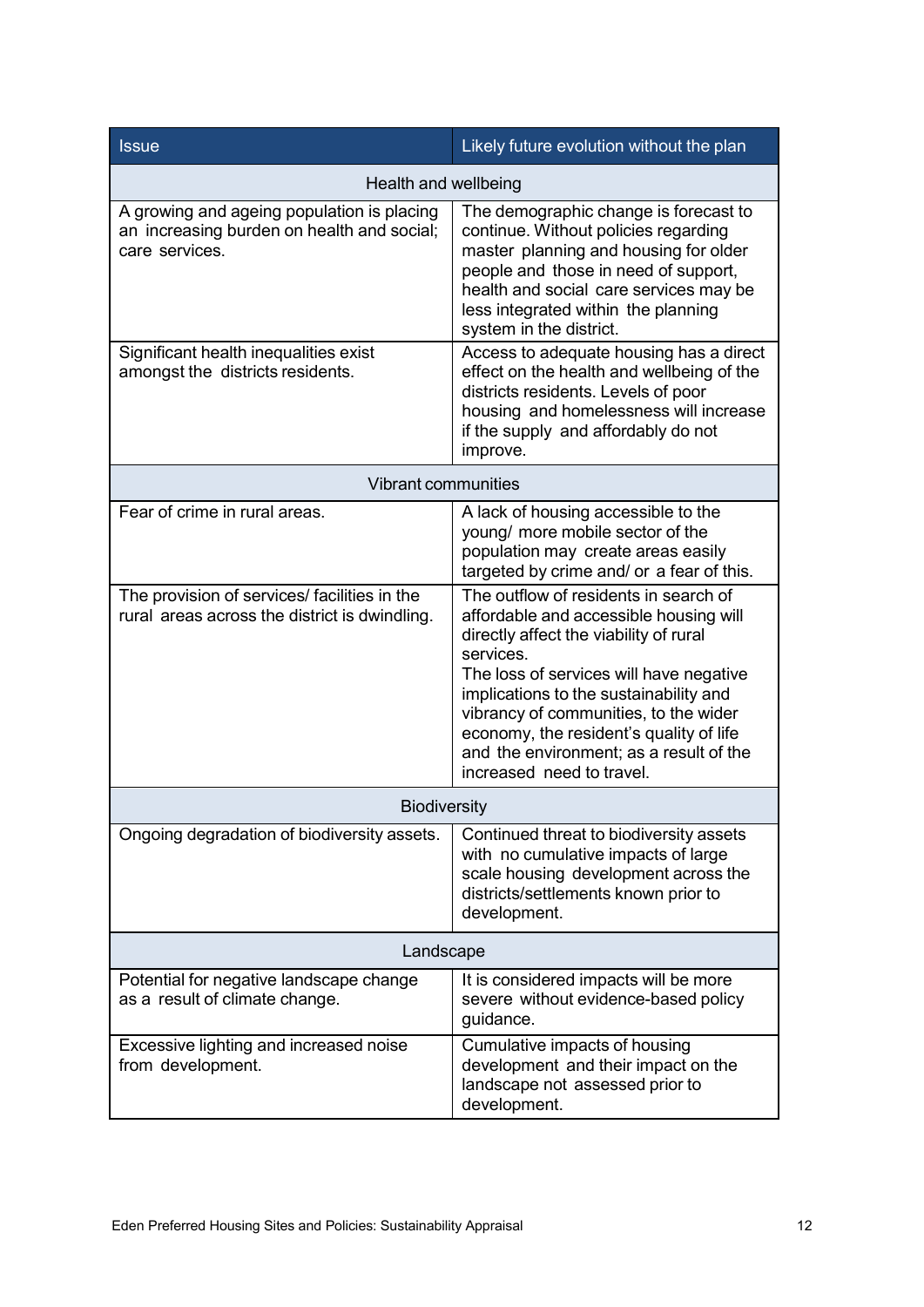| <b>Issue</b>                                                                                                                                                                                                                                                  | Likely future evolution without the plan                                                                                                                                                                                                                                                                         |  |  |
|---------------------------------------------------------------------------------------------------------------------------------------------------------------------------------------------------------------------------------------------------------------|------------------------------------------------------------------------------------------------------------------------------------------------------------------------------------------------------------------------------------------------------------------------------------------------------------------|--|--|
| Quality of the built environment                                                                                                                                                                                                                              |                                                                                                                                                                                                                                                                                                                  |  |  |
| Existing pressures on housing affordability<br>may discourage use of high quality design<br>and materials.                                                                                                                                                    | Design quality is likely to be below<br>acceptable standards without clear<br>guidance and promotion for high quality<br>design.                                                                                                                                                                                 |  |  |
| Erosion of historic character of<br>settlements. There are currently 49<br>entries on the Heritage at Risk Register.                                                                                                                                          | Although national policy guidance is in<br>place to ensure heritage assets are<br>protected, there is the potential for<br>further degradation of the historic<br>character if no evidence based<br>assessment of how to provide an<br>adequate amount of housing without<br>having detrimental effects is done. |  |  |
|                                                                                                                                                                                                                                                               | Air quality and greenhouse gas emissions                                                                                                                                                                                                                                                                         |  |  |
| Potential traffic growth and associated<br>emissions generated from growing<br>population, increased industry and a loss<br>of public transport.                                                                                                              | Traffic and emissions are likely to grow<br>without local policies to address<br>settlement pattern.                                                                                                                                                                                                             |  |  |
| Greenhouse gas emissions generated<br>from development.                                                                                                                                                                                                       |                                                                                                                                                                                                                                                                                                                  |  |  |
| Reliance on cars and other private vehicles<br>in the district is high standing at 84% in<br>2001. It is through the lack of alternative<br>modes of transport which contributes to the<br>generation of around 1/3 of all CO2<br>emissions for the district. | Traffic and emissions are likely to grow<br>without local policies to address<br>settlement pattern.                                                                                                                                                                                                             |  |  |
| Water resources and quality                                                                                                                                                                                                                                   |                                                                                                                                                                                                                                                                                                                  |  |  |
| Discharge of sewage into water bodies<br>impacting on water quality.                                                                                                                                                                                          | Sewage discharges are likely to cause a<br>problem without considering the<br>cumulative effects of large scale<br>housing developments on infrastructure<br>capacity and liaison with the relevant<br>utility companies.                                                                                        |  |  |
| Surface run off                                                                                                                                                                                                                                               |                                                                                                                                                                                                                                                                                                                  |  |  |
| Land and soil                                                                                                                                                                                                                                                 |                                                                                                                                                                                                                                                                                                                  |  |  |
| A lack of previously developed land on<br>which to direct development.                                                                                                                                                                                        | Development likely to take place on<br>Greenfield land, given constraints on<br>land within settlements.                                                                                                                                                                                                         |  |  |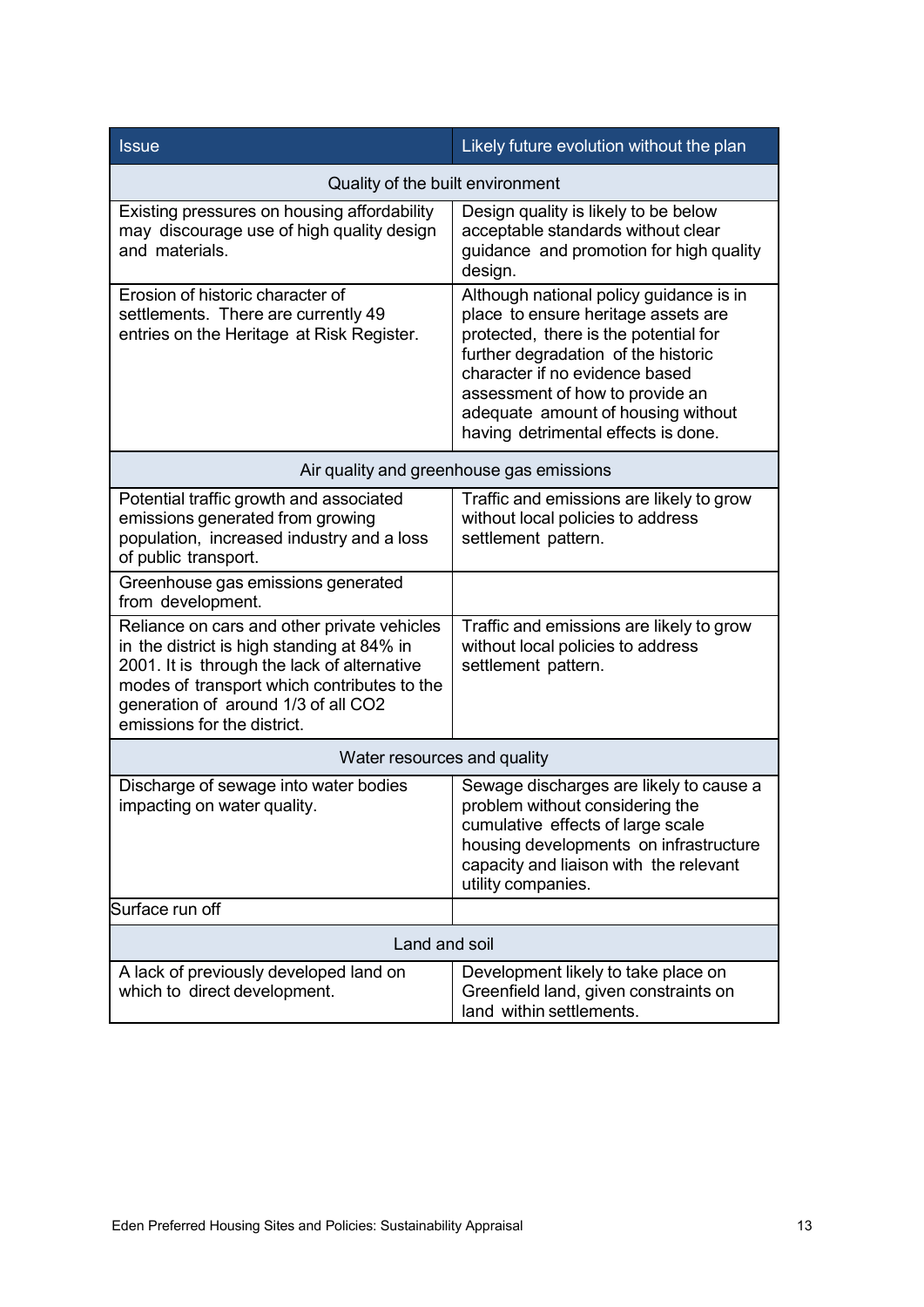# **5. Sustainability Framework**

The framework consists of balanced sustainability indicators that are usually set in the form of objectives or targets. The questions posed within the proposal aim to cover a cross section of topics within the district. Where there is not a completely defined set of baseline information, the SA framework will act as a proxy to assess the objectives of the DPD, including the sites and policies that are put forward.

The framework has been adapted from the 2006 sustainability appraisal framework, derived through County wide stakeholder workshops. The workshops collaboratively identified a set of objectives, which represent the sustainability issues in the County. These workshops also invited comments from key stakeholders, including the Environment Agency, Natural England and English Heritage. Since 2006, the framework has been slightly adjusted, to reflect factors including climate change and future resilience, though the common strands for each objective remain the same.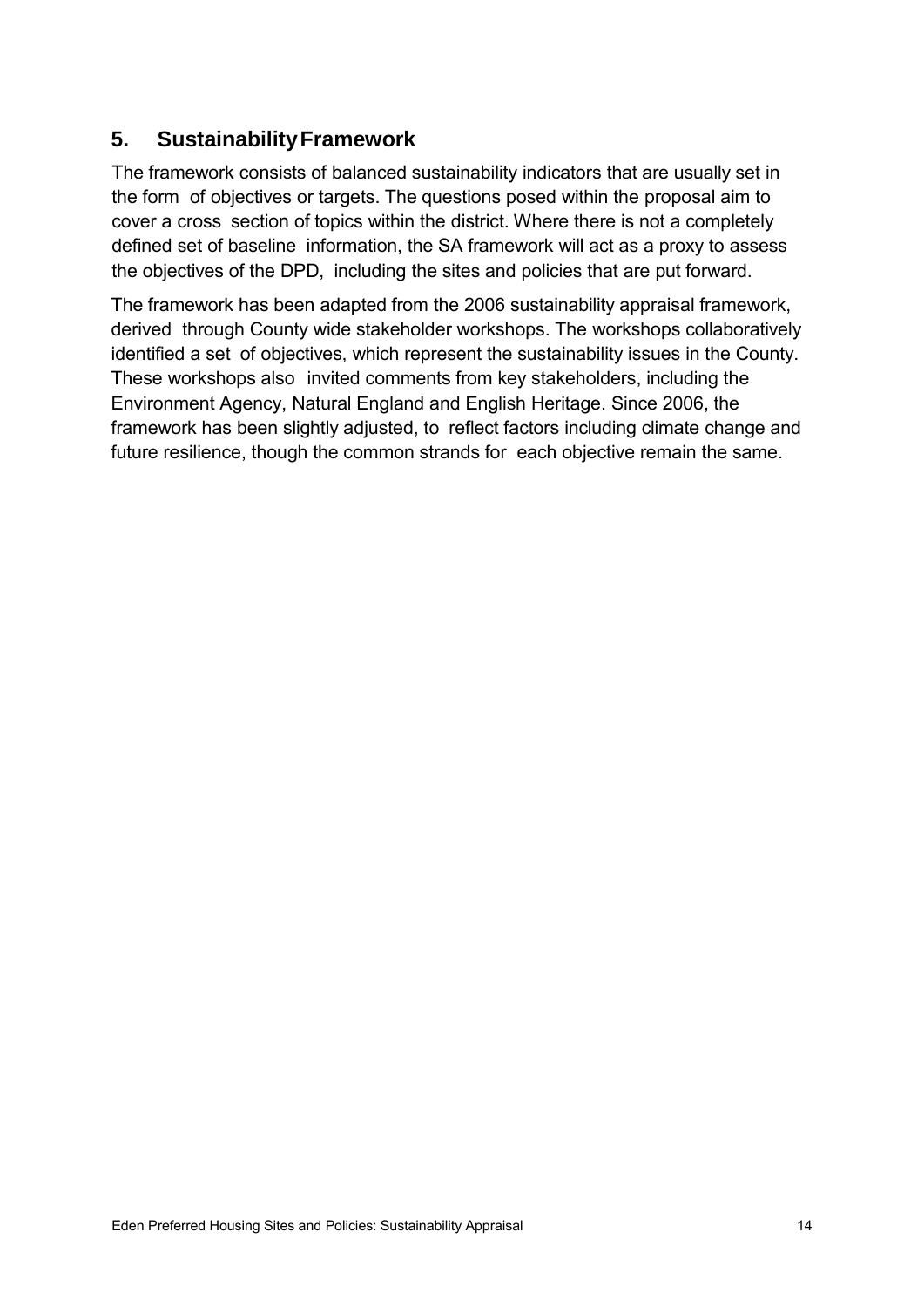# **Table 14: Eden Sustainability Objectives**

| <b>Reference</b>                                       | <b>Sustainability</b><br><b>Objectives</b>                                                   | <b>Sustainability Framework: guidance on making</b><br>progress towards each objective                                                                                                                                                                                                                                                                                                                                                                                                                                                                                                                                      |  |  |  |  |
|--------------------------------------------------------|----------------------------------------------------------------------------------------------|-----------------------------------------------------------------------------------------------------------------------------------------------------------------------------------------------------------------------------------------------------------------------------------------------------------------------------------------------------------------------------------------------------------------------------------------------------------------------------------------------------------------------------------------------------------------------------------------------------------------------------|--|--|--|--|
| Social progress which recognises the needs of everyone |                                                                                              |                                                                                                                                                                                                                                                                                                                                                                                                                                                                                                                                                                                                                             |  |  |  |  |
| SP <sub>1</sub>                                        | To increase<br>the level of<br>participation in<br>democratic<br>processes                   | Does the plan encourage and empower local people to<br>become involved? Are all members of society able to<br>participate fully in decision making processes based on<br>an understanding of these processes and how decisions<br>impact on them? Does the plan identify and set out how<br>hard to reach groups will be involved? Do plan policies<br>respect the needs of all communities and future<br>generations?                                                                                                                                                                                                      |  |  |  |  |
| SP <sub>2</sub>                                        | To improve<br>access to<br>services,<br>facilities, the<br>countryside<br>and open<br>spaces | Does the plan improve access and affordability for all to<br>services, essential goods, facilities, and education and<br>employment opportunities (where possible within local<br>communities using sustainable transport choices)?<br>Does it help retain essential local facilities and ensure that<br>physical access to transport, facilities, buildings and public<br>spaces are suitable for those with a disability? Does the<br>plan promote and facilitate access to, and opportunities to<br>enjoy, the countryside and green space? Does the plan take<br>account of climate change on transport infrastructure? |  |  |  |  |
| SP <sub>3</sub>                                        | To provide<br>everyone with<br>a decent home                                                 | Will the plan help meet local housing need by ensuring<br>that good quality, resource efficient, affordable housing<br>with reduced environmental impact is available to all? Do<br>policies address fuel poverty and promote sustainable<br>construction and low carbon design?                                                                                                                                                                                                                                                                                                                                            |  |  |  |  |
| SP <sub>4</sub>                                        | To improve the<br>level of skills,<br>education and<br>training                              | Will the plan deliver education and training which helps<br>everyone develop the values, knowledge and skills<br>necessary to enable them to live, act and work in a<br>sustainable society? Does the plan recognise the need for<br>people to adapt to economic change and retrain where<br>necessary? Does the plan enable people to live<br>sustainable, low carbon lifestyles?                                                                                                                                                                                                                                          |  |  |  |  |
| SP <sub>5</sub>                                        | To improve the<br>health and<br>sense of well-<br>being of<br>people                         | Do plan policies ensure all members of society have<br>access to the health care that they require? Do they<br>reduce health inequalities within society associated with<br>income, lifestyle and diet? Does the plan improve road<br>safety and advocate sustainable modes of transport?<br>Does the plan help create a healthy and safe working and<br>living environment with low rates of crime and disorder?<br>Does the plan help improve quality of life for all? Does the<br>plan anticipate and plan for the potential impacts of<br>climate change on health?                                                     |  |  |  |  |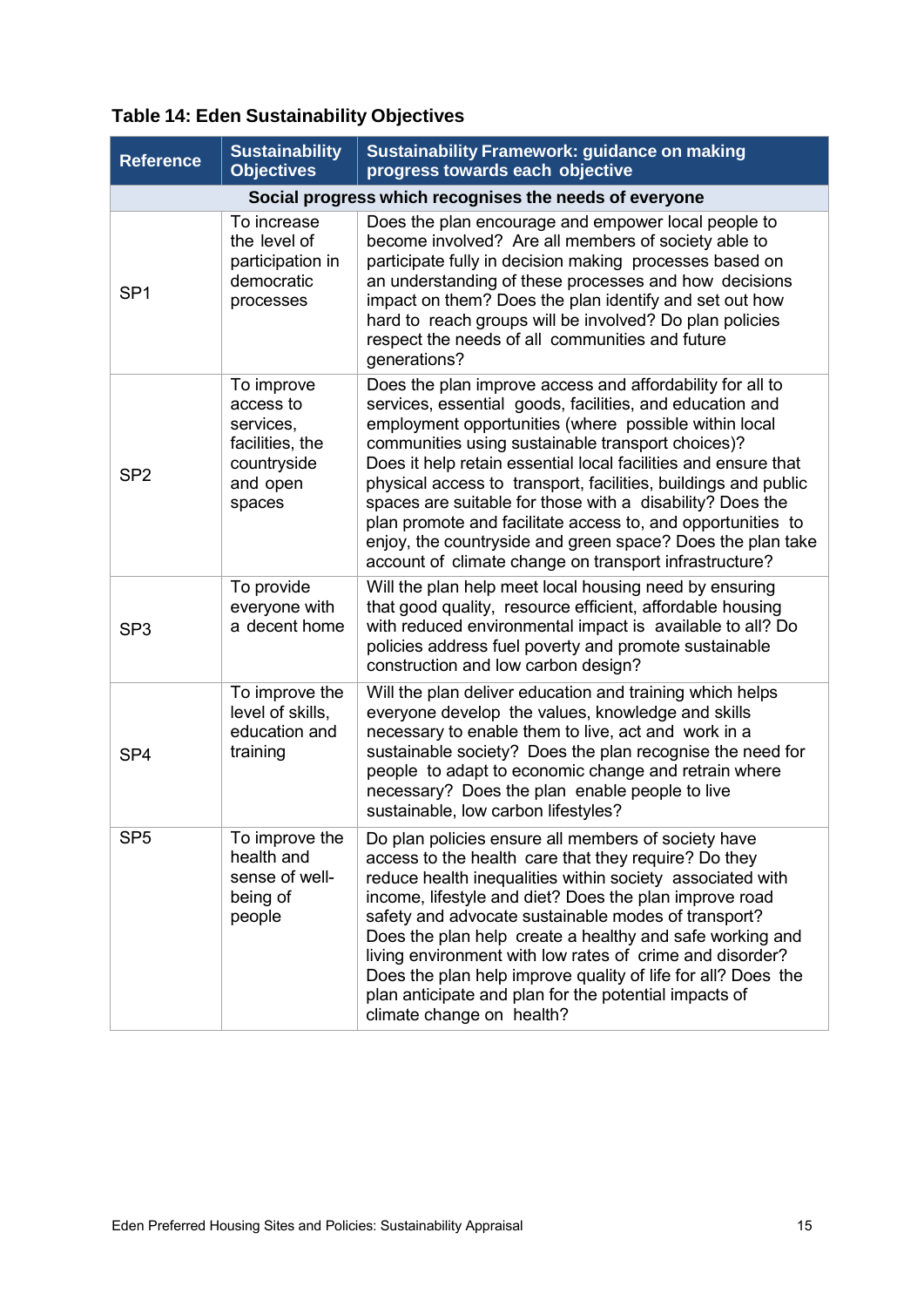| <b>Reference</b> | <b>Sustainability</b><br><b>Objectives</b>                                                                              | <b>Sustainability Framework: guidance on making</b><br>progress towards each objective                                                                                                                                                                                                                                                                                                                                                                                                                                                                                                                                                                                                                                                                                                                         |
|------------------|-------------------------------------------------------------------------------------------------------------------------|----------------------------------------------------------------------------------------------------------------------------------------------------------------------------------------------------------------------------------------------------------------------------------------------------------------------------------------------------------------------------------------------------------------------------------------------------------------------------------------------------------------------------------------------------------------------------------------------------------------------------------------------------------------------------------------------------------------------------------------------------------------------------------------------------------------|
| SP <sub>6</sub>  | To create<br>vibrant, active,<br>inclusive and<br>open-minded<br>communities<br>with a strong<br>sense local<br>history | Does the plan promote a sense of community identity?<br>Does it encourage social cohesion and help continue<br>valued local traditions? Is recreational and cultural activity<br>embracing the arts, heritage, the environment, dialect and<br>sport promoted along with multicultural understanding,<br>respect for all and equality of opportunity? Do policies stem<br>outward migration from rural communities? Do policies<br>allow for inward migration of persons outside the locality?                                                                                                                                                                                                                                                                                                                 |
|                  |                                                                                                                         | <b>Effective protection of the environment</b>                                                                                                                                                                                                                                                                                                                                                                                                                                                                                                                                                                                                                                                                                                                                                                 |
| EN <sub>1</sub>  | To protect and<br>enhance<br>biodiversity                                                                               | Does the plan protect and conserve habitats and species<br>especially where these may be rare, declining, threatened<br>or indigenous. Will the plan ensure biodiversity<br>sustainability by enhancing conditions wherever necessary<br>to retain viability of the resource? Do policies minimise<br>adverse impacts on species and habitats through human<br>activities and development? Do policies ensure continuity<br>of ecological frameworks such as river corridors, coastal<br>habitats, uplands, woodlands and scrub to enable free<br>passage of specific habitat dependent species? Are the<br>impacts of climate change on biodiversity taken into<br>account?                                                                                                                                   |
| EN <sub>2</sub>  | To preserve,<br>enhance and<br>manage<br>landscape<br>quality and<br>character for<br>future<br>generations             | Is local landscape quality, distinctiveness and character<br>protected from unsympathetic development and changes in<br>land management? Is the remoteness and tranquillity of<br>landscapes maintained? Is the character and appearance<br>of world heritage sites, designated archaeological sites,<br>historic parks and gardens, battlefields and their settings<br>protected? Are areas of high archaeological and historic<br>landscape sensitivity protected? Do policies encourage low<br>input organic farming with environmental stewardship styles<br>of land management? Do they sustain and extend tree<br>cover, hedgerows, woodlands and sustainable forestry?                                                                                                                                  |
| EN <sub>3</sub>  | To improve<br>the quality of<br>the built<br>environment                                                                | Does the plan conserve features of historic and<br>archaeological importance? Will policies ensure that new<br>development is of high quality, sympathetic to the character<br>of the built environment, strengthen local distinctiveness,<br>enhance the public realm and help create a sense of place?<br>Will policies promote adaptive re-use of buildings,<br>sustainable design, sustainable construction, the use of<br>locally sourced materials and low impact operation?<br>Will policies guide inappropriate development away from<br>flood risk areas? Do policies ensure that where<br>development in flood risk areas is permitted, the risks to<br>people and property are mitigated? Will the plan reduce<br>noise levels, light pollution, fly tipping, the spread of litter<br>and graffiti? |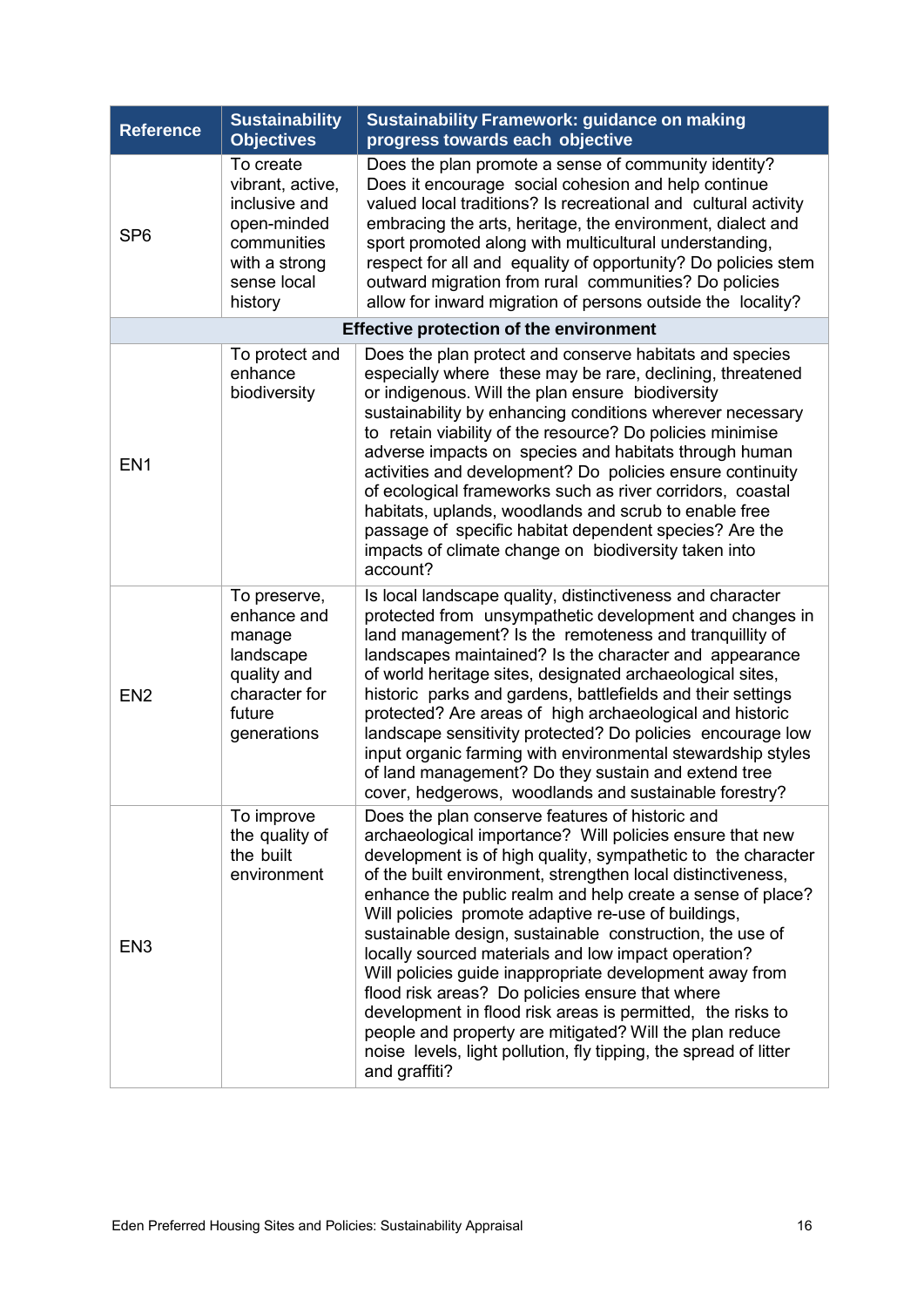| <b>Reference</b>                                                                 | <b>Sustainability</b><br><b>Objectives</b>                                     | Sustainability Framework: guidance on making<br>progress towards each objective                                                                                                                                                                                                                                                                                                                                                                                                                                                                                                                                                        |  |  |  |  |  |
|----------------------------------------------------------------------------------|--------------------------------------------------------------------------------|----------------------------------------------------------------------------------------------------------------------------------------------------------------------------------------------------------------------------------------------------------------------------------------------------------------------------------------------------------------------------------------------------------------------------------------------------------------------------------------------------------------------------------------------------------------------------------------------------------------------------------------|--|--|--|--|--|
| Sustainable use and management of natural resources                              |                                                                                |                                                                                                                                                                                                                                                                                                                                                                                                                                                                                                                                                                                                                                        |  |  |  |  |  |
| NR <sub>1</sub>                                                                  | To improve<br>local air quality<br>and respond to<br>the effects of<br>climate | Will the plan ensure that local air quality is not adversely<br>affected by pollution and seek to improve it where<br>necessary? Will policies limit or reduce the emission of<br>greenhouse gases and other air pollutants? Will the use of<br>clean, low carbon energy efficient technologies be<br>encouraged? Will policies maximise the use of energy from<br>appropriate renewable resources including biofuels? Will<br>they reduce the need to travel especially by car, and switch<br>goods from roads onto the rail network? Will the plan<br>introduce strategies to adapt to and mitigate other climate<br>change impacts? |  |  |  |  |  |
| NR <sub>2</sub>                                                                  | To improve<br>water quality<br>and water<br>resources                          | Will the plan maintain and, where possible, improve the<br>quality and quantity of all water resources, including marine<br>and coastal waters? Will policies ensure sustainable<br>drainage systems are widely used? Will policies lead to the<br>effective management of demand for water, prevent stress<br>on the natural environment and help water users adapt to<br>the impacts of climate change?                                                                                                                                                                                                                              |  |  |  |  |  |
| NR <sub>3</sub>                                                                  | To restore and<br>protect land<br>and soil                                     | Will the plan encourage development on brown field sites,<br>using sustainable remediation technology to treat<br>contaminated soils on site? Will it minimise the loss of<br>greenfield sites or areas of open space? Will policies<br>prevent soil degradation, pollution of soil and the use of<br>peat? Does the plan consider the impacts of climate change<br>on agriculture and forestry?                                                                                                                                                                                                                                       |  |  |  |  |  |
| To manage<br>natural<br>resources<br>sustainably<br>NR4<br>and minimise<br>waste |                                                                                | Will policies minimise the extraction, transport and use of<br>primary minerals and encourage the use of recycled<br>material? Will the plan seek to mitigate negative effects<br>upon air quality and water use through extraction? Will the<br>plan minimise the amounts of industrial, commercial and<br>household waste generated and increase re-use, recovery<br>and recycling? Will it promote the use of energy recovered<br>from waste?                                                                                                                                                                                       |  |  |  |  |  |
|                                                                                  |                                                                                | Building a sustainable economy in which all can prosper                                                                                                                                                                                                                                                                                                                                                                                                                                                                                                                                                                                |  |  |  |  |  |
| EC <sub>1</sub>                                                                  | To retain<br>existing jobs<br>and create<br>new<br>employment<br>opportunities | Will the plan increase the number, variety and quality of<br>employment opportunities including those offered by<br>tourism and social enterprise? Will the plan support local<br>companies and help local businesses develop export<br>markets? Will the plan help retain a skilled workforce,<br>graduates and companies in Cumbria that are able to<br>prosper in a low carbon economy?                                                                                                                                                                                                                                             |  |  |  |  |  |
| EC <sub>2</sub>                                                                  | To improve<br>access to jobs                                                   | Will plan policies increase access for all to a range of jobs<br>through improved training, sustainable transport and<br>communication links? Will the plan lead to the location of<br>new employment opportunities in areas of greatest need?                                                                                                                                                                                                                                                                                                                                                                                         |  |  |  |  |  |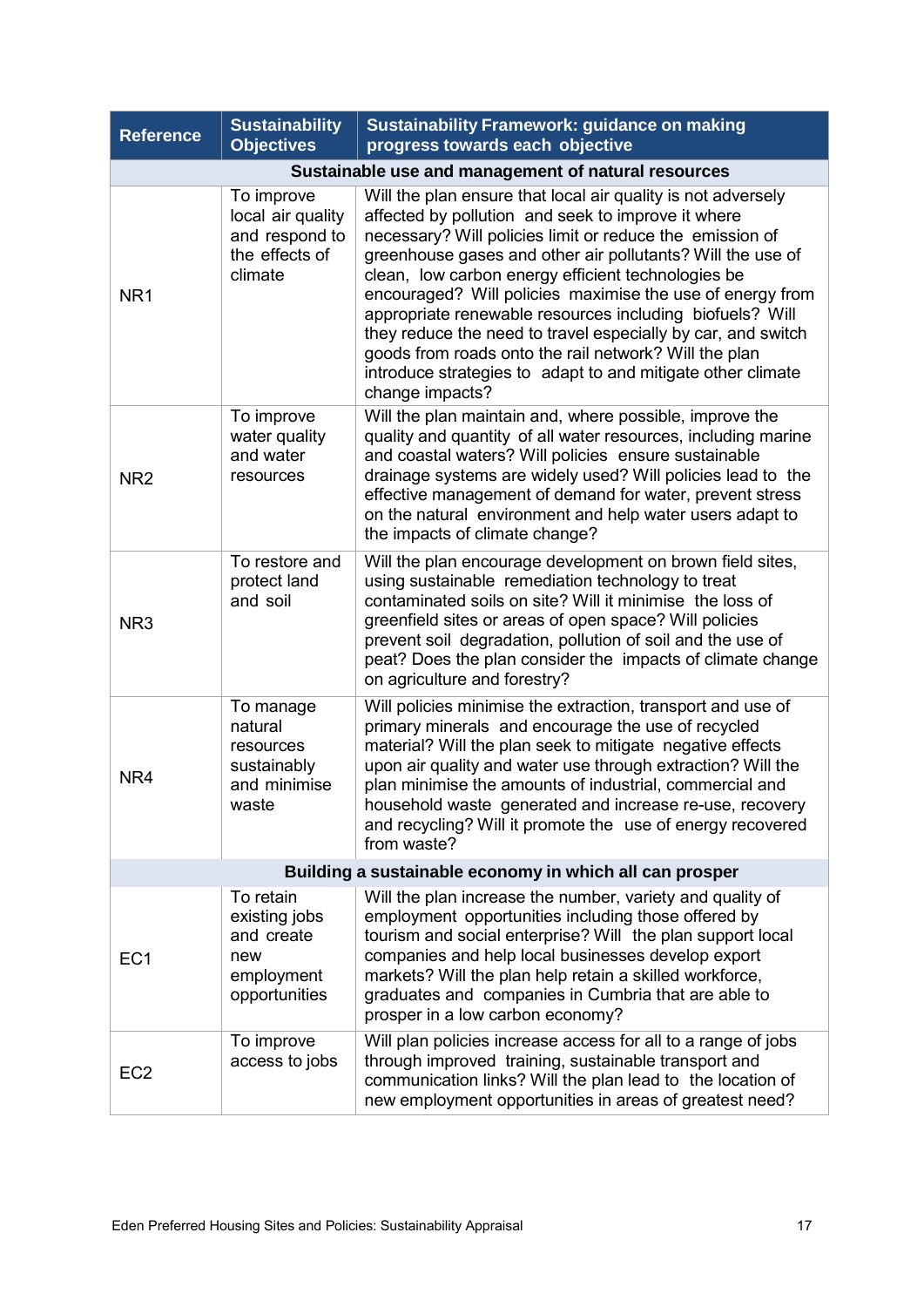| <b>Reference</b> | <b>Sustainability</b><br><b>Objectives</b>             | <b>Sustainability Framework: guidance on making</b><br>progress towards each objective                                                                                                                                                                                                                                                                                                                                                                                                                                                                                                                                                                                                                                                                                                                                                                                                                                                                                                                          |
|------------------|--------------------------------------------------------|-----------------------------------------------------------------------------------------------------------------------------------------------------------------------------------------------------------------------------------------------------------------------------------------------------------------------------------------------------------------------------------------------------------------------------------------------------------------------------------------------------------------------------------------------------------------------------------------------------------------------------------------------------------------------------------------------------------------------------------------------------------------------------------------------------------------------------------------------------------------------------------------------------------------------------------------------------------------------------------------------------------------|
| EC <sub>3</sub>  | To diversify<br>and<br>strengthen the<br>local economy | Will the plan help create the right conditions and<br>infrastructure provision to encourage private sector<br>investment? Will it encourage indigenous growth? Will it<br>stimulate the use of local companies, local products and<br>services and provide other forms of community benefit?<br>Will it help increase the environmental performance of local<br>companies and their products/services? Are innovation,<br>entrepreneurship and diversification encouraged,<br>particularly in rural areas? Does the plan provide financial<br>assistance? Will it help improve the competitiveness and<br>productivity of the local economy? Do policies support<br>research and development into environmental and other<br>new key sector technologies including opportunities to<br>recycle and re-use waste products? Does the plan factor in<br>likely impacts of climate change on the economy,<br>particularly on tourism? Does the plan ensure that tourism<br>consistently contributes to the economy? |

# **6. Sustainability Appraisal Methodology**

# **SA Process: Stage A (Scoping)**

In 2007 Eden produced a joint scoping report, which set the context, baseline information and remit of the sustainability appraisal. It proposed the issues which would be important to understand the sustainability issues on identified sites, and proposed a methodology for assessing the sites. A copy of the scoping report was sent to each of the statutory stakeholders to allow early input into the shape of the sustainability appraisal. A number of comments were received as follows:

**Cumbria County Council** were broadly supportive of the report, in particular they welcomed the approach to develop a criteria for appraising sites. Emphasis was made to the SEA of the wind energy SPD, as an influencing document.

A list of updated plans and programmes were supplied by **English Heritage**, who also commented on a number of indicators to include and recommended that conservation officers are utilised early in the SA process, to ensure that concerns related to the historic environment are addressed early in the process.

The **Environment Agency** also added a number of key documents for consideration in the baseline. In particular, they wanted to highlight the importance of watercourses on development sites, and the impacts that this may lead to, particularly in the construction phase. These comments have been reflected in the appraisal methodology for the preferred sites and policies document.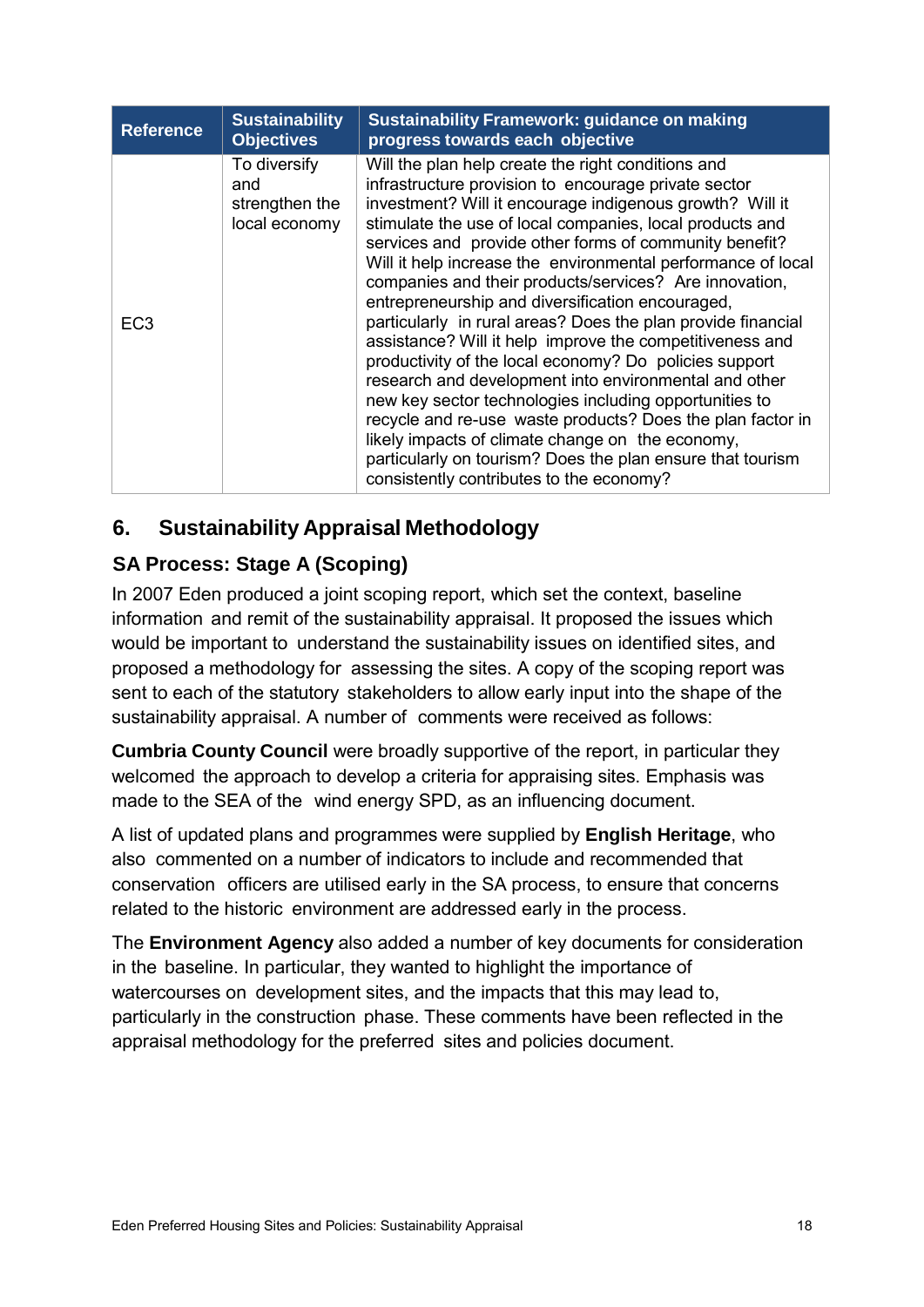In addition to key documents added into the early review, **Natural England**  requested various sustainability issues be included in the scope, along with early reference to the need for a habitats regulations assessment. A HRA screening will be undertaken alongside this sustainability assessment, and other sustainability issues such as reuse of materials and access to open spaces will be considered as part of the plan.

# **SA Process: Stage B (Developing and refining options and assessing effects)**

The Council published the Housing Issues and Options/Alternative sites in 2007/2008 respectively. These investigated various policy issues and proposed an initial call for sites. All of the policy issues have since been incorporated into the Core Strategy which was adopted in 2010. The sites proposed in both of these documents have been subject to consultation and SA, forming the basis of this document.

Consultation comments from this stage can be found in the summary of responses, published in 2008.

# **SA Process: Stage C (Preparing the Sustainability Appraisal Report)**

This report has been prepared to meet the requirements of this stage. It has mirrored the development of the preferred sites and policies document, and aims to appraise the sustainability of the options, considering reasonable options for development where suitable. Though key considerations for the SA will have been integrated into the development of the plan, the consultation summary will address the sustainability implications proposed from the SA.

## **SA Process: Stage D (Consulting on the preferred options of the document and SA report)**

The consultation stage will last 8 weeks, aligning itself with the preferred sites and policies document. Responses will be sought from statutory consultees in particular, though the consultation is open to other interest groups and members of the public.

# **SA Process: Stage E: (Monitoring the significant effects of implementing the plan)**

The SA report identifies tools that could be used to monitor future rates of development that are proposed through this document. Many of these will be adaptations of the monitoring system outlined in the Core Strategy, which are monitored through the Annual Monitoring Report. As the document progresses, specific indicators and targets will be established that can monitor the effectiveness of the document.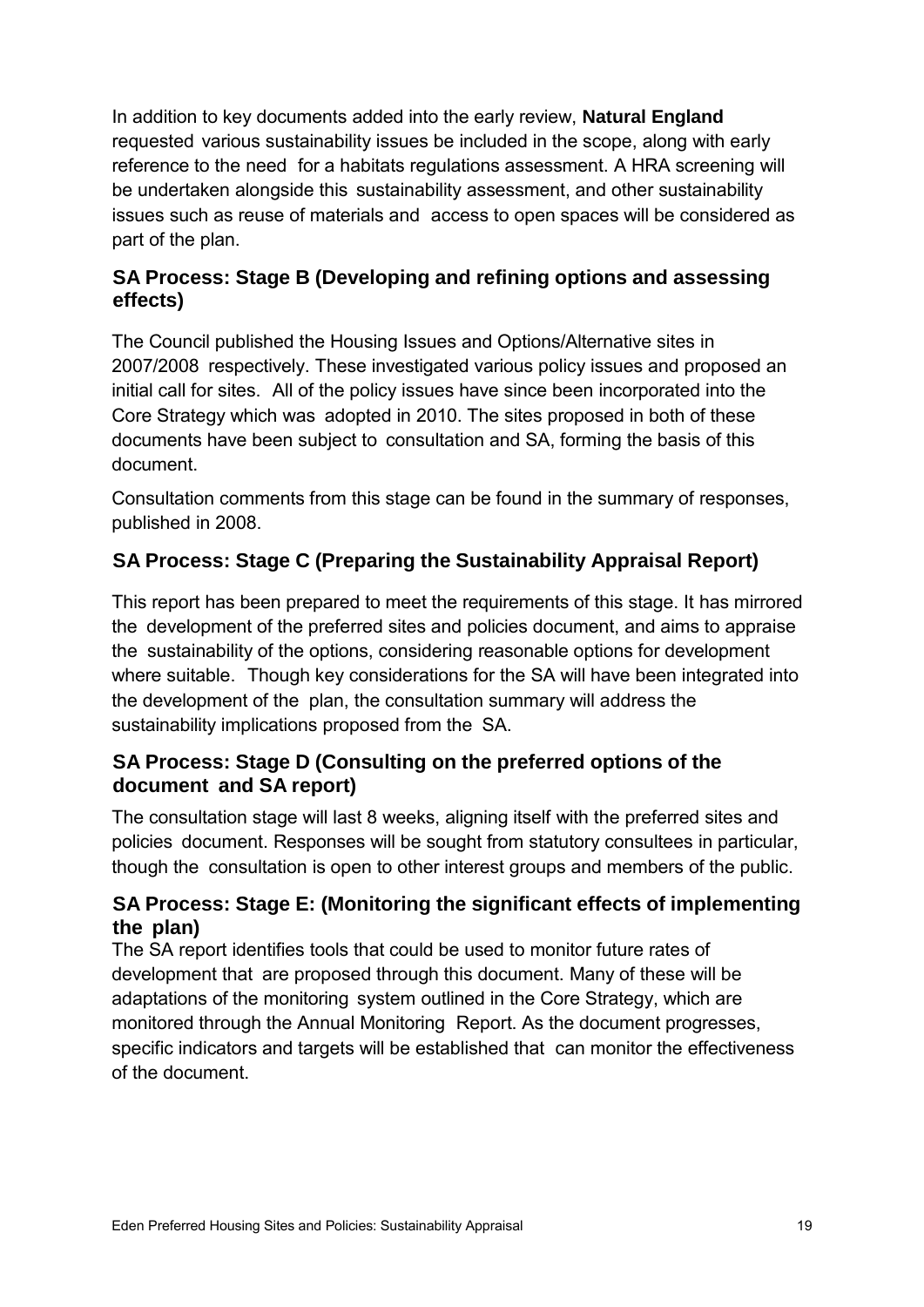# **Preferred Housing Sites and Policies Methodology**

The Housing allocations document will build upon in more detail the evidence and policies that emerge from the Core Strategy. Various forms of evidence such as Eden's SHLAA and draft SHMAA are vital to creating a robust evidence base that will aid the creation of sound policies.

The Housing allocations and sites will also allocate sites in the district favourable for residential development to cover the LDF plan period until 2025.

Prior to the assessment of sites using the sustainability appraisal, a number of filters have been applied to the sites to remove sites which would be unacceptable from the outset, in terms of suitability and conformity with the Core Strategy. Sites have been excluded from the appraisal process if they:

- Are below a size threshold of 0.14ha; as these sites are less capable of providing an element of affordable housing when developed at 30DPH. It is worth noting that in the SHLAA, a size threshold of >0.5ha in KSCs and >0.1ha in LSCs was used; however, this has since been revised to ensure a consistent approach, and reflect the potential of higher density schemes in the main towns.
- Are submitted outside of the development hierarchy, as set in the Core Strategy. This includes sites outside of Key or Local Service Centres. Whilst some of these sites may be suitable for 100% affordable housing schemes, they would be classified as an exception to policy.
- Are prone to flooding. Whilst sites will be screened for their flood risk, any sites that include a sizable area of flood zones 3a/3b have been removed from the plan from the outset.
- Have a current planning permission. Since the previous rounds of consultation, some sites have either been granted permission for development, or begun construction. We have not excluded sites if it has a planning permission, as it does not always preclude development, however if development has commenced on site, these have been removed from our assessment.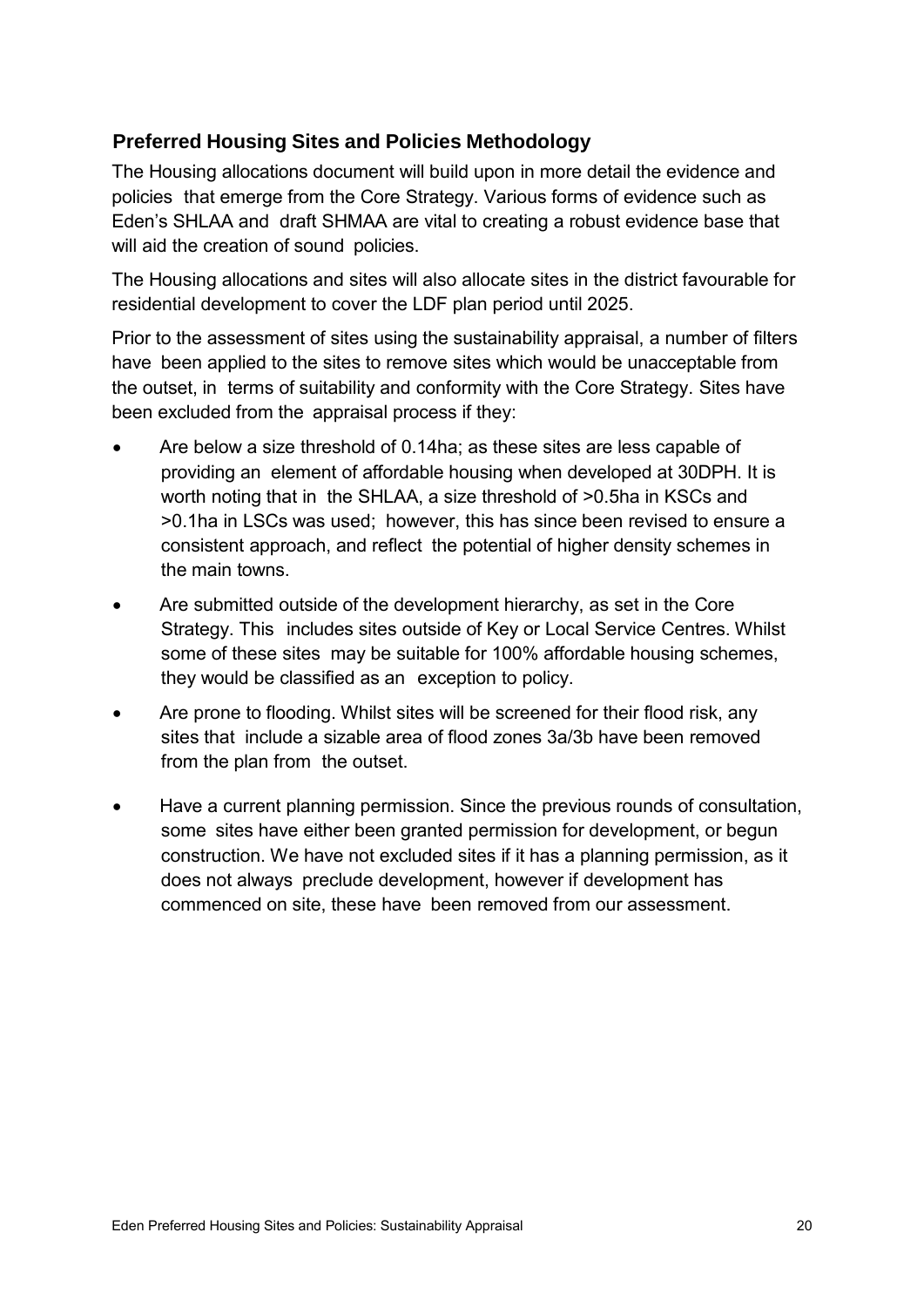- Lie within a heritage asset. If sites fall within a Scheduled Ancient Monument (SAM) or historic park/garden, these have been automatically discounted.
- Lie within a nature site of International significance. If the site falls within a Special Area of Conservation (SAC), Special Protection Area (SPA) or RAMSAR, it has been discounted from the outset.

| Locations         | <b>All Sites</b><br>Submitted | <b>Too</b><br>Small | Unsuitable<br>Location | Flood<br><b>Risk</b> | Sites with<br>planning<br>permission | Within<br>Heritage<br>Asset | <b>No</b><br>Longer<br>Available | Within<br><b>Natural</b><br>Asset | Other        | <b>Sites Assessed</b><br>in Document/SA |
|-------------------|-------------------------------|---------------------|------------------------|----------------------|--------------------------------------|-----------------------------|----------------------------------|-----------------------------------|--------------|-----------------------------------------|
| Penrith           | 104                           | 5                   | 0                      | 0                    | 13                                   | 0                           | 3                                | 0                                 | 2            | 81                                      |
| Alston            | 11                            | $\mathbf 0$         | 0                      | 0                    | $\overline{2}$                       | 0                           | 0                                | 0                                 | $\mathbf{0}$ | 9                                       |
| Appleby           | 18                            | $\overline{2}$      | 0                      | 0                    |                                      | 0                           | 0                                | $\mathbf 0$                       | 0            | 15                                      |
| Kirkby<br>Stephen | 22                            |                     | 0                      |                      | $\overline{2}$                       | 0                           | $\mathbf{0}$                     | $\Omega$                          | 0            | 18                                      |
| LSCs/Other        | 271                           | 28                  | 83                     | 5                    | 12                                   | 2                           | $\mathbf{0}$                     | 0                                 | $\Omega$     | 141                                     |
| <b>Total</b>      | 426                           | 38                  | 0                      | 6                    | 18                                   | 0                           | 3                                | $\mathbf 0$                       | 2            | 264                                     |

#### **Table 15: Sites included within Sustainability Appraisal**

# **SA Sites and Policies**

The site assessment matrix has been adapted since the previous iterations of the Sustainability Appraisal. Though there have been tweaks to the sites methodology, the principles of what the indicators were trying to achieve have not changed. The new alterations reflect updated datasets and approaches to understanding the sustainability of proposed housing sites. In particular, indicators have been created to assess the impacts of new development against soil, water and resources, all of which are included within the SEA Directive.

The list of objectives has been translated into quantifiable indicators, which can be used to assess either housing sites or policies. This approach was first used in 2007 when the Council published its Housing: Issues and Options paper, and was again used for the Alternative Sites consultation paper. Moving into the Preferred Options document, the method used for testing housing policies remains the same, however, the indicator list to appraise the sustainability of housing sites has been adjusted. The new list of indicators accounts for updated datasets and assessment tools, which were not fully developed in previous stages of assessment.

The housing matrix, derived from the SA framework, will consider the constraints and positive attributes of each site that can be presented in an objective way. The site allocations have been tested against potential constraints to delivery, but also the potential to enhance and sustain services. Nationally derived distance thresholds were used to understand the impact of new housing sites and the potential secondary effects such as the likelihood that sites promote sustainable forms of transport.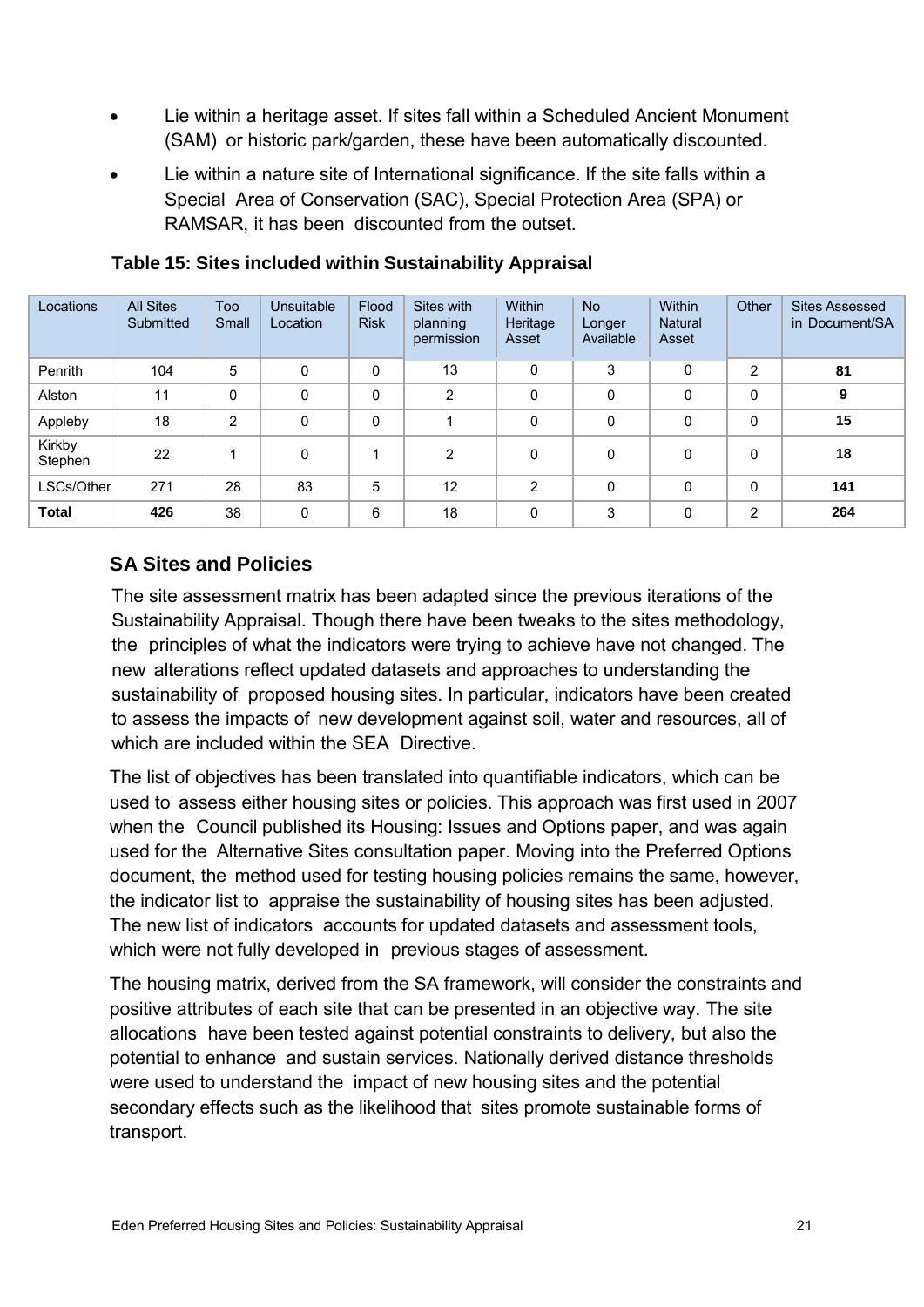The matrix will be compiled as a desktop exercise with the indicators requiring site assessments to be grouped together with the site assessments for the Housing DPD. Assessment of sites and policies using a different methodology is required as sustainabilityissues on site vary from issues met in the SA framework, which is better suited to assess sustainability at a policy level. Asking the questions listed in table XX, the policy assessments will follow the sustainability framework. The site appraisals on the other hand, will be judged in relation to the following criteria:

- Access to voting stations
- Access to shop
- Access to post office
- Access to public transport
- Potential flood risk (fluvial and surface water)
- Access to primary schools
- Access to secondary schools
- Access to GP surgery
- Access to cultural and/or leisure facilities
- Access to play areas and accessible green spaces
- Neighbouring conditions
- Location in relation to settlement
- Potential impacts upon the biodiversity
- Potential impact on landscape quality
- Potential impact upon the built/historic environment
- Impact on air quality
- Potential inclusion of renewable technologies
- Water availability/disposal
- Impact on water quality
- Greenfield or brownfield land
- Potential contamination
- Agricultural land classification
- Access to recycling facilities
- Access to higher education and adult education facilities
- Access to key employment areas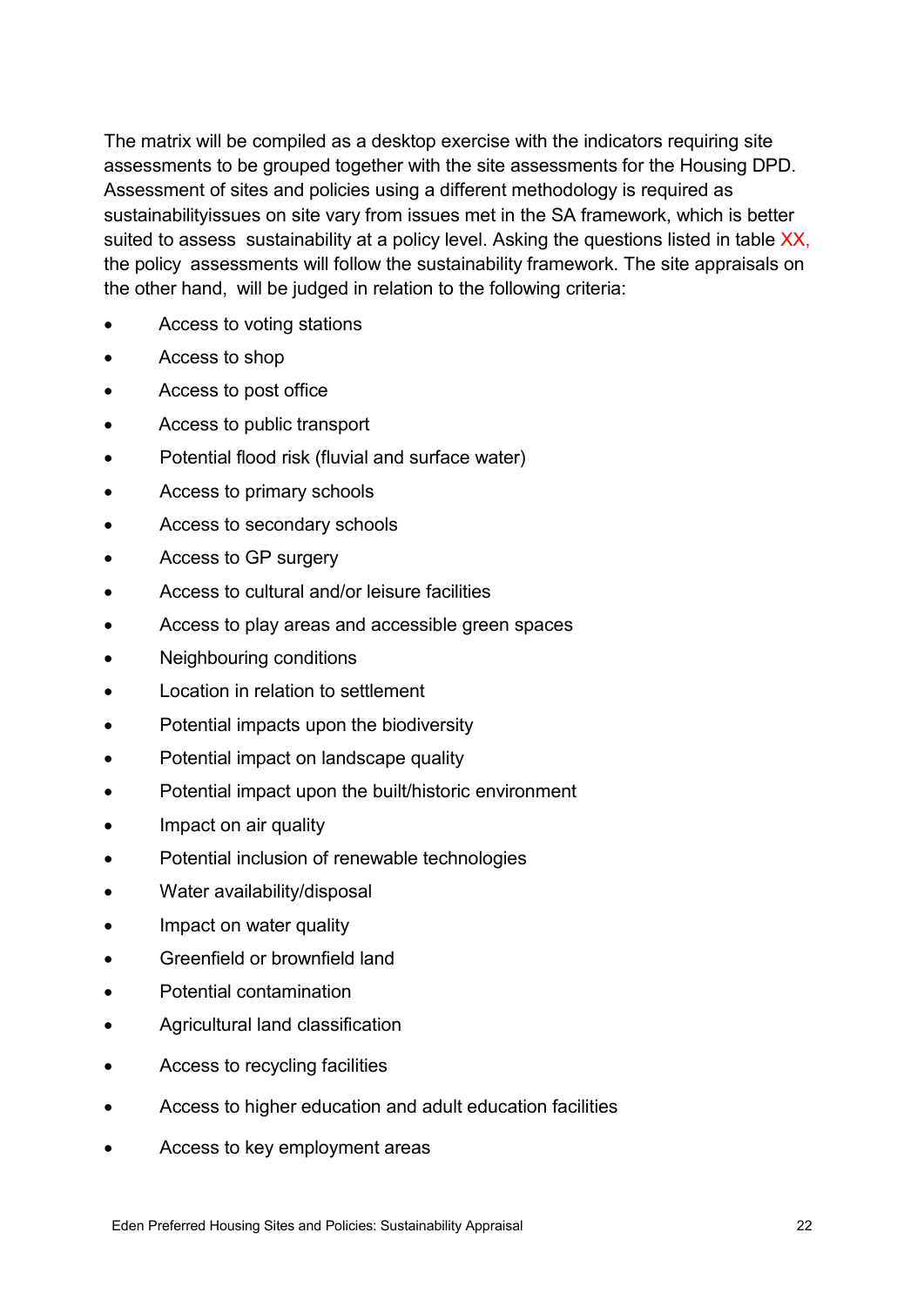Although the sites and policies will be appraised using a slightly different set of criteria the scoring system will be identical. This scoring system has been used in the previous iterations of the sustainability appraisal and will be followed through the process to ensure a consistency of approach. The full matrices for both policy and site assessment can be found in Appendices, 1 and 2. In line with the SEA directive, it is required that assessments consider the potential effects of development in both the short and long term, but also the relationship of sites on a cumulative and synergistic basis. This has been addressed individually for each policy element, or in the comments section for the site assessments.

#### **Table 16: SA scoring system**

| <b>Score</b> | <b>Definition</b>                                  |
|--------------|----------------------------------------------------|
| $++$         | Highly Compatible with sustainability objectives   |
| $+$          | Compatible with sustainability objectives          |
| 0            | <b>Neutral Impacts</b>                             |
| ?            | Impacts uncertain                                  |
|              | Incompatible with sustainability objectives        |
|              | Highly incompatible with sustainability objectives |

#### **Limitations of Approach**

#### **GIS led approach**

Many of the indicators are reliant on spatial thresholds from key services. The foundations for this assessment rely on maintaining a list of key services, which may over time change or be lost. As the Preferred Options document was being written, another process was also taking place to undertake a review of the Local Service **Centres** 

The Core Strategy takes a flexible view of Local Service Centres, which seeks to review them every two years. As the LSC criterion is based around service provision, settlements may either gain or lose status, depending on the biennial assessments. In 2012 the first review of LSC services was undertaken. This involved a joint exercise between planning officers and members of Eden's Scrutiny Review Committee.

Whilst it may be a consideration for future sustainability appraisals, the list of services in Eden can be considered accurate for the purposes of this report.

#### **Datasets**

Many of the indicators relied on distance thresholds to determine how suitable the sites were against the sustainability objectives. There are a number of other indicators which involve an element of judgement from the planning officer. Two officers were involved in the assessment stage, and regular communication ensured that the data was interpreted in a consistent way.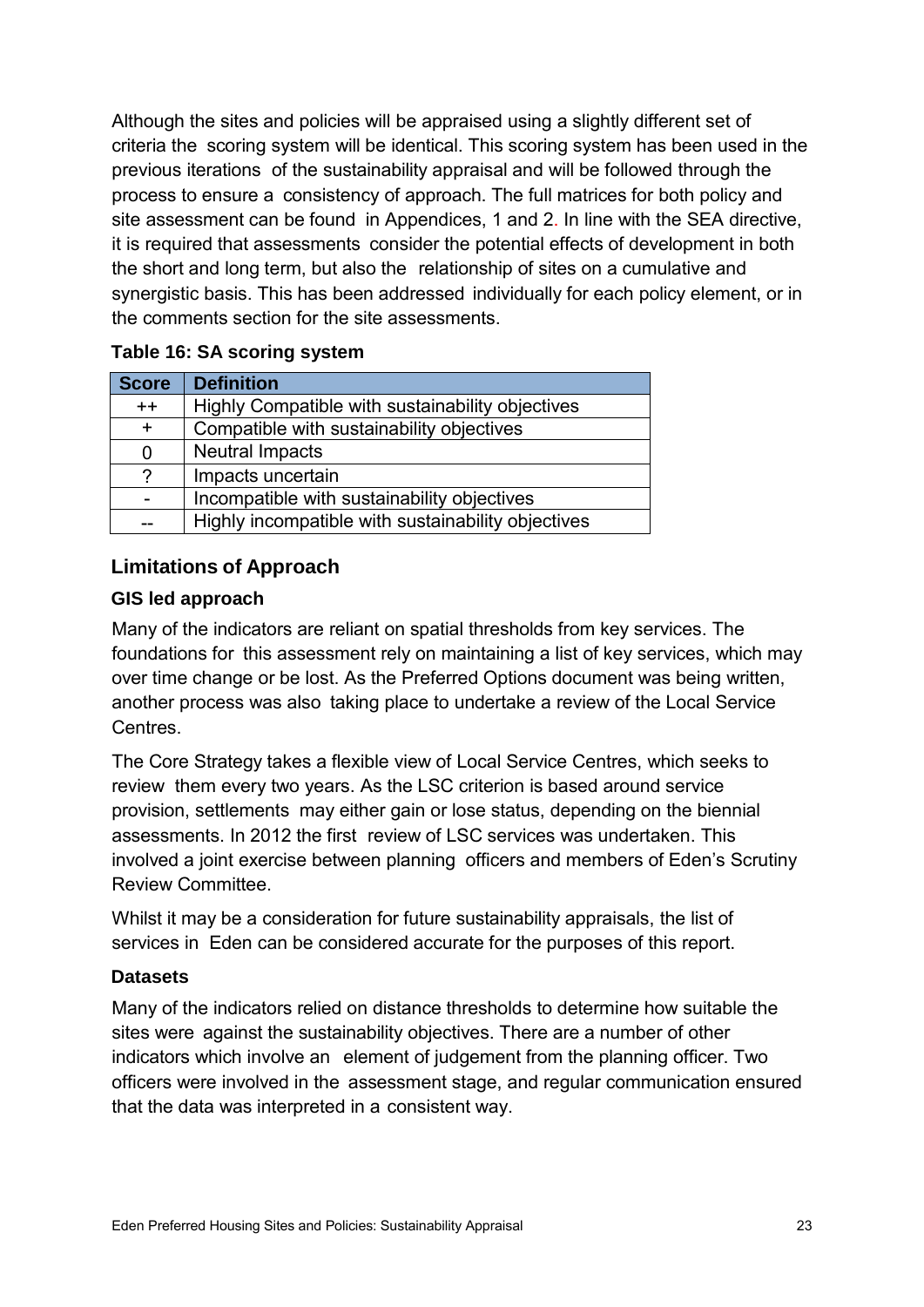There were difficulties however in the application of some of the indicators. For example, data on water availability and disposal is not complete. The Local Planning Authority have met with United Utilities over the past two years to understand the areas which have freshwater/wastewater capacity issues, however there are still areas in Eden where the situation is unknown. We would anticipate that both United Utilities and Northumbrian Water will comment on the plan and we will feed information into our assessments accordingly.

With regards to biodiversity, sites have been screened against known local, national and international designations, along with evidence of key species data. We have tried to list all the potential species which may be present on site though it is recognised that further work will need to take place to understand in more detail the likely impacts on the sites and neighbouring biodiversity corridors. As the pattern of sites becomes clearer, additional evidence will be commissioned to investigate the impacts of development on the sites, which may lead to identifying alternative sites if suitable mitigation measures cannot be made on site.

Impacts on air and water quality have been formulated through a composite of both distance thresholds, and consultation with the Council's environmental health team. Due to the rural nature of the district, the Authority only monitors air quality in Penrith. Impacts of modest levels of new development in the Local Service Centres were not considered to lead to significant impacts. In addition to this, access to key services was also measured, which would serve as an indicator of potential car usage.

#### **Assessments**

A number of assessments have been undertaken to account for all of the sites, policies and their alternative options.

The one omission in the process is that individual local service centre sites have not been assessed. This decision was taken based on practicalities associated with assessing each individual site. Against a need of 168 units, 271sites were submitted in the Local Service Centres.

Instead, the distribution and features of each local service centre her been appraised, which identifies the settlements performing well or poorly against the criteria. The approach used to appraise the different settlements was developed in an early stage of the options generation. As such, the appraisal of the LSCs was able to be fed into the site selection process to inform the most sustainable sites.

In addition to the settlement surveys, the LSC options appraisals have also been tested against the sustainability framework, to determine which options lead to the most sustainable pattern of development. This adds another dimension to the testing of the LSCs, to ensure that the most suitable options are presented.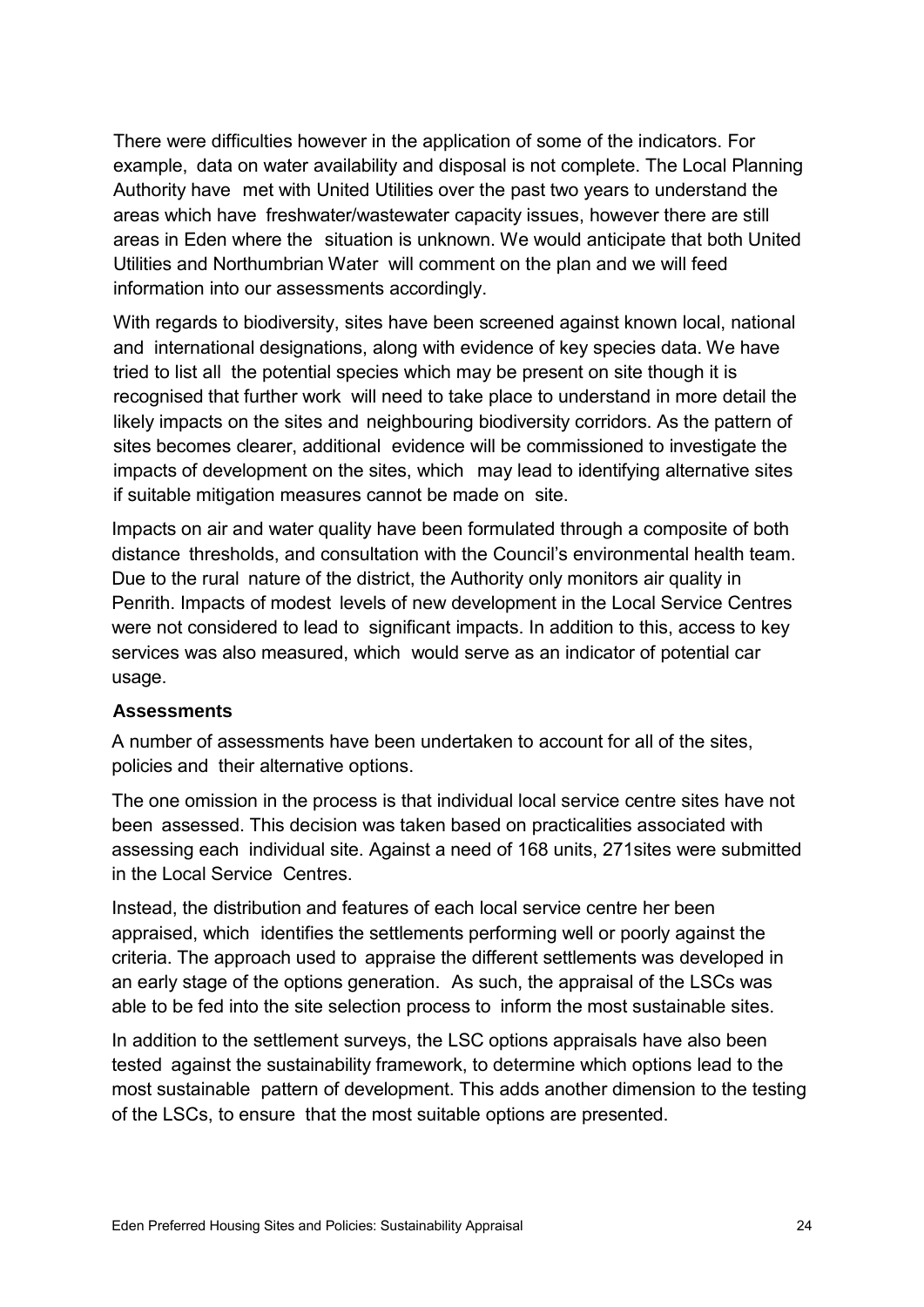# **7. Appraisal of Allocations**

This section aims to present data collected using the methodologies listed above. Summaries of the predicted impacts of sites, or groups of sites are detailed in relation to each settlement. It is not intended that this section will detail the sustainability implications for each site, but will provide an overview for each of the settlements, based on the comparison of Eden's preferred sites against the alternative options. Whilst the policies will also be tested against the alternative options, they will be represented thematically against the different sustainability objectives. In accordance with the SEA Directive, the results will identify sites and policies which may lead to significant impacts upon the environment and human health. Where significant impacts are recorded, alternative options presented may be considered more suitable, or mitigation measures may be recommended in the later chapters. The detailed policy and site appraisals can be found in appendices 1 and 2.

#### **SP1: To increase the level of participation in democratic processes**

One of the appraisal criteria related to this objective, which ranked settlements against whether they had suitable access to polling stations. Most settlements scored well against this criteria, as many villages have access to a village hall, or alternative building that is used for elections.

As part of the SEA Directive, it is a requirement for statutory consultees and the public to be invited to comment on the document. Representations have already been accounted for during the Scoping and Issues and Options/Alternative sites stages.

#### **SP2: To improve access to services, facilities, the countryside and open spaces**

The sustainability appraisal used a number of distance based criteria to understand the impact of new development on existing facilities and services.

Generally, the Key Service Centres were awarded the highest scores against these criteria. The subtleties between sites in these centres helped highlight the more suitable sites, but also indicated which of the services within the criteria were inaccessible by sustainable means.

Given the low service provision in much of rural Eden, the Local Services Centres were more divisively split, as certain settlements demonstrated stronger performance against this criteria. This has been a defining criteria in separating which LSCs are considered more suitable for strategic development.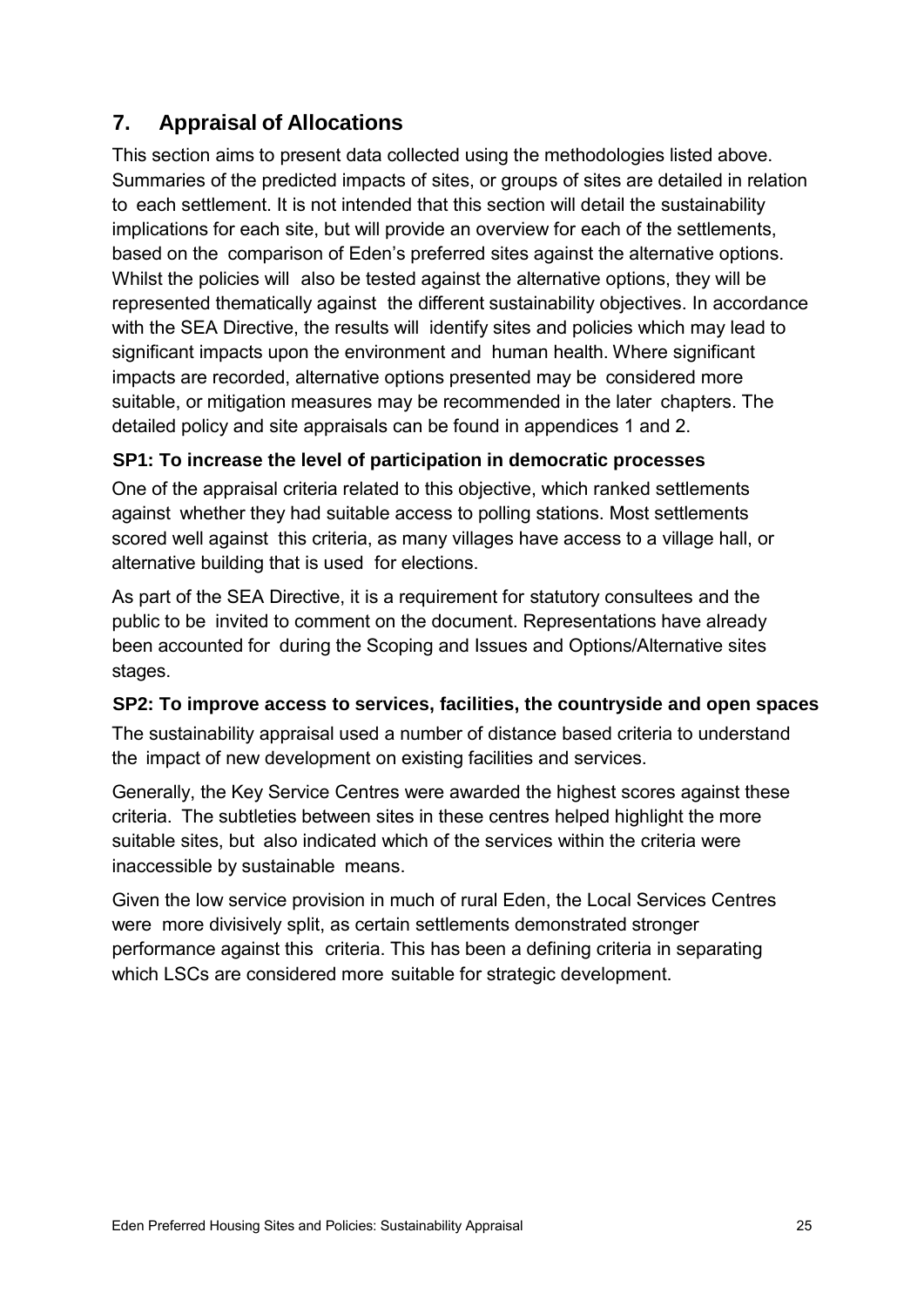#### **SP3: To provide everyone with a decent home**

The delivery of the housing allocations document will be one of the key strategies to unlocking new growth in the district. Whilst all sites may be able to bring forward additional housing, the type and size of the site may dictate housing mix and levels of affordable housing that can be secured on site. Following the approach advocated by the SA, there will be greater potential of delivering greater numbers of affordable housing in locations that are accessible by sustainable forms of transport. This reflects a recent shift of housing need to the more populous areas, as fuel poverty is out pricing many residents from rural areas.

The housing mix policy will also give greater weight to ensuring that the evidence base drives the type of housing needed in different areas in Eden.

#### **SP4: To improve the level of skills, education and training**

The site assessments relate to access to primary/secondary education, and locations for adult education and training.

The majority of settlements considered to be the most sustainable have strong access to primary schools. Many of the sites score poorly against secondary schools, as only the Key Service Centres have access to secondary education.

The Council is already in discussions with Cumbria County Council to plan for growth in Penrith. Given the levels of growth, a number of new school facilities will be required. As the preferred sites and policies document progresses the Council will identify which schools outside of Penrith require further investment that can be secured as a contribution from new development.

## **SP5: To improve the health and sense of well-being of people**

Sites have been assessed against access to medical centres but also to access to green spaces and play areas. The district does not support a great number of health services, though supporting locations which can access them in a reasonable time has been an influential criteria.

As the document develops, it will need to consider in more detail the linkages between heath and green spaces. This has been a particular issue with the strategic urban extensions, where wording has been recommended to enhance this policy.

#### **SP6: To create vibrant, active, inclusive and open-minded communities with a strong sense local history**

The character of settlements has been considered through this indicator, to ensure that new development helps to support key facilities but at the same time is not overbearing on settlement character.

The SA has ensured that infill sites have been prioritised, with reference to sites that can support a range of house types.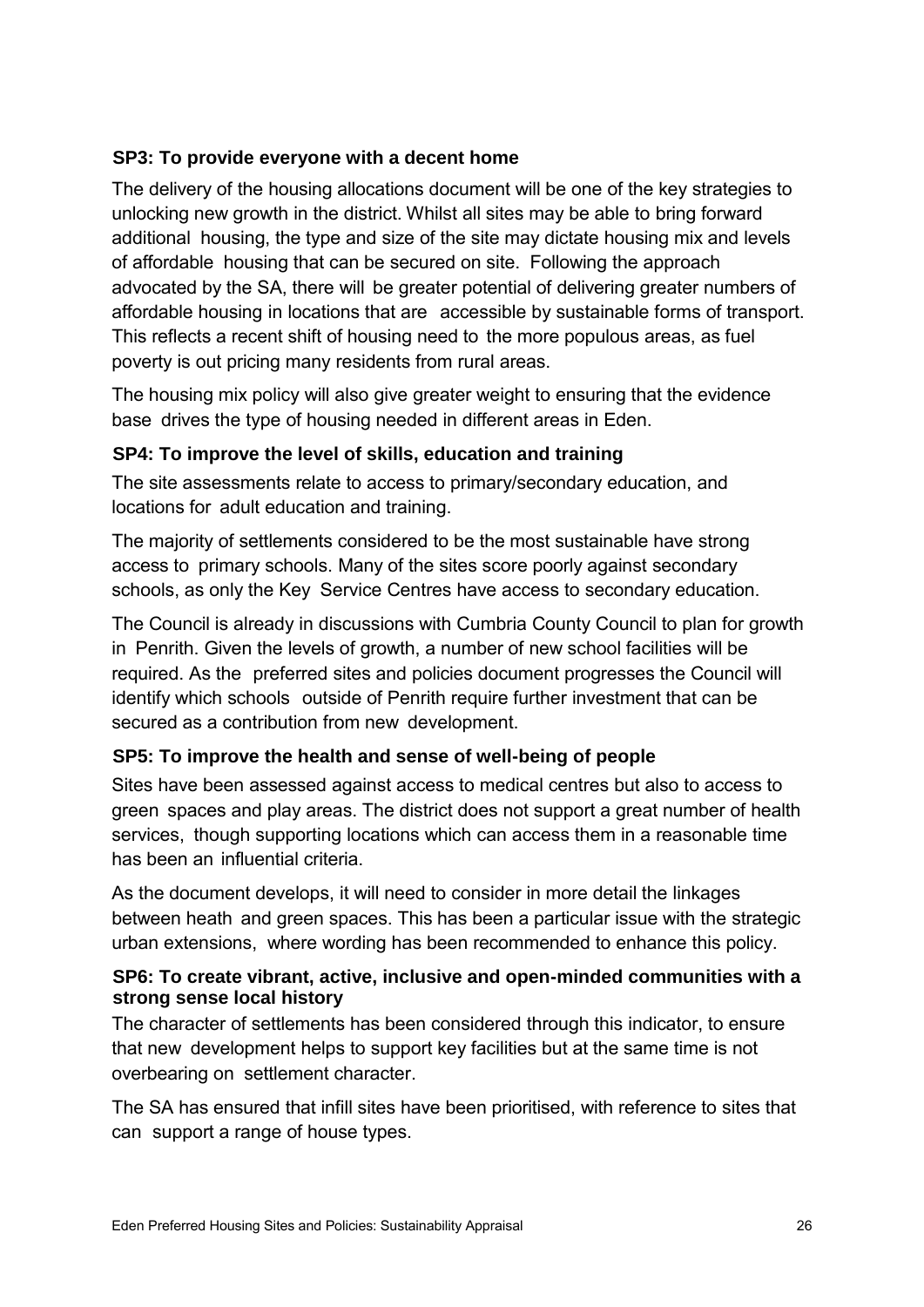#### **EN1: To protect and enhance biodiversity**

Sites have taken account of prominent biodiversity that are near, or linked to particular development sites. Particular reference has been given to the European sites, which have been covered through the Habitats Regulations Screening Report.

Sites that have been highlighted to have the potential to impact biodiversity on site, alone or in combination with other sites, will be subject to further assessment after the consultation of the preferred sites and policies document.

#### **EN2: To preserve, enhance and manage landscape quality and character for future generations**

Landscape impact has been an important feature, in line with the 2006 European landscape convention. Scoring for the sites have been adapted from evidence developed for the Council, and recommend screening measures to mitigate against the impacts of development. The influence of the AONB has also been important, as new developments in Alston moor are considered to need particular design standards, in line with the AONB design guide.

#### **EN3: To improve the quality of the built environment**

Sites that were within 250m of a Scheduled Ancient Monument have been filtered from the assessment process. Sites have been appraised for their ability not only to be sympathetic with heritage interests, but for the possibility to enhance the historic environment. There are limited cases where this has occurred, though they have been noted in the scoring.

Design specific policies like the one in the document add further weight to CS18, which will ensure that standards of design are increased for the new allocations.

#### **NR1: To improve local air quality and respond to the effects of climate**

The environmental health team have been influential in providing information within the Key Service Centres to understand areas which suffer from air quality issues. Whilst these considerations have been fed into the plan, the main way the SA has judged sites and policies against this indicator is through the likelihood the sites using sustainable modes of transport. Focussed development in larger areas scored better against the SA in this objective.

#### **NR2: To improve water quality and water resources**

Sites and policies have been tested against water quality and resource. In particular, much of the focus has been the water capacity and availability. Eden DC have used information guided by United Utilities and the Environment Agency to ensure that new development does not occur in inappropriate locations.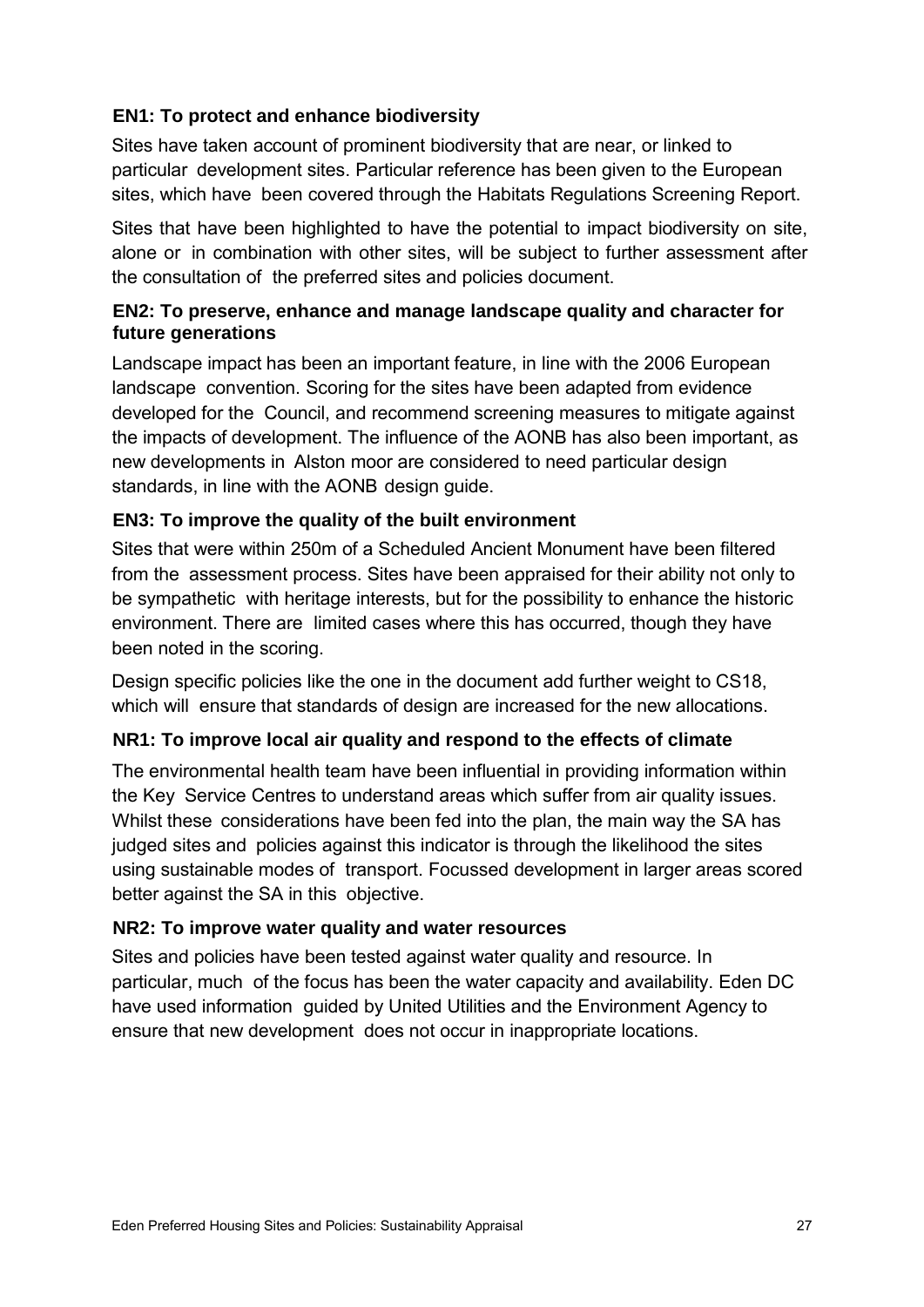### **NR3: To restore and protect land and soil**

The SA investigated whether the land proposed represented a significant value in soil quality. This was tested through assessing whether sites were greenfield or brownfield, and a wider assessment of agricultural land value. Of the housing options, the brownfield sites have more often been recommended as the most sustainable sites, though there have not been significant differences in land quality across the sites.

#### **NR4: To manage natural resources sustainably and minimise waste**

All new development is likely to lead to increased waste. The policy has considered the impacts of domestic waste, but also the effects of CS18, which requires that locally sourced materials are used where feasible.

Eden DC operates a comprehensive door recycle service, which will mitigate many of the effects of domestic waste, however the locational strategy has still be a guiding factor to ensure that waste journeys are not exacerbated through rural sprawl.

#### **EC1: To retain existing jobs and create new employment opportunities**

It has been considered that new development in both the towns and villages will help to deliver construction jobs to the district. The information guiding this indicator will be enhanced once the Employment sites document is developed to a more advanced stage.

#### **EC2/EC3: To improve access to jobs & diversify and strengthen the local economy**

Access to employment centres was the guiding principal behind this indicator. The next stage of the assessment will be integrated with information from the employment sites document. There was a weak correlation with many of the objectives as the 1996 Local Plan sites give little bearing to where new growth may be allocated. Benefits have been derived in this indicator through a steady stream of employment in the construction industry, though the benefits will be limited without a diverse employment base.

# **8. Conclusion and Recommendations**

## **General**

A number of details regarding the sites can be found in this section, along with recommended alternative sites and mitigation measures. Full site and policy appraisals can be found in Appendices 2 and 3.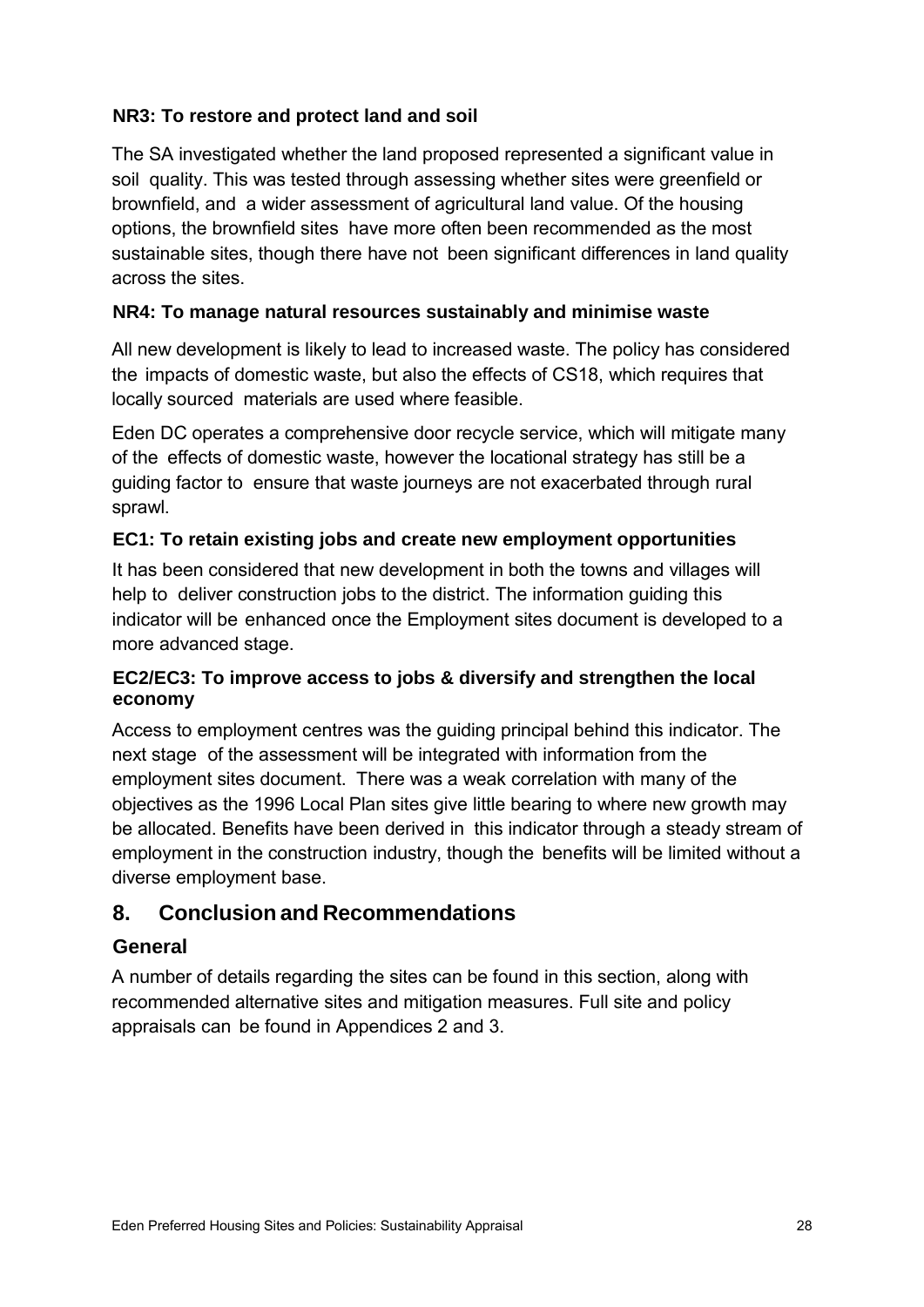### **Housing Allocations**

#### **Penrith**

A total of 80 sites have been assessed against the sustainability framework in Penrith. Though all sites have been assessed individually, the larger urban extensions have been grouped together in parcels, to more accurately account for the potential cumulative impacts of development.

The largest distinction within the group of sites is the scores relating to access to key services. It becomes clear when looking at a number of urban extensions on the fringes of the town, they score poorly in comparison to more central sites. Though these sites are attributed better scores than some of the sites tested in more rural areas, the scale of development highlights a need for new services to be delivered if they are to be taken forward by the Council.

Though some sites perform better than others in terms of social objectives, there are no sites in Penrith that perform poorly against social objectives. This being said, the extent of development through any of the housing options will create peripheral extensions which will require additional services to reduce the need to travel.

Housing options 2 and 4 scored less well against these indicators, as the focus of development spreads north of the town. All of these extensions would perform better against social objectives if provision was given for new primary schools and open space. This requires substantial new development in the growth areas to generate contributions for these forms of infrastructure.

One of the key forms of evidence for the environmental impact on Penrith is the landscape impact assessment. The majority of housing sites have been tested through this assessment, which considers that sites to the north and east of Penrith will have a high landscape impact. This, to a certain extent is unavoidable given the proposed levels of development. Elsewhere, given the land take of greenfield sites, there will be an ecological deficit as a result of the plan, compensation of which needs to be a key consideration as the plan develops. The development of these greenfield sites will also need to compensate for the amount of potential additional surface water created as a result of development. Of particular interest is the impact upon the River Eden. Extensions in Penrith may drain into this river, which is a internationally designated site.

Broad positive scores were awarded against economic indicators in Penrith. As the employment centre for the district, new development is expected to support the construction industry through the plan period and may be a catalyst for further inward investment.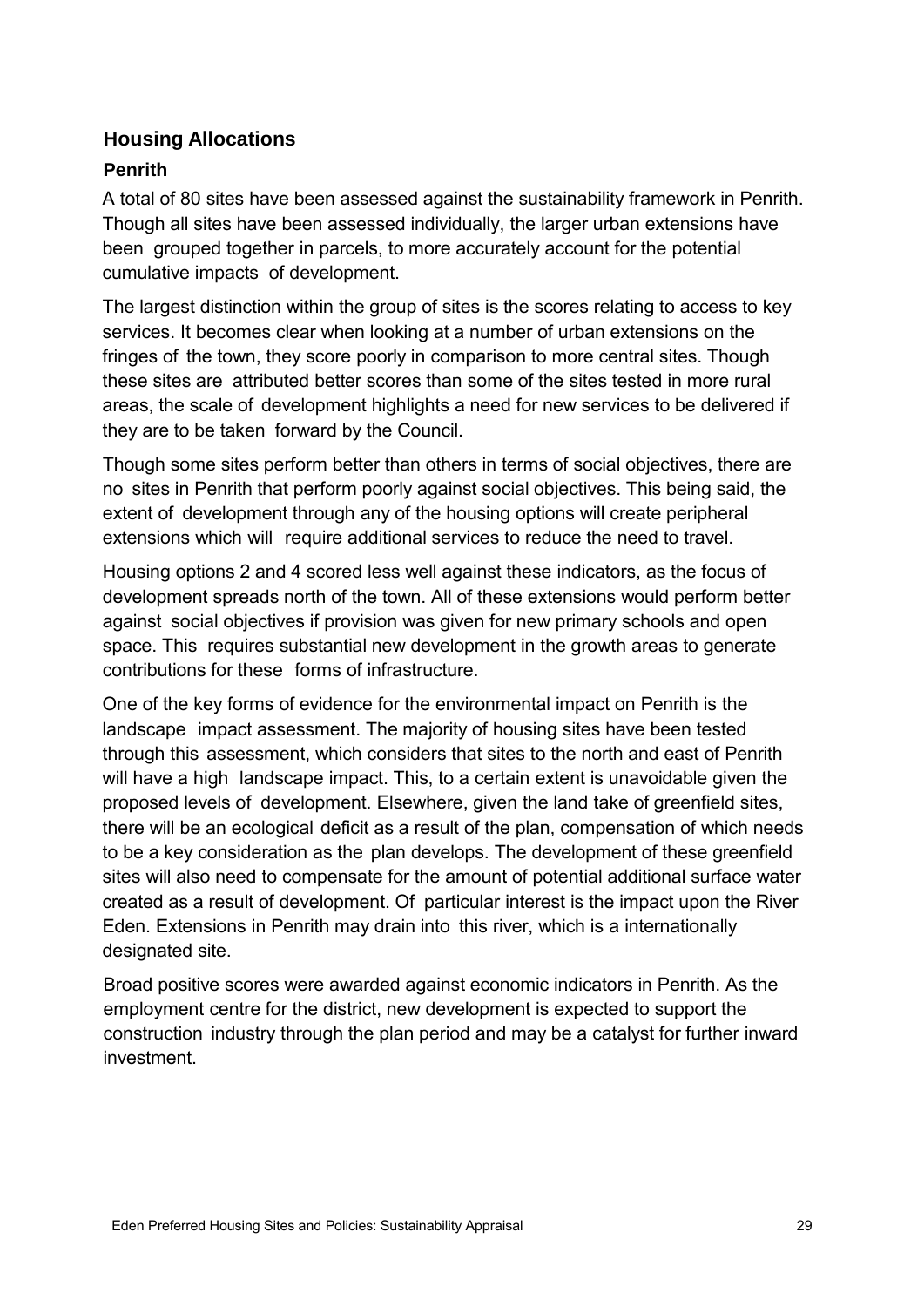| <b>Best Performing Options</b>   |                                   | Option 1, Option 3, Option 5 |  |
|----------------------------------|-----------------------------------|------------------------------|--|
| <b>Poorest Performing Option</b> |                                   | Option 2, Option 4           |  |
|                                  | <b>Council's Preferred Option</b> | Option 1                     |  |
|                                  | Option 1, Option 3, Option 5      |                              |  |
|                                  |                                   |                              |  |
|                                  | Option 2, Option 4                |                              |  |
|                                  |                                   |                              |  |

#### **Table 17: Summary of Penrith Housing Options**

The sustainability appraisal is supportive of the option chosen for Penrith. Developed from the Penrith masterplan, this option is grounded in solid evidence. Options 3 and 5 also score well against the sustainability appraisal, however less work has been undertaken on the sites to establish their overall suitability and achievability.

#### **Alston**

Eleven sites were brought forward in the town from previous documents. All but two of these sites have been tested, removing those sites currently under construction. Given the compact nature of the town, many of the sites scored well against the sustainability criteria.

All sites scored well against social criteria, with most sites falling with walking distance of key services. The following sites scored less well against this objective, due to proximity to a primary school and open space AL2, AL5, AL6, AL7, AL9. AL10.

There was a mix of scores upon environmental objectives. There are a number of brownfield sites in the town, which could be improved upon through reuse as residential housing. This would improve local soil quality and enhance the built environment, including the Alston conservation area, which is currently on the heritage at risk register. It is likely that there will be risks to local biodiversity, though the extents are unknown. Landscape quality on the other hand may be enhanced on certain brownfield sites.

As a Key Service Centre Alston is considered to have access to employment facilities. In reality, we understand that Alston's economy has suffered as a result of the economic downturn. In the absence of adult training facilities, all sites in the town have a mixed score relating to employment objectives.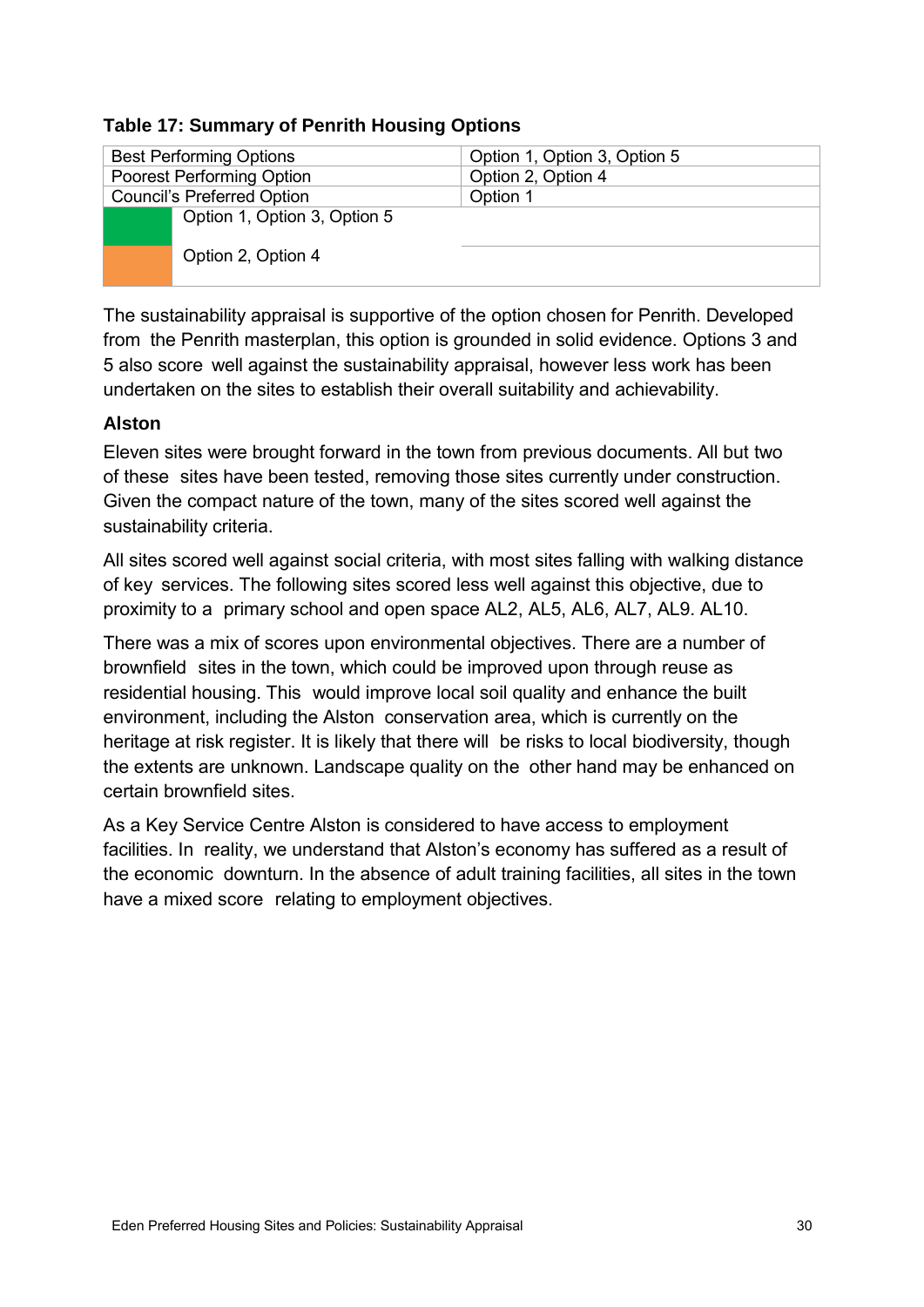| <b>Best Performing Sites</b>    |                                   | AL1, AL3, AL4, AL8, AL10, AL11           |  |  |
|---------------------------------|-----------------------------------|------------------------------------------|--|--|
| <b>Poorest Performing Sites</b> |                                   | AL6, AL7, AL9                            |  |  |
|                                 | <b>Council's Preferred Option</b> | AL1, AL3, AL4, AL7, AL8, AL9, AL10, AL11 |  |  |
|                                 | AL3, AL8                          |                                          |  |  |
|                                 |                                   |                                          |  |  |
|                                 | AL1, AL4, AL10, AL11              |                                          |  |  |
|                                 |                                   |                                          |  |  |
|                                 | AL6, AL7, AL9                     |                                          |  |  |
|                                 |                                   |                                          |  |  |

#### **Table 18: Summary of Alston Housing Options**

Though there is not a great degree of flexibility, given the small number of sites, this option could be improved through not selecting sites AL7 and AL9. Though there is some development already in this area of Alston, it is unlikely to support any service provision and feels spatially inconsistent with the town.

#### **Appleby**

Fourteen sites in Appleby have been assessed for housing development. A mix of positive and neutral affects on the sustainability appraisal indicators have been identified for all of the sites, with very few negative affects.

A number of sites are likely to have significant positive effects on the social indicators, including AP2, 10, 11, 9, 13 and 18 as they are relatively more easily accessible in relation to key services and facilities than the other sites. None of the sites are likely to have negative social effects, as they are all located within the settlement and Appleby is a Key service Centre with a range of services and facilities. Sites AP6 and 8 are the least accessible sites and are expected to be in neutral in terms of social effects.

None of the sites are expected to a negative effect on the environmental sustainability appraisal indicators. Only two of the sites; AP2 and AP8 are likely to have a significant positive effect as they are brownfield sites and their development would improve the landscape in particular. The remaining sites are likely to have little effect on the environmental indicators, as they are all greenfield sites and are not located within close proximity to any landscape or biodiversity designations.

All of the sites are likely to have significant positive effects on the economic objectives (EC1, 2 and 3), as Appleby is an employment centre and all the sites are within the settlement.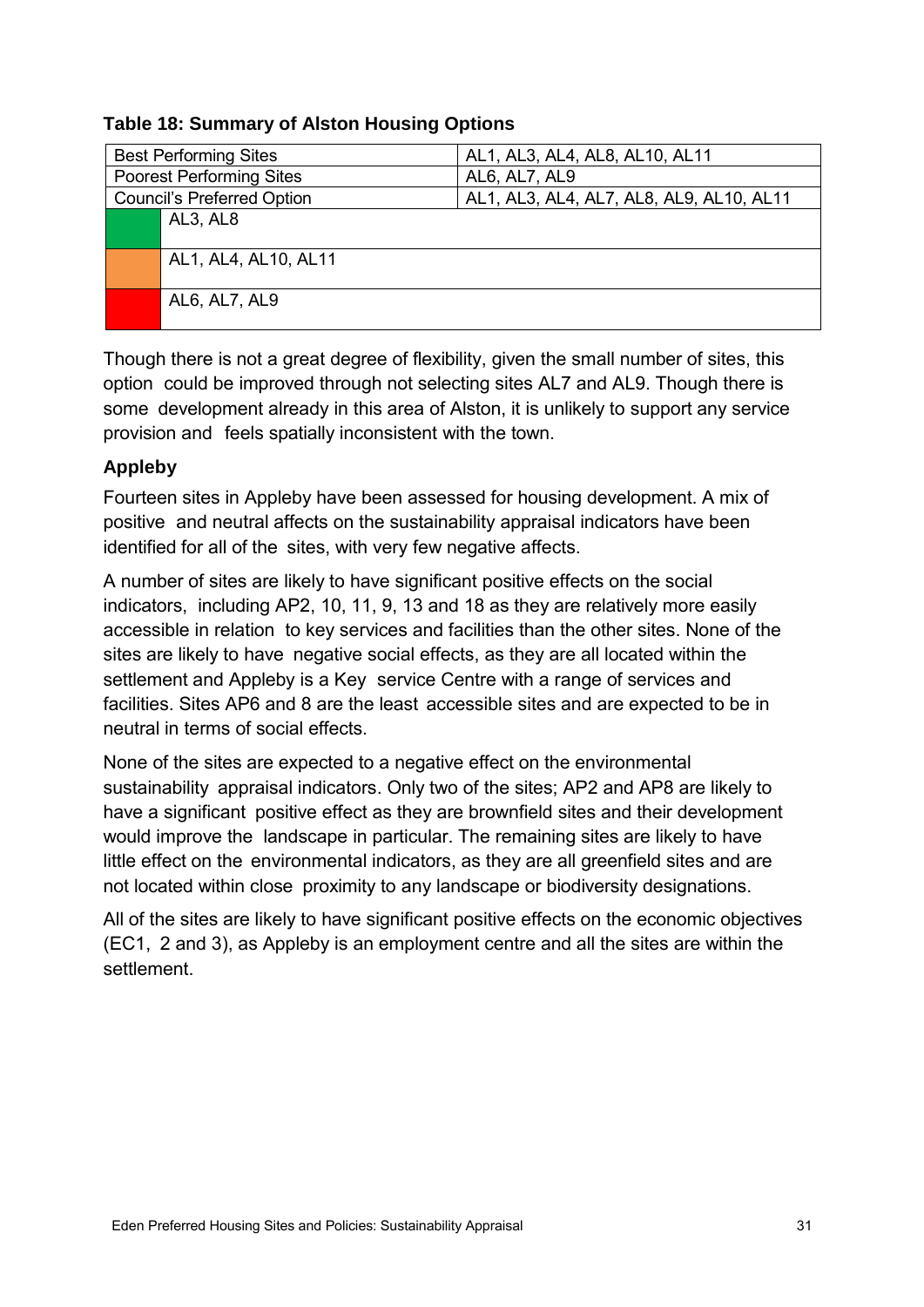#### **Table 19: Summary of Appleby Housing Options**

| <b>Best Performing Sites</b>    |                                             | AP2, AP4, AP5, AP14, AP10, AP11, AP7,<br>AP8, AP9, AP13, AP18 |  |
|---------------------------------|---------------------------------------------|---------------------------------------------------------------|--|
| <b>Poorest Performing Sites</b> |                                             | AP17, AP12, AP16, AP6                                         |  |
|                                 | <b>Council's Preferred Option</b>           | AP11 (Part) AP5 (Consented permission)                        |  |
|                                 | AP2, AP4, AP5                               |                                                               |  |
|                                 | AP14, AP10, AP11, AP7, AP8, AP9, AP13, AP18 |                                                               |  |
|                                 | AP17, AP12, AP16, AP6                       |                                                               |  |

The housing option chosen by the Council reflects one of the more sustainable sites appraised AP5, which has an approved planning consent. The sustainability appraisal identifies two further sites which may be more suitable than those proposed by the Council. It is understood that these sites have logistical difficulties, not recognised by the sustainability appraisal, which discounts them as suitable.

#### **Kirkby Stephen**

Seventeen sites in Kirkby Stephen have been assessed for housing development. Mainly positive and neutral effects have been identified, and a very small number of negative effects. KS8, KS16 and KS14 have been sieved out from the outset either on grounds of size or major constraints.

The only site not expected to have a positive effect on the social sustainability indicators is site KS14, as it is located significantly further away from key services and facilities than the other sites. A number of sites are expected to have a significant positive effect socially, with sites KS8, KS9 and KS22 receiving the highest scores as they are relatively more easily accessible in relation to key services and facilities than the other sites.

In general the sites in Kirkby Stephen do not score as well against the environmental indicators as they do against the social and economic indicators. All of the sites will have a significant negative effect on water resources, as United Utilities have identified capacity issues in Kirkby Stephen given the expected rates of development. Furthermore, a number of the sites are within close proximity to the River Eden and may effect the water quality.

Sites KS10, KS14, KS21 and KS22 are expected to have a negative effect on the environment. Sites KS14, 21 and 22 border the River Eden, whilst KS10 would have implications for landscape character. Sites KS4, KS5, KS6, KS11, KS15, KS13 and KS15 are expected to have a positive effect on the environmental indicators, whilst the remaining sites are likely to have no effect.

All of the sites are likely to have significant positive effects on the economic objectives (EC1, 2 and 3), as Kirkby Stephen is an employment centre and all the sites are within the settlement.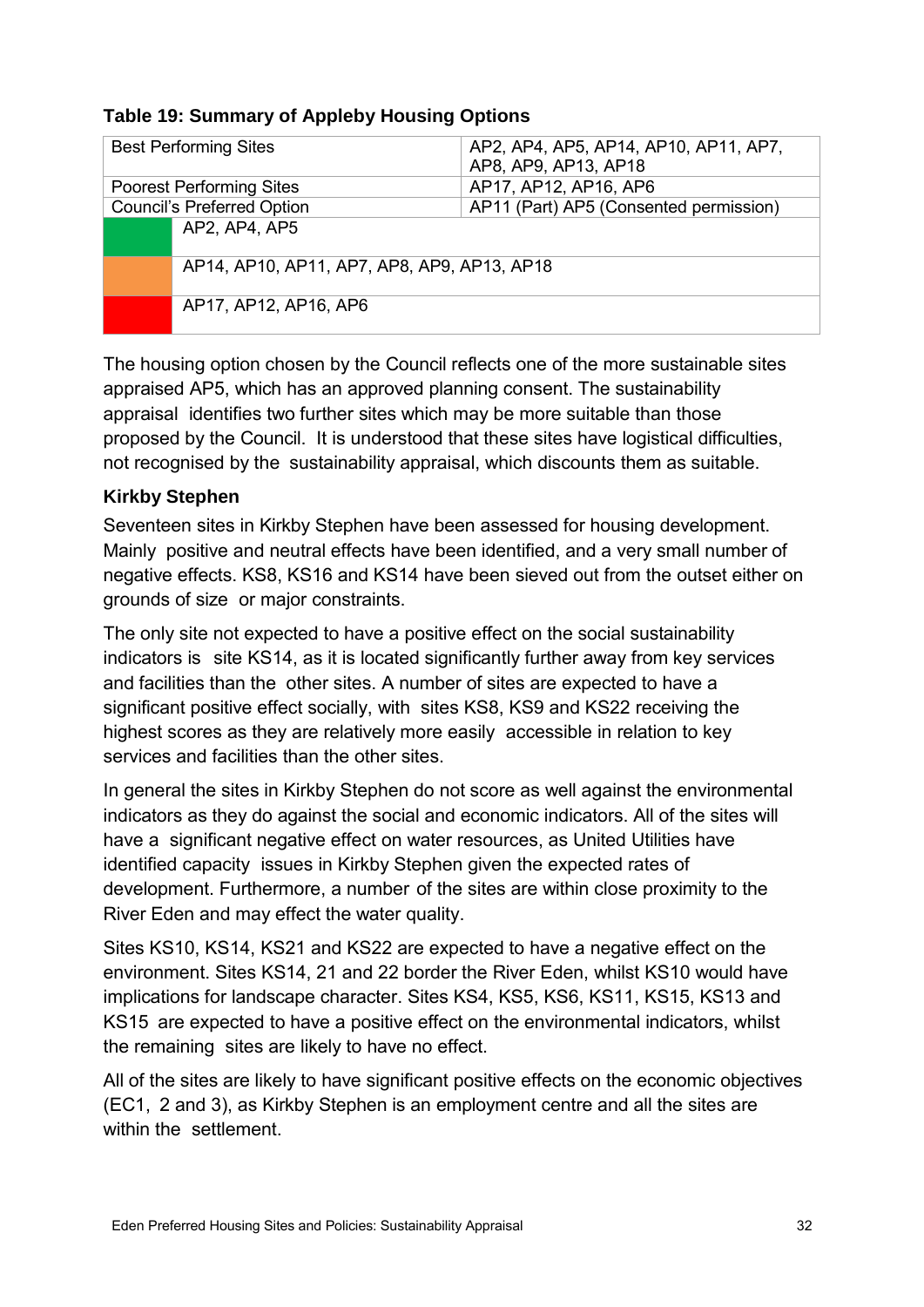| Sites preferred                   |                                       | KS4, KS13, KS5, KS6, , KS9, KS10, KS11,<br>KS15, KS17, KS19 |  |
|-----------------------------------|---------------------------------------|-------------------------------------------------------------|--|
| Sites not preferred               |                                       | KS2, KS3, KS7, KS20, KS22, KS18, KS21                       |  |
| <b>Council's Preferred Option</b> |                                       | KS2, KS4, KS5, KS7, KS9, KS15, KS17,<br><b>KS22</b>         |  |
|                                   | KS4, KS13, KS5, KS6, KS9, KS10        |                                                             |  |
|                                   | KS11, KS15, KS17, KS19                |                                                             |  |
|                                   | KS2, KS3, KS7, KS20, KS22, KS18, KS21 |                                                             |  |

#### **Table 20: Summary of Kirkby Stephen Housing Options**

The Council's preferred option and the sites identified as most sustainable are broadly similar. Though site KS2 was not considered appropriate in the appraisal, it has since been combined with KS5, which is likely to lead to more sustainable outcomes. There are a number of large sites in the town that are likely to need new green and grey infrastructure to support the development of the site, that will increase the sustainability of the sites. This will be investigated as the plan is developed further.

#### **Local Service Centres**

After relevant filters have been applied to sieve unsuitable housing locations, we have 134 housing sites in the Local Service Centres to choose from. Rather than appraise each housing site, the Local Service Centres themselves have been appraised for suitability of location.

The appraisal found there was a mix of scores in the Local Service Centres, reflecting a mix of villages with varying levels of service provision. There are a number of settlements which are rich in services, meeting many social objectives, however a number of other settlements will be heavily reliant on travel to neighbouring villages for shops, schools etc. Many of the centres scored poorly in terms of access to secondary schools and health services, reflecting the limited provision in the district.

There were varying impacts on the natural environment. Many settlements have historically grown around the River Eden for protection or resources. Depending on the pattern of development proposed this could lead to cumulative impacts on the river, which is designated as a site of European significance. Recent correspondence with United Utilities has also highlighted capacity issues with a number of Eden's service centres, which has been reflected in the assessments.

Whereas many villages in the list may have some service provision, the economic indicators have been divisive in separating which settlements are more sustainably located to employment areas. In the main, settlements with good access to the Key Service Centres have scored well against this indicator set.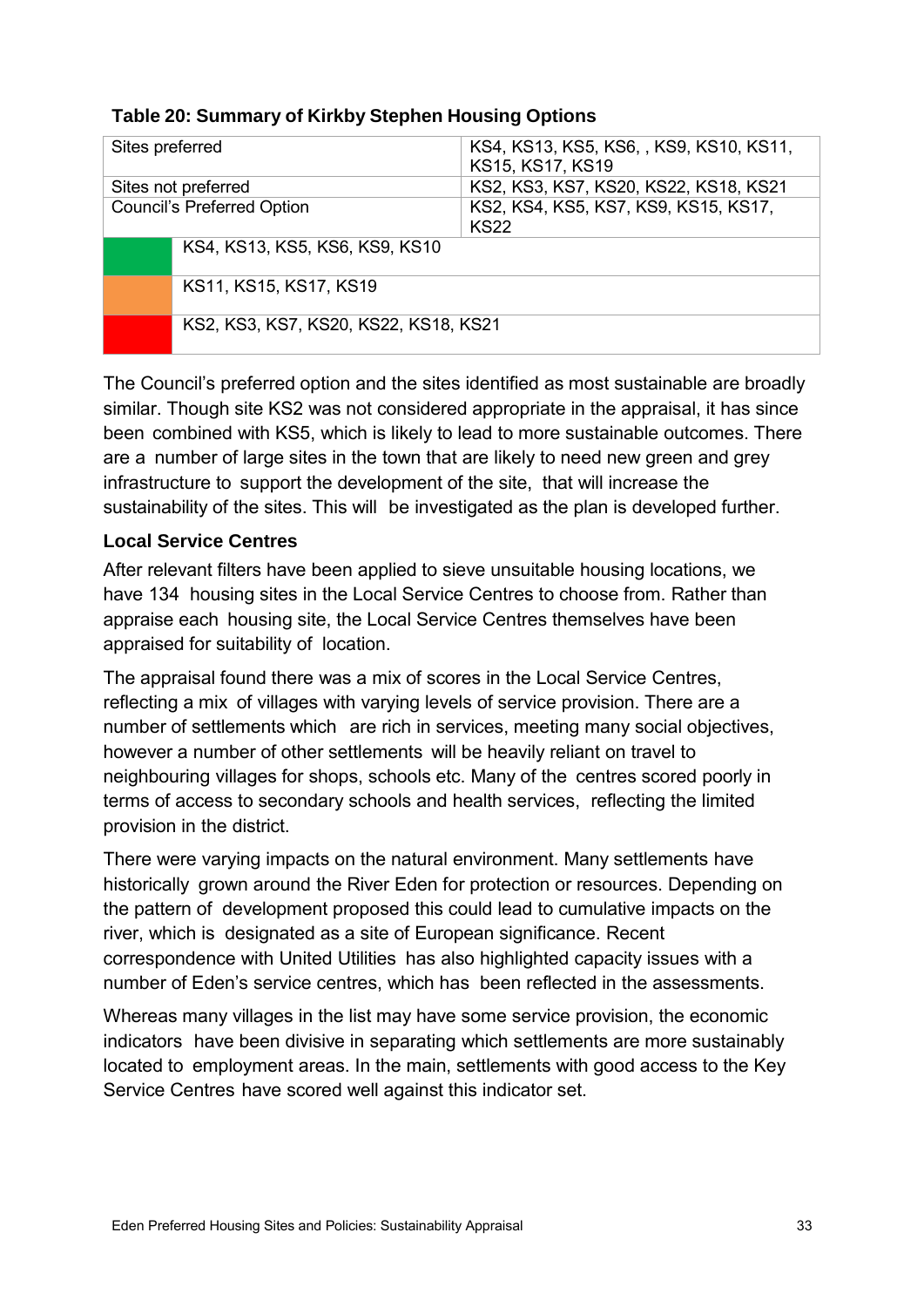| <b>Locations Preferred</b>           |                                                                                                                                                                                                                                                 | Armathwaite, Brough, Clifton, Greystoke,<br>Kirkby Thore, Kirkoswald, Langwathby,<br>Lazonby, Nenthead, Orton, Plumpton, Shap,<br>Sockbridge & Tirril, Stainton, Tebay, Temple<br>Sowerby, Yanwath                                                          |  |
|--------------------------------------|-------------------------------------------------------------------------------------------------------------------------------------------------------------------------------------------------------------------------------------------------|-------------------------------------------------------------------------------------------------------------------------------------------------------------------------------------------------------------------------------------------------------------|--|
| Locations not preferred              |                                                                                                                                                                                                                                                 | Bolton, Calthwaite, Croglin, Crosby<br>Ravensworth Culgaith, Gamblesby, Great<br>Asby, Hackthorpe, High Hesket, Ivegill,<br>Kings Meaburn Long Marton, Maulds<br>Meaburn, Melmerby, Milburn, Morland,<br>Ousby, Ravenstonedale, Renwick, Skelton,<br>Warcop |  |
| <b>Council's Preferred Locations</b> |                                                                                                                                                                                                                                                 | Armathwaite, Bolton, Hackthorpe, Kings<br>Meaburn, Kirkby Thore, Kirkoswald,<br>Langwathby (2 Sites), Lazonby, Morland,<br>Tebay, Temple Sowerby, Warcop                                                                                                    |  |
|                                      | Brough, Langwathby, Lazonby, Plumpton, Shap, Stainton, Tebay                                                                                                                                                                                    |                                                                                                                                                                                                                                                             |  |
|                                      | Armathwaite, Clifton, Greystoke, Kirkby Thore, Kirkoswald, Nenthead, Orton,<br>Sockbridge & Tirril, Temple Sowerby, Yanwath                                                                                                                     |                                                                                                                                                                                                                                                             |  |
|                                      | Bolton, Calthwaite, Croglin, Crosby Ravensworth Culgaith, Gamblesby, Great Asby,<br>Hackthorpe, High Hesket, Ivegill, Kings Meaburn Long Marton, Maulds Meaburn,<br>Melmerby, Milburn, Morland, Ousby, Ravenstonedale, Renwick, Skelton, Warcop |                                                                                                                                                                                                                                                             |  |

#### **Table 21: Summary of Local Service Centre Housing Options**

A number of locations have been considered in the Council's preferred option which would be considered unsuitable in the sustainability appraisal. Part of the rationale behind this is that sites within the 5 year land supply have been included. The sites have not been chosen on sustainability credentials but reflect progress has already been made to develop these sites.

This hierarchy for development could be improved upon by focussing development to the most sustainable centres on this list. Though this would limit the amount of development that is directed to smaller centres, it would reduce the need to travel for smaller journeys and help sustain the services in these centres.

## **Housing Policies**

#### **HS1: Local Service Centres**

The list of settlements in this policy has been awarded a similar score to that of in the Core Strategy in 2010. The proposed list would, however, lead to enhancements over the 2010 list, as a number of less sustainable centres have been removed. This is likely to lead to a pattern of development that results in more sustainable outcomes overall. Other policy options tested resulted in greater uncertainty for future development and included a possibility of negative scores if a laissez faire approach was adopted.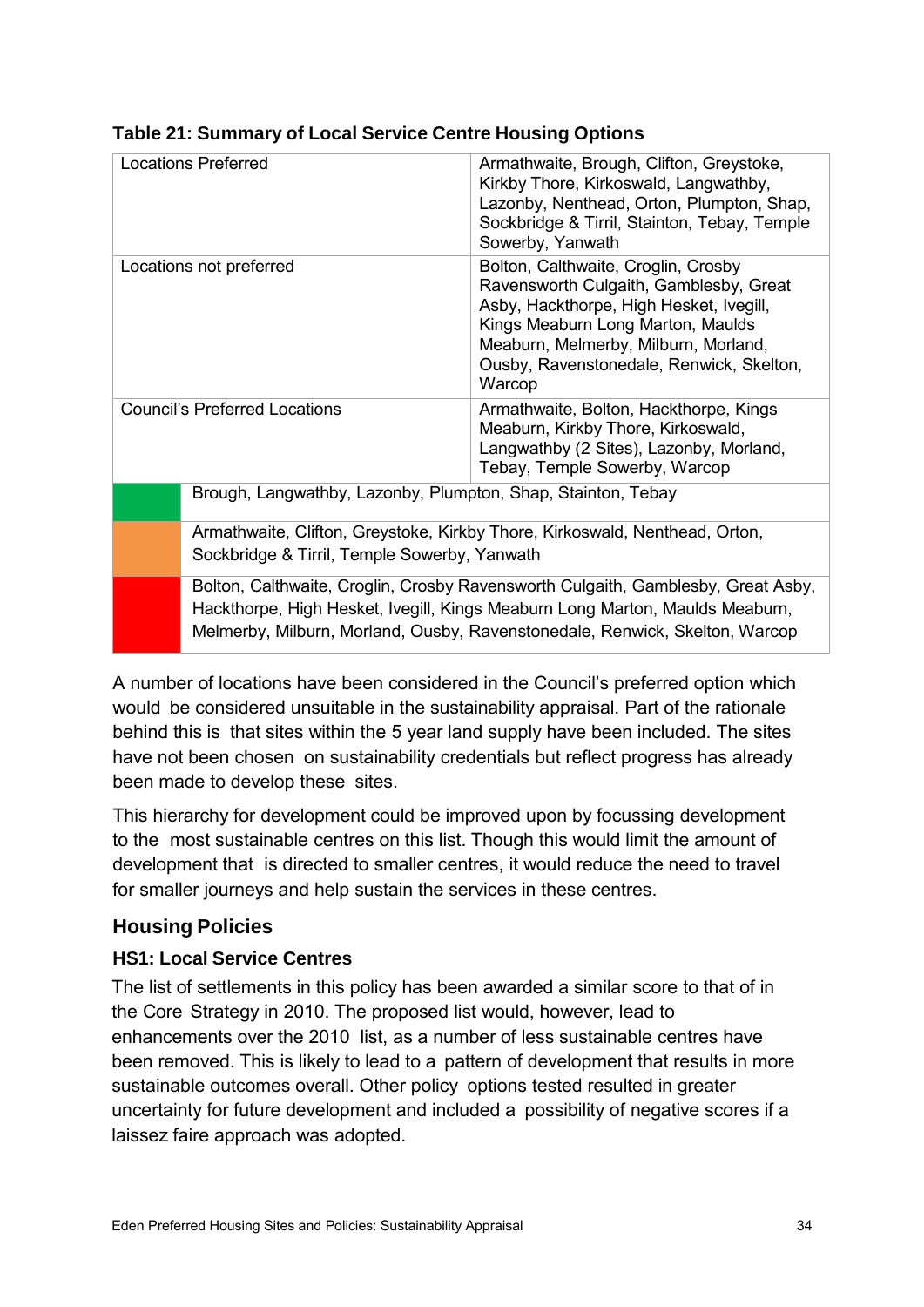The policy could be enhanced by providing a more explicit option 2 to test. This policy recommended changing the service criteria, but did not indicate what would be the guiding features. Scores could be increased if the criteria for development were changed to include only settlements with regular public transport. Though a mechanism would also be needed to facilitate growth in smaller settlements, it would mean that new strategic growth would be directed to the most sustainable locations.

#### **HS2: Housing Allocations**

Covered in site assessments, above.

#### **HS3: Masterplans**

The proposal scored positively overall, with several significantly positive scores against social objectives, positive scores against economic objectives and mixed scores against environmental objectives. It would provide much-needed housing in a relatively sustainable location. If detailed proposals for this site included environmental protection and enhancement measures, there would be potential for many of these scores to improve.

There are ways in which this policy could be enhanced:

- a) The grouping of sites in the North may be more manageable if subdivided into two distinct areas, comprising of N1 as a separate masterplan and N2-4 as a second area.
- b) The third paragraph of the text should also include an agreed approach to pedestrian movement strategies and biodiversity enhancements.

#### **HS4: Additional Housing to Meet Local Need in Rural Areas**

The proposal includes permitting new housing in addition to the numbers proposed in the main plan scored positively overall, with several significantly positive scores against social objectives, positive scores against economic objectives and mixed scores against environmental objectives. Under this policy, local communities would benefit from additional housing that would help sustain village growth and keep services viable. It would also bring short term benefits to the construction industry, as these properties are built. It does however promote a pattern of development in locations which are not well connected to larger centres and key services.

a) The scoring could be improved by ensuring that more development is focussed to areas which have better access to public transport and other services.

#### **HS5: Housing Mix**

The proposal scored positively overall, with several significantly positive scores against social and economic objectives and little correlation with environmental objectives. It would provide much-needed housing to meet the needs of the local population. Two other options are considered, but this is the preferred option. No mitigation measures are required.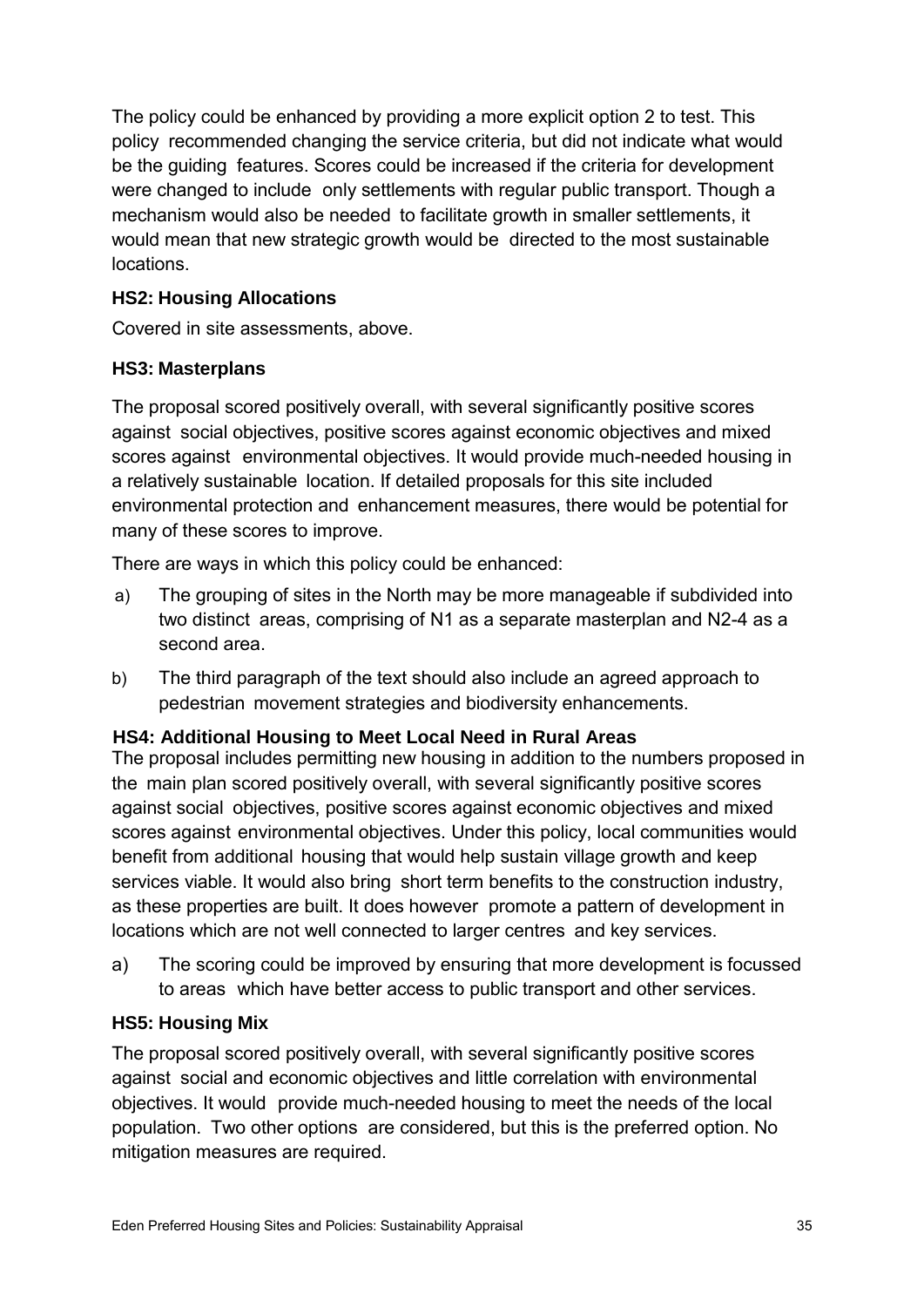#### **HS6: Design**

The proposal scored positively overall, borrowing design criteria from a nationally established dataset. Whilst this policy may include additional guidelines to foster sustainable development, it is a relatively unknown tool. Following the previously used national approach, BfL should be advocated for developments >10 units, but given a degree of flexibility for smaller developments. Rural scores are less positive than urban in this assessment, accounting for the reduced scale of rural developments.

The sustainability criteria found no issue with the BfL criteria, the requirement for all new residential schemes to undertake this assessment may be overbearing. The following amendment would therefore be recommended:

a) It would be therefore appropriate to amend the first paragraph of the policy to read "All development proposals should, where feasible, undertake a BfL assessment and are expected to perform well against this criterion.

#### **HS7: Housing for Older People and Those in Need of Support**

The policy scores generally positively against the sustainability indicators overall, with significantly positive scores against the social indicators and generally positive scores against the economic indicators. It has the potential to provide housing for specialist groups in the most suitable and sustainable locations, which in turn will have some positive effects on community sustainability, jobs and inward investment. The scores against the environmental indicators are relatively neutral with some potential negative implications if the draw of new development outweighs the protection of the built and natural environment. Additional wording could be added to the policy, which would ensure that environmental considerations are not outweighed by the draw of new development.

## **HS8: Essential Dwellings for Workers in the Countryside**

The policy scores positively against the economic objectives, in particular at the rural scale and in the long term. It is likely the policy will sustain and strengthen rural businesses. The policy scores negatively against the social objectives as the developments it is permitting are likely to be located in rural and sometimes remote areas where the access to services and facilities is poor, and there is less of a sense of community. The policy scores relatively neutrally against the environmental objectives, with the potential for some negative effects, particularly in the long term, if the policy isn't enforced successfully to mitigate against them.

To mitigate against the potential environmental implications, an additional two criteria have been added. Their successful implementation will be essential.

- a) Where the siting and design of the dwelling is well related to existing buildings and the design respects and complements local tradition and setting.
- b) Where development will not have any significant impacts on local landscape, archaeological or conservation interests.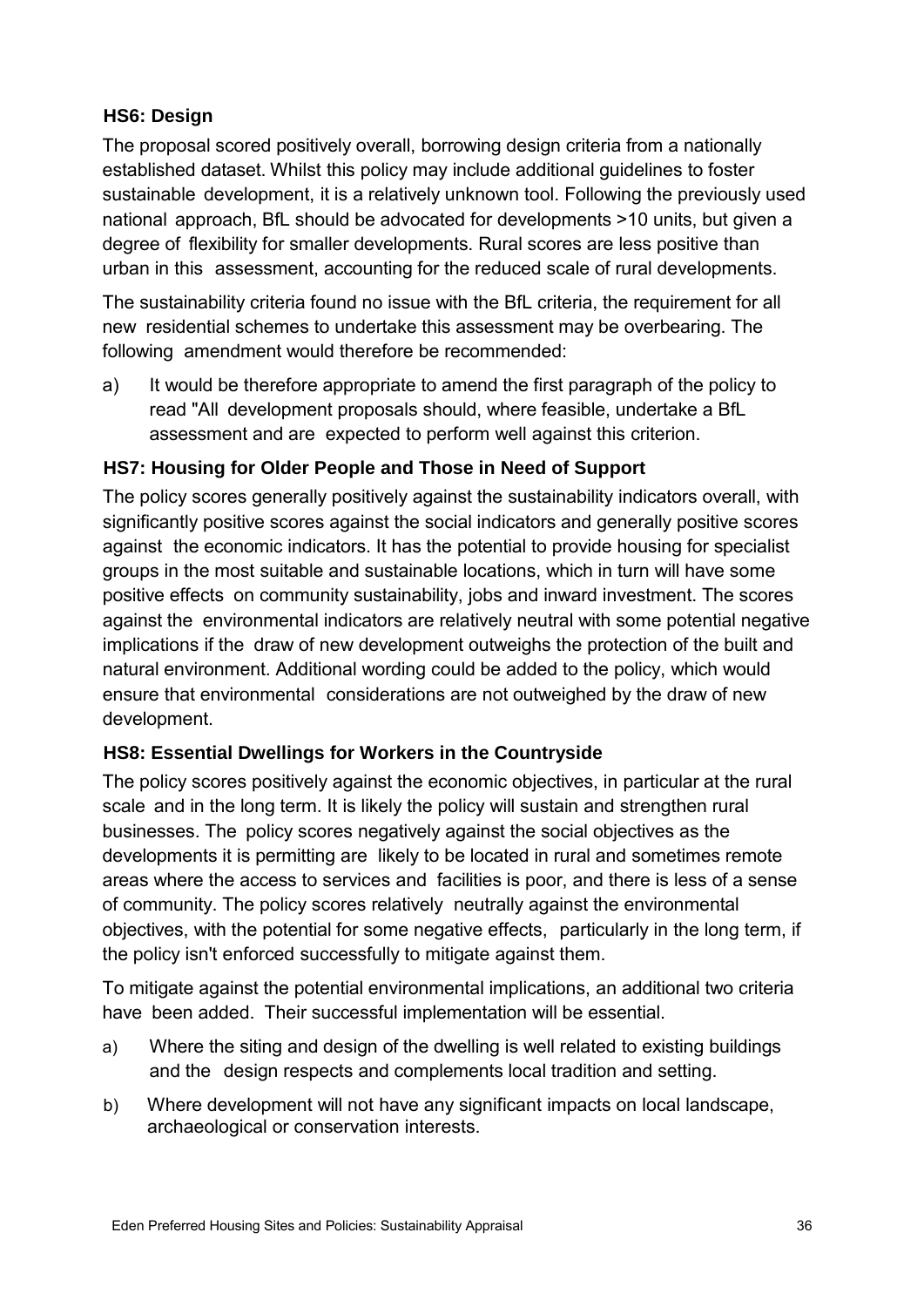### **HS9: Self Build Housing and Community Land Trusts**

It is difficult to determine the effects of this policy against a number of criterion, particularly the environmental indicators. Positive scores have been awarded against some of the social criteria, but the rural nature of the policy may lead to development in unsustainable locations.

#### **HS10: Conversion of Employment Sites to Housing**

This policy is awarded a mix of scores, as it is difficult to understand the locations that may come forward for redevelopment. The policy scores less well against social objectives, as rural employment sites are unlikely to be accessible to a range of services. This policy may encourage the reuse of existing buildings, which would enhance the built environment, and improve environmental conditions in rural areas.

Policy could be enhanced by including permitting development if "there are not strong economic or environmental reasons why it would be inappropriate".

#### **HS11: Holiday Accommodation**

This policy represents an improvement on previous policy documents, through encouraging holiday lets, and the conversion of holiday lets to affordable homes in sustainable locations. Following the locational hierarchy set in the Core Strategy will lead to a reduced need to travel, and promote farm diversification outside of the KSCs/LSCs. Though the policy directs holiday lets to more appropriate locations, the opportunity to convert rural units to affordable units may also lead to unsustainable outcomes. What is uncertain is whether there is a demand for holiday accommodation within our current settlement hierarchy, and whether land owners will choose to develop an open market unit if given the choice, as this may be a more profitable enterprise. The policy could be enhanced though the following inclusions:

- a) The reuse of traditional farm buildings is encouraged for holiday accommodation, provided there are not significant ecological reasons for doing so.
- b) The spread of converted units from holiday to affordable gives greater consideration to sustainable locations. As fuel poverty becomes more of an issue in Eden, conversions of holiday units should consider the end users needs, including accessibility.

#### **HS12: Live/Work Units**

This policy scored well against objectives relating to economic development, though poorly against other criterion. Though the inclusion of a live/work policy was considered the most appropriate solution, the flexibility of the policy may lead to unsustainable outcomes. The following inclusions would improve the sustainability of the policy:

a) If located in a rural area, developers need to demonstrate why the needs of the business cannot be met in a more sustainable area.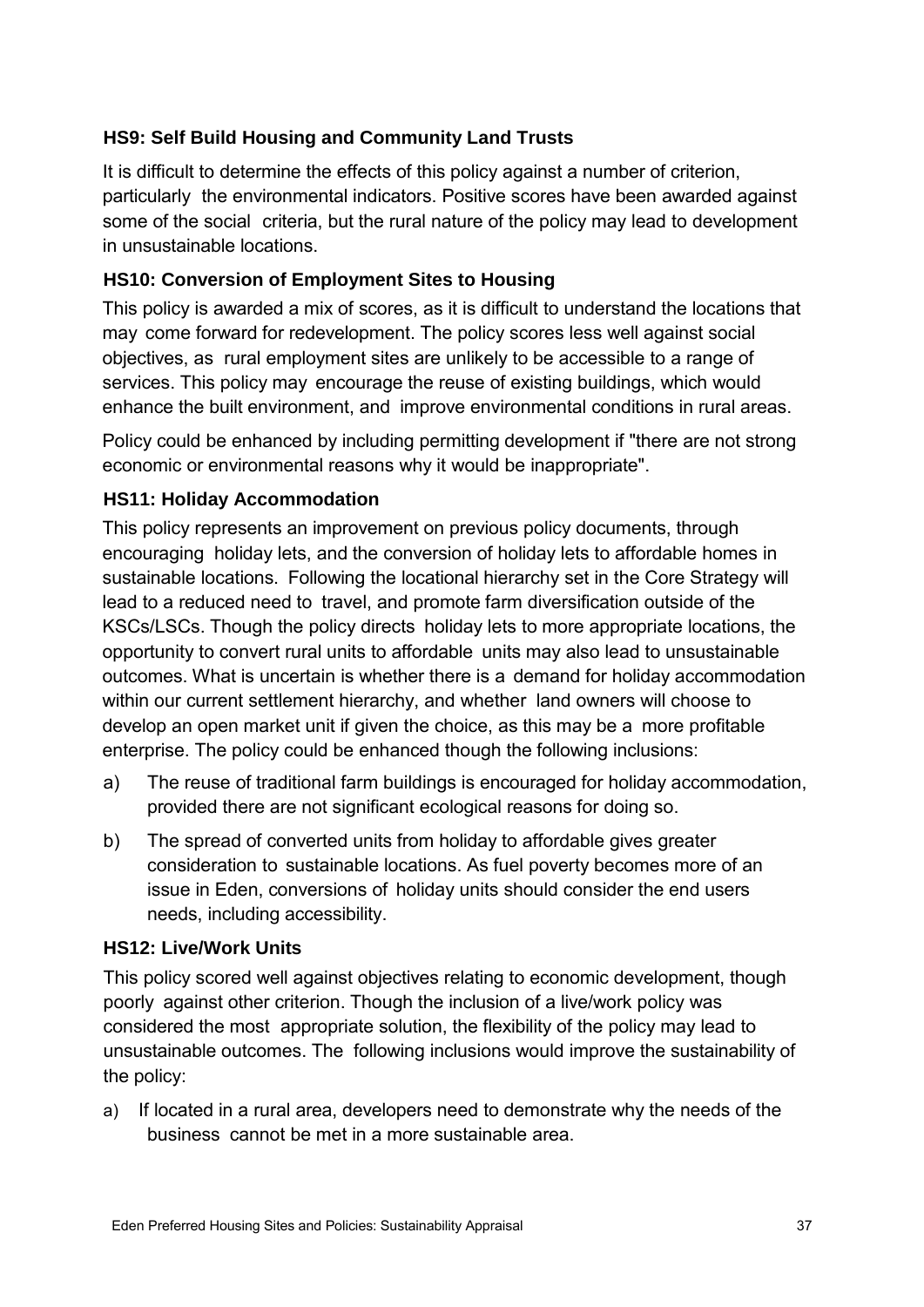b) Small scale live/work developments will be permitted in KSC/LSCs, however in rural areas new businesses will be limited to owner occupiers. This would ensure that SMEs establish businesses not in inaccessible rural areas, but locations which encourage sustainable transport.

# **9. Monitoring**

### **Monitoring Framework**

Strategic Environmental Assessment Directive requires the significant effects of the Local Plan to be monitored. This will be achieved through using indicators to monitor the impacts on the environment, economy and social aspects of Eden. In particular monitoring will help to address the following questions:

- Were the assessment's predictions of sustainability effects accurate?
- Is the plan contributing to the achievement of desired SA objectives and targets?
- Are mitigation measures performing as well as expected?
- Are there any adverse effects? Are these within acceptable limits, or is remedial action desirable?

The monitoring will be undertaken on an annual basis and published in the Annual Monitoring Report. It should be noted that there may be some indicators that cannot be measured annually, depending on the type and nature of the indicator, and these will be monitored according to the timescales that are possible. The findings of these indicators will help measure how well the Local Plan: Preferred Housing Sites and Policies contribute to sustainable development, and inform future reviews of the document.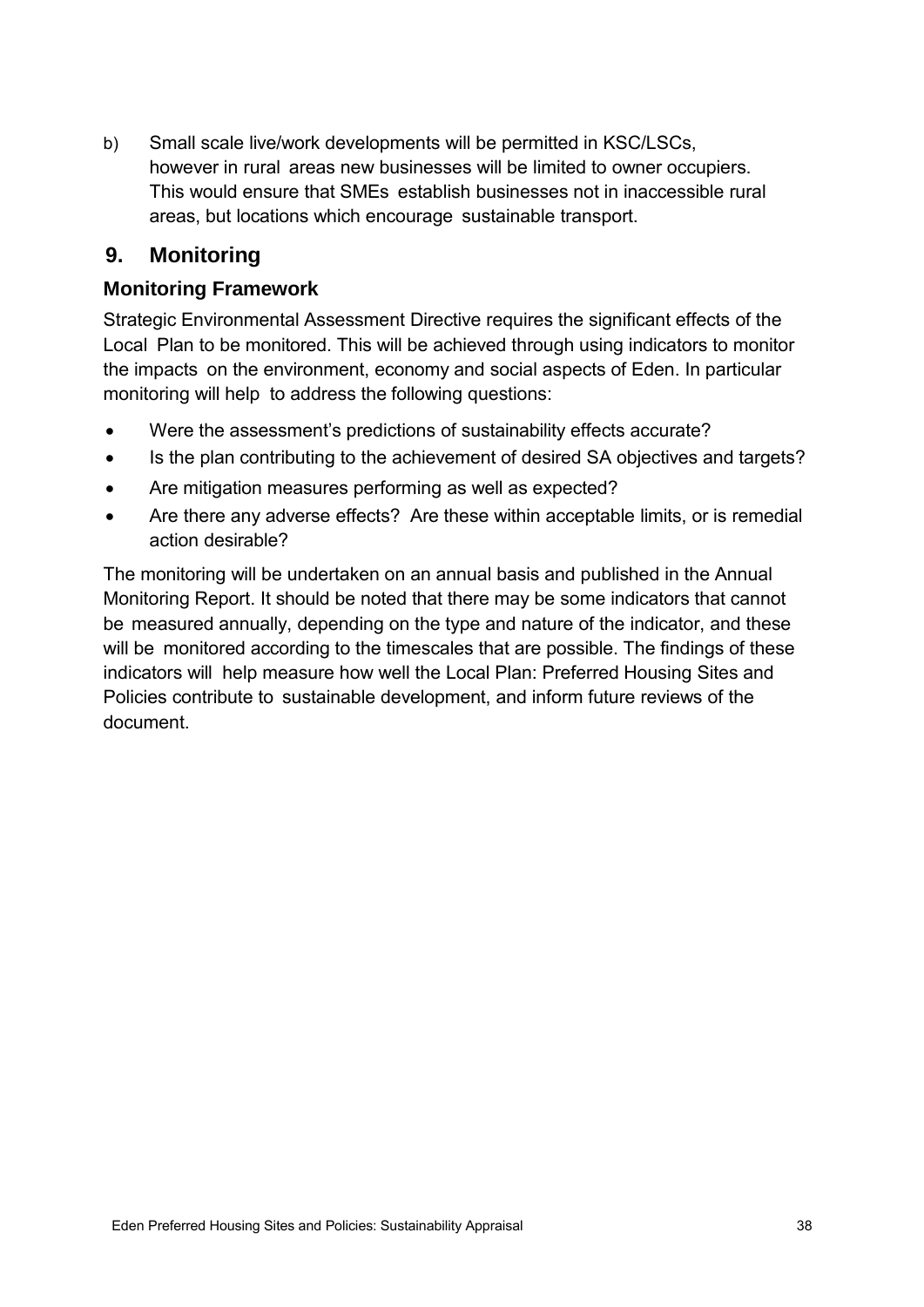The table below sets out a list of targets to monitor potential significant effects of the preferred policy options, and the indicators that will be monitored to assess them.

| <b>Sustainability</b><br><b>Objective</b>                                                                            | <b>Significant effect</b>                                                                                                                                                                                                                                                                          | <b>Indicator</b>                                                                                                             |
|----------------------------------------------------------------------------------------------------------------------|----------------------------------------------------------------------------------------------------------------------------------------------------------------------------------------------------------------------------------------------------------------------------------------------------|------------------------------------------------------------------------------------------------------------------------------|
| To increase the level of<br>participation in the<br>democratic process                                               | HS1, HS2 and HS7 have the potential<br>to have significant positive effects on<br>the level of participation in the<br>democratic process, largely by<br>ensuring development is in close<br>proximity to community facilitates (inc.<br>polling stations).                                        | Election turn out rate                                                                                                       |
| To improve access to<br>services, facilities, the<br>countryside and open<br>spaces                                  | SD1 and HS1 ensure development is<br>located in sustainable locations and<br>have the potential to have significant<br>positive effects. HS3 and HS8 have<br>the potential to have negative<br>implications.                                                                                       | Distance of housing<br>developments to services<br>and open space                                                            |
| To provide everyone<br>with a decent home                                                                            | HS2, HS5, HS7 and HS8 have the<br>potential to have significant positive<br>effects on the supply of housing to<br>meet the needs of all.                                                                                                                                                          | Housing completions<br>Number of affordable<br>housing completions<br>Housing mix of new<br>developments<br>% of unfit stock |
| To improve the level<br>of skills, education<br>and training                                                         | HS1 ensures developments have<br>good access to educational facilities<br>and<br>HS3 allows for the provision of new<br>educational facilities to be planned for.                                                                                                                                  | <b>Qualification levels</b><br>Number of adults with poor<br>literacy/ numeracy skills                                       |
| To improve the health<br>and sense of well-<br>being of people                                                       | HS2, HS3 and HS7 will have potential<br>significant positive effects on health<br>and wellbeing because of improved<br>provision and access to health<br>facilities. HS7 will have significant<br>positive effects on the health and well<br>being of the elderly and those in need<br>of support. | Number of residents long<br>term sick<br>Mortality rates/life<br>expectancy                                                  |
| To create vibrant,<br>active, inclusive and<br>open-minded<br>communities with a<br>strong sense of local<br>history | SD1, HS1, HS2, HS3, HS5 and HS7<br>have the potential to improve social<br>cohesion and community spirit.                                                                                                                                                                                          | Number of people who feel<br>satisfied with the area they<br>live                                                            |

**Table 22: Monitoring Framework for housing sites and policies document**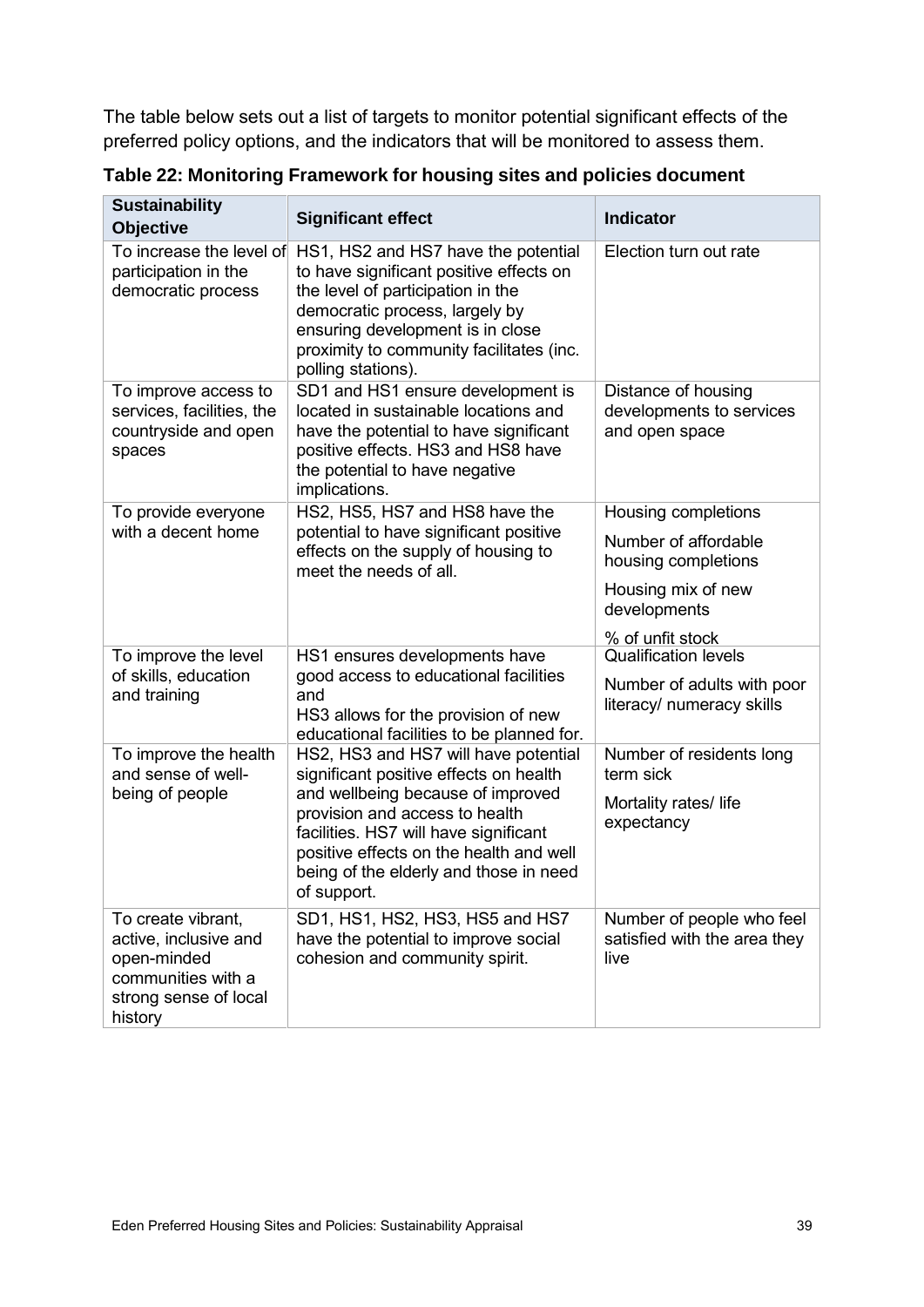| <b>Sustainability</b><br><b>Objective</b>                                                          | <b>Significant effect</b>                                                                                                                                                                                                                           | <b>Indicator</b>                                                                    |
|----------------------------------------------------------------------------------------------------|-----------------------------------------------------------------------------------------------------------------------------------------------------------------------------------------------------------------------------------------------------|-------------------------------------------------------------------------------------|
| To protect and<br>enhance biodiversity                                                             | SD1 will have significant positive<br>effects, whilst HS4, HS7, HS8 and<br>HS11 have the potential to have<br>significant negative effects on<br>biodiversity if the draw of development<br>outweighs the protection of the<br>environment.         | <b>Monitor BAP habitats</b>                                                         |
| To preserve, enhance<br>and manage<br>landscape quality and<br>character for future<br>generations | SD1 and HS6 will have significant<br>positive effects, whilst HS4, HS7,<br>HS8 and HS11 have the potential to<br>have significant negative effects on<br>biodiversity if the draw of development<br>outweighs the protection of landscape.          | Landscape character<br>assessments                                                  |
| To improve the<br>quality of the built<br>environment                                              | SD1 and HS6 will have significant<br>positive effects, whilst HS4, HS7, HS8<br>and HS11 have the potential to have<br>significant negative effects on                                                                                               | Number of listings and<br>number on heritage at risk<br>register                    |
|                                                                                                    | biodiversity if the draw of development<br>outweighs the protection of the built<br>environment.                                                                                                                                                    | % of developments<br>assessed as 'green' under<br><b>Building For Life criteria</b> |
| To improve local air<br>quality and respond<br>to the effects of<br>climate change                 | SD1, HS1, HS2, HS6 will have<br>significant positive effects by ensuring<br>development is located to reduce the<br>need to travel by car.                                                                                                          | Domestic energy<br>consumption per property<br>Renewable energy<br>deployment       |
| To improve water<br>quality and water<br>resources                                                 | SD1 and HS6 will have significant<br>positive effects, whilst HS4, HS7, HS8<br>and HS11 have the potential to have<br>significant negative effects on<br>biodiversity if the draw of development<br>outweighs the protection of water<br>resources. | Chemical and biological<br>quality of water                                         |
| To restore and<br>protect land and soil                                                            | The sequential approach set out in the<br>core strategy should ensure previously<br>developed land is developed.<br>However, HS4, HS7, HS8 and HS11<br>have the potential to have significant<br>negative effects.                                  | Percentage of<br>development on previously<br>developed land                        |